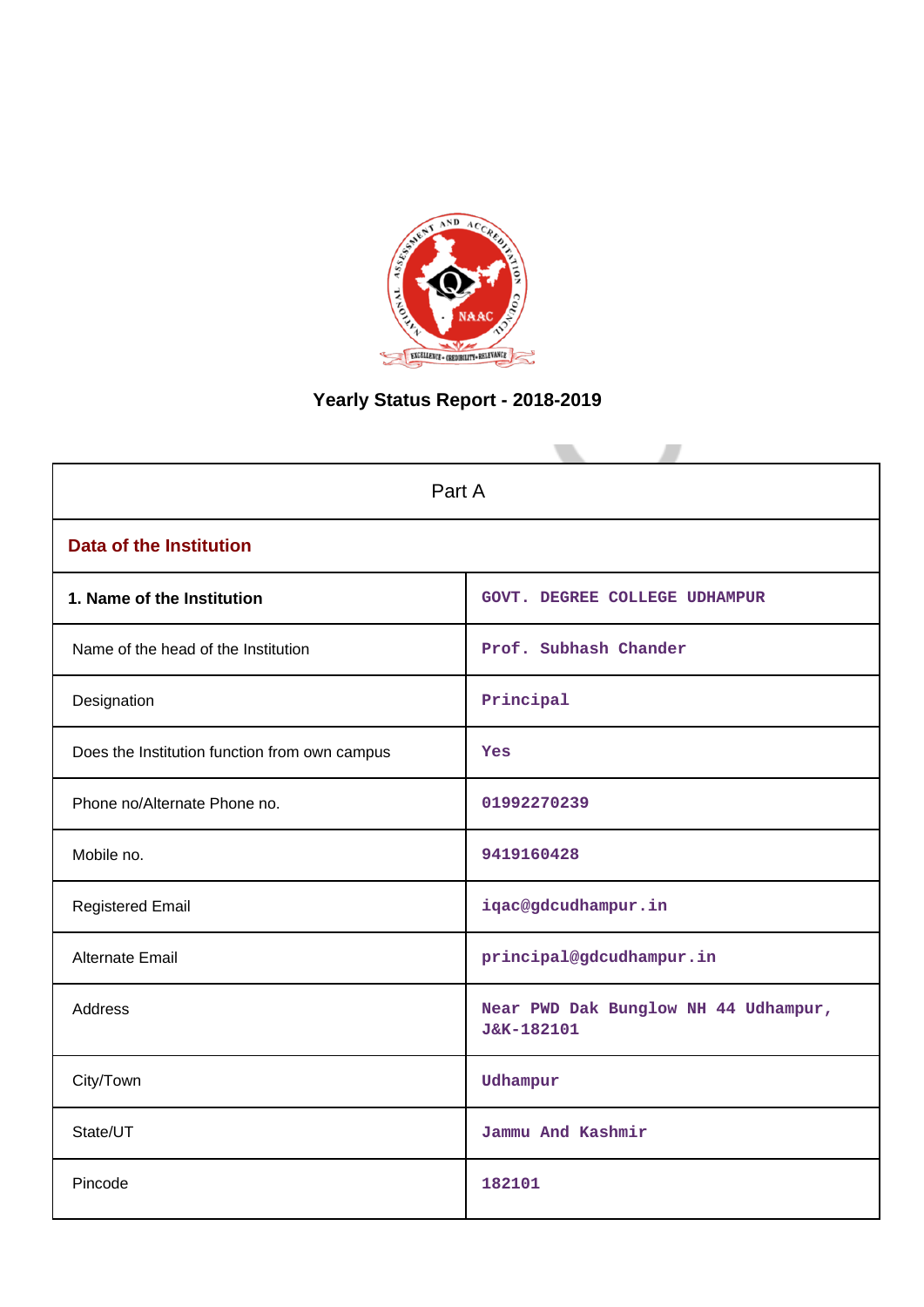| 2. Institutional Status                                                  |                                                        |
|--------------------------------------------------------------------------|--------------------------------------------------------|
| Affiliated / Constituent                                                 | Affiliated                                             |
| Type of Institution                                                      | Co-education                                           |
| Location                                                                 | Rural                                                  |
| <b>Financial Status</b>                                                  | central                                                |
| Name of the IQAC co-ordinator/Director                                   | Prof. Gurvindr Raj Verma                               |
| Phone no/Alternate Phone no.                                             | 01913559581                                            |
| Mobile no.                                                               | 9419253303                                             |
| <b>Registered Email</b>                                                  | iqac@gdcudhampur.in                                    |
| Alternate Email                                                          | hod.sericulture@gdcudhampur.in                         |
| 3. Website Address                                                       |                                                        |
| Web-link of the AQAR: (Previous Academic Year)                           | http://gdcudhampur.in/agar                             |
| 4. Whether Academic Calendar prepared during<br>the year                 | Yes                                                    |
| if yes, whether it is uploaded in the institutional website:<br>Weblink: | http://mirror.devikacloud.in/academicca<br>lander.docx |

# **5. Accrediation Details**

|                                                                                                     | Cycle | Grade | <b>CGPA</b> | Year of                                                                   | Validity          |                   |  |
|-----------------------------------------------------------------------------------------------------|-------|-------|-------------|---------------------------------------------------------------------------|-------------------|-------------------|--|
|                                                                                                     |       |       |             | Accrediation                                                              | Period From       | Period To         |  |
|                                                                                                     | 2     | в     | 2.73        | 2016                                                                      | $19 - Jan - 2016$ | $18 - Jan - 2021$ |  |
|                                                                                                     |       |       |             |                                                                           |                   |                   |  |
| $25 - May - 2006$<br>6. Date of Establishment of IQAC                                               |       |       |             |                                                                           |                   |                   |  |
| 7. Internal Quality Assurance System                                                                |       |       |             |                                                                           |                   |                   |  |
|                                                                                                     |       |       |             |                                                                           |                   |                   |  |
|                                                                                                     |       |       |             | Quality initiatives by IQAC during the year for promoting quality culture |                   |                   |  |
| Number of participants/ beneficiaries<br>Item Title of the quality initiative by<br>Date & Duration |       |       |             |                                                                           |                   |                   |  |

| Therm / Fitte of the quality imitative by<br>IQAC | Dale & Duration                | <b>Trumper of participants, perienciane</b> |
|---------------------------------------------------|--------------------------------|---------------------------------------------|
| National Seminar on<br>Technology, Tradition,     | $26 - \text{Mar} - 2019$<br>01 | 150                                         |
|                                                   |                                |                                             |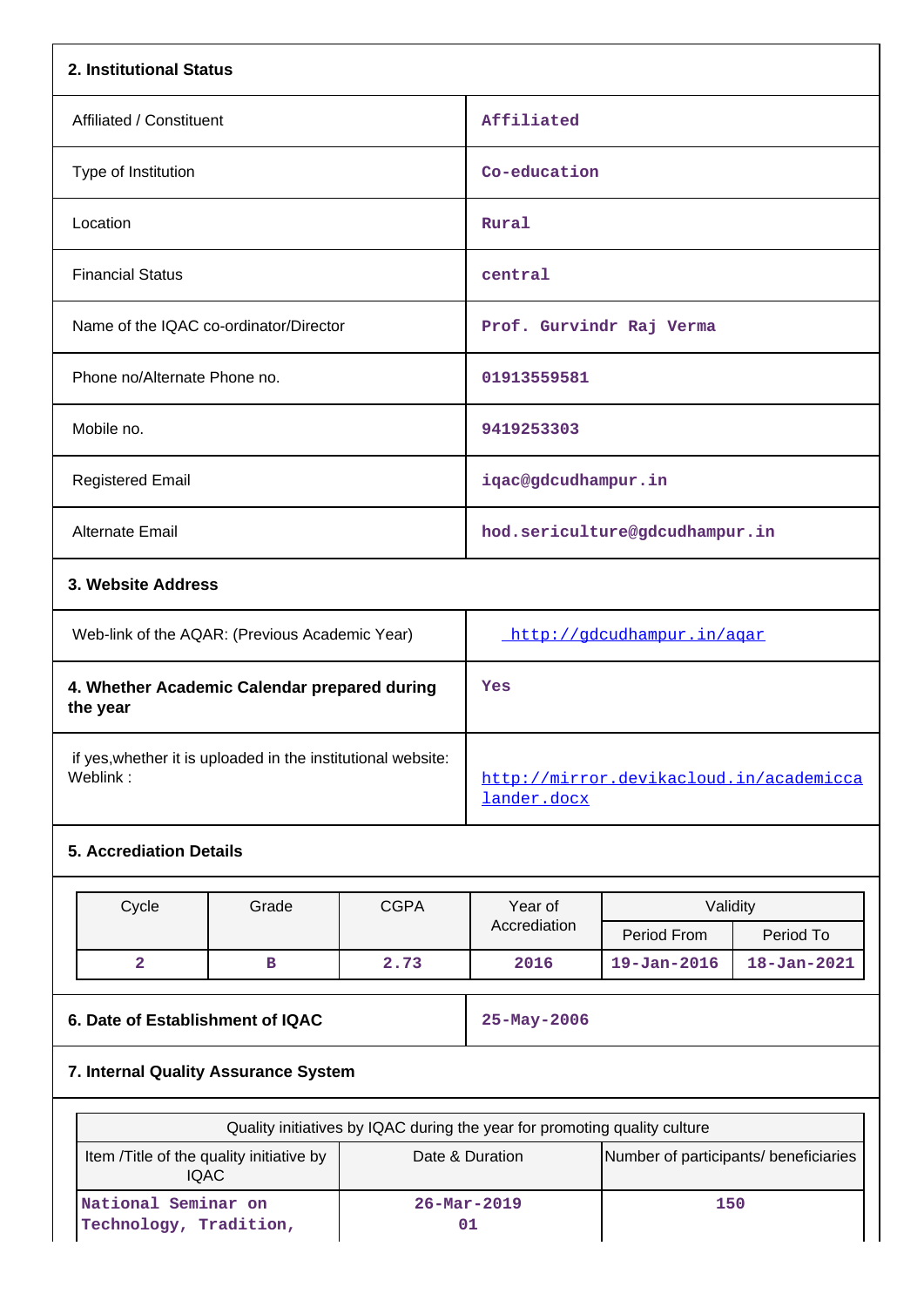|                                                                                                                    | Heritage & Culture                                                                                                          |             |                                                                                                          |           |                       |                                |        |  |
|--------------------------------------------------------------------------------------------------------------------|-----------------------------------------------------------------------------------------------------------------------------|-------------|----------------------------------------------------------------------------------------------------------|-----------|-----------------------|--------------------------------|--------|--|
|                                                                                                                    | SRIJAN: A step towards<br>Creation, One-Week<br>Workshop on Translation                                                     |             |                                                                                                          |           | 15-Apr-2019<br>07     |                                | 150    |  |
|                                                                                                                    | First Ever Virtual Class<br>Room Inaugurated                                                                                |             |                                                                                                          |           | 30-Apr-2019<br>01     |                                | 200    |  |
|                                                                                                                    |                                                                                                                             |             |                                                                                                          |           | View File             |                                |        |  |
|                                                                                                                    | 8. Provide the list of funds by Central/ State Government- UGC/CSIR/DST/DBT/ICMR/TEQIP/World<br><b>Bank/CPE of UGC etc.</b> |             |                                                                                                          |           |                       |                                |        |  |
|                                                                                                                    | Institution/Departmen<br>t/Faculty                                                                                          | Scheme      |                                                                                                          |           | <b>Funding Agency</b> | Year of award with<br>duration | Amount |  |
|                                                                                                                    | Govt. Degree<br>College<br>Udhampur                                                                                         | <b>RUSA</b> | Higher<br>Education<br>Department,<br>Govt. of Jammu<br>and Kashmir,<br>Civil<br>Secretariat<br>Srinagar |           | 2019<br>365           | 199.08                         |        |  |
|                                                                                                                    |                                                                                                                             |             |                                                                                                          |           | View File             |                                |        |  |
|                                                                                                                    | 9. Whether composition of IQAC as per latest<br><b>NAAC</b> guidelines:                                                     |             |                                                                                                          |           | <b>No</b>             |                                |        |  |
|                                                                                                                    | Upload latest notification of formation of IQAC                                                                             |             |                                                                                                          |           | No Files Uploaded !!! |                                |        |  |
|                                                                                                                    | 10. Number of IQAC meetings held during the<br>year :                                                                       |             |                                                                                                          |           | 2                     |                                |        |  |
| The minutes of IQAC meeting and compliances to the<br>decisions have been uploaded on the institutional<br>website |                                                                                                                             | Yes         |                                                                                                          |           |                       |                                |        |  |
|                                                                                                                    | Upload the minutes of meeting and action taken report                                                                       |             |                                                                                                          | View File |                       |                                |        |  |
|                                                                                                                    | 11. Whether IQAC received funding from any of<br>the funding agency to support its activities<br>during the year?           |             |                                                                                                          |           | <b>No</b>             |                                |        |  |

# **12. Significant contributions made by IQAC during the current year(maximum five bullets)**

**Enhancing ICT infrastructure by establishment of First Ever Virtual Class Room. • Exposing college students staff to latest trends and research in science and literature by organizing National Seminar on Technology Tradition, Heritage Culture. • Promoting creativity and scientific bend among students by the visit of Prof. R.P Tandon, an eminent educationist and Head Department of Physic and Astrophysics, University of Delhi in one day Seminar on Technology Tradition, Heritage Culture "Concoction for ConsciousnessProgression, identity formation**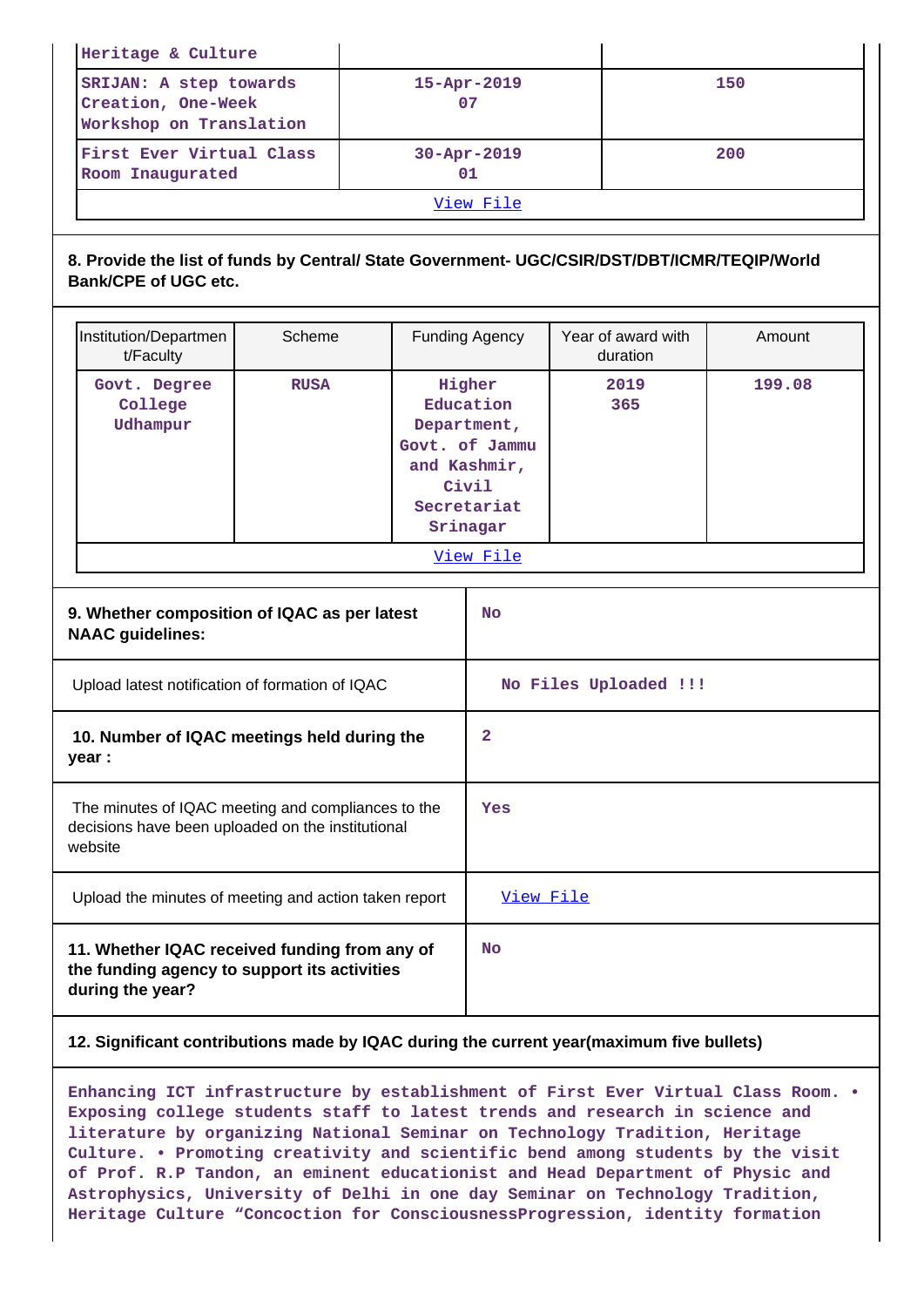**subjectivities. • Promoting multilingual knowledge as a medium of communication by organizing Oneweek Workshop on Translation . Participation in AISHE . Timely conduct of inspection of internal assessment record by Jammu University.**

# [View File](https://assessmentonline.naac.gov.in/public/Postacc/Contribution/10220_Contribution.xlsx)

**13. Plan of action chalked out by the IQAC in the beginning of the academic year towards Quality Enhancement and outcome achieved by the end of the academic year**

| Plan of Action                                                                    | Achivements/Outcomes                                                                                                                                                                                                                                                                                                                          |
|-----------------------------------------------------------------------------------|-----------------------------------------------------------------------------------------------------------------------------------------------------------------------------------------------------------------------------------------------------------------------------------------------------------------------------------------------|
| To organise Placement drive                                                       | A mega placement drive was held by Jio<br>Tele Services on 29-01-2019. Out of 49<br>students, 30 students got selected for<br>undergoing training for Jio Sales<br>Officers.                                                                                                                                                                  |
| To add up rare plant species in college<br>biodiversity                           | Introduced rare plant species in<br>botanical garden by Prof Yash Pal of<br>Jammu University on 24-01-2019.                                                                                                                                                                                                                                   |
| To adopt water conservation strategy                                              | Rain water harvesting pond was<br>constructed on 24-12-2018 to strengthen<br>the botanical garden ecosystem and<br>proper utilization of rain water.                                                                                                                                                                                          |
| To strengthen ICT facilities with an<br>addition of smart class rooms             | Enhanced ICT infrastructure by<br>establishment of First Ever Virtual<br>Class Room on 30-04-2019.                                                                                                                                                                                                                                            |
| Organizing Seminars and workshops                                                 | Exposing college students & staff to<br>latest trends and research in science<br>and literature by organizing National<br>Seminar on Technology Tradition,<br>Heritage & Culture on 26-03-2019.<br>Promoting multilingual knowledge as a<br>medium of communication by organizing<br>One-week Workshop on Translation on<br>$15 - 04 - 2019.$ |
| Conduct of extension activities,<br>industrial visit and Subject tours            | The NCC, NSS, Biotechnology Dept,<br>Geography Dept, Zoology, Botany, EVS<br>Dept and Sericulture Dept have<br>conducted extension programmes,<br>industrial visit and subject tours.                                                                                                                                                         |
| Timely completion of internal<br>assessment tests both in theory and<br>practical | The examination committee has<br>successfully conducted and completed<br>internal assessment tests both in<br>theory and practical before the<br>semester end examinations.                                                                                                                                                                   |
| Introduction of new PG and UG<br>Programmes                                       | PG programme in Chemistry and at UG<br>level Geology and Philosophy subjects<br>were introduced                                                                                                                                                                                                                                               |
|                                                                                   | <u>View File</u>                                                                                                                                                                                                                                                                                                                              |
| 14. Whether AQAR was placed before statutory<br>body?                             | No                                                                                                                                                                                                                                                                                                                                            |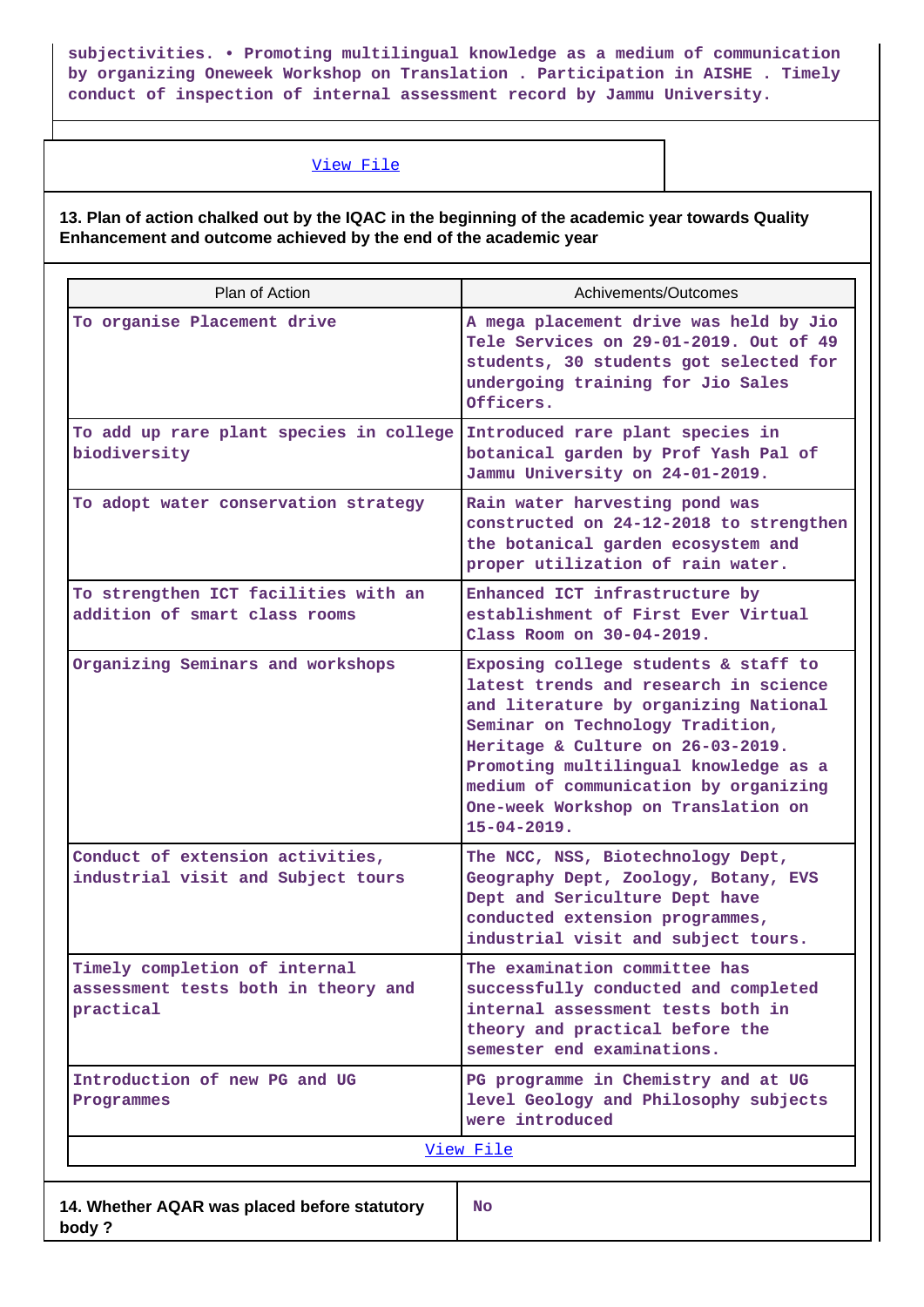| 15. Whether NAAC/or any other accredited<br>body(s) visited IQAC or interacted with it to<br>assess the functioning? | <b>No</b>         |
|----------------------------------------------------------------------------------------------------------------------|-------------------|
| 16. Whether institutional data submitted to<br>AISHE:                                                                | Yes               |
| Year of Submission                                                                                                   | 2019              |
| Date of Submission                                                                                                   | $26 - Feb - 2019$ |
| 17. Does the Institution have Management<br><b>Information System?</b>                                               | <b>No</b>         |
|                                                                                                                      | Part B            |

# **CRITERION I – CURRICULAR ASPECTS**

**1.1 – Curriculum Planning and Implementation**

 1.1.1 – Institution has the mechanism for well planned curriculum delivery and documentation. Explain in 500 words

 **The college is committed to initiate the steps to improve the quality in teaching-learning, evaluation and also constantly reviewing the progress of the academic programmes. All the programmes that are being taught in the college are updated and reviewed by Jammu University's Board of studies meetings once in a three years period. All the departments of the college implement the syllabus prescribed by the Jammu University to which this college is affiliated. Our college maintain academic calendar for the conduct of continuous internal evaluation of students in a choice based credit system with the courses having 6 credits,4 credits and 2 credits spreading to core course, Ability Enhancement Courses, Skill Enhancement courses and Discipline Specific Elective courses. As per Jammu University guidelines, college conduct internal assessment tests in theory and practical before the commencement of Semester End Examinations. External practical are also conducted as per the schedule of for both odd and even semesters. Academic calendar is strictly followed along with the co-curricular activities for the overall development of students. The classroom teaching with chalk and board is in the process of replacing with smart class boards so as to make the teaching learning process more interactive and interesting. Keeping the present trends and development user friendly computer technologies, the college is focussing on inviting eminent personalities of specialised fields on virtual mode so that students could interact with them live on the screen. With the usage of PowerPoint presentation, online learning, picture based teaching, use of audio-visual aids; students as well teachers are benefitted with an objective of making the subject knowledge more comprehensive. With the use of latest gadgets it is always helpful complete the syllabus in time by the faculty members. To strengthen the curricular, co-curricular, extracurricular and extension activities, a number of programmes/courses are conducted so that students may get exposure to build up as well as polishing their personalities during their stay in the college. Institution is encouraging the faculty to contribute in evaluation techniques and course design. Besides through subject talk, group discussions, interactive sessions, field survey and power point presentation are some the evaluation techniques which are employed that are helpful in designing the course. It is also emphasized to strengthen the linkages with**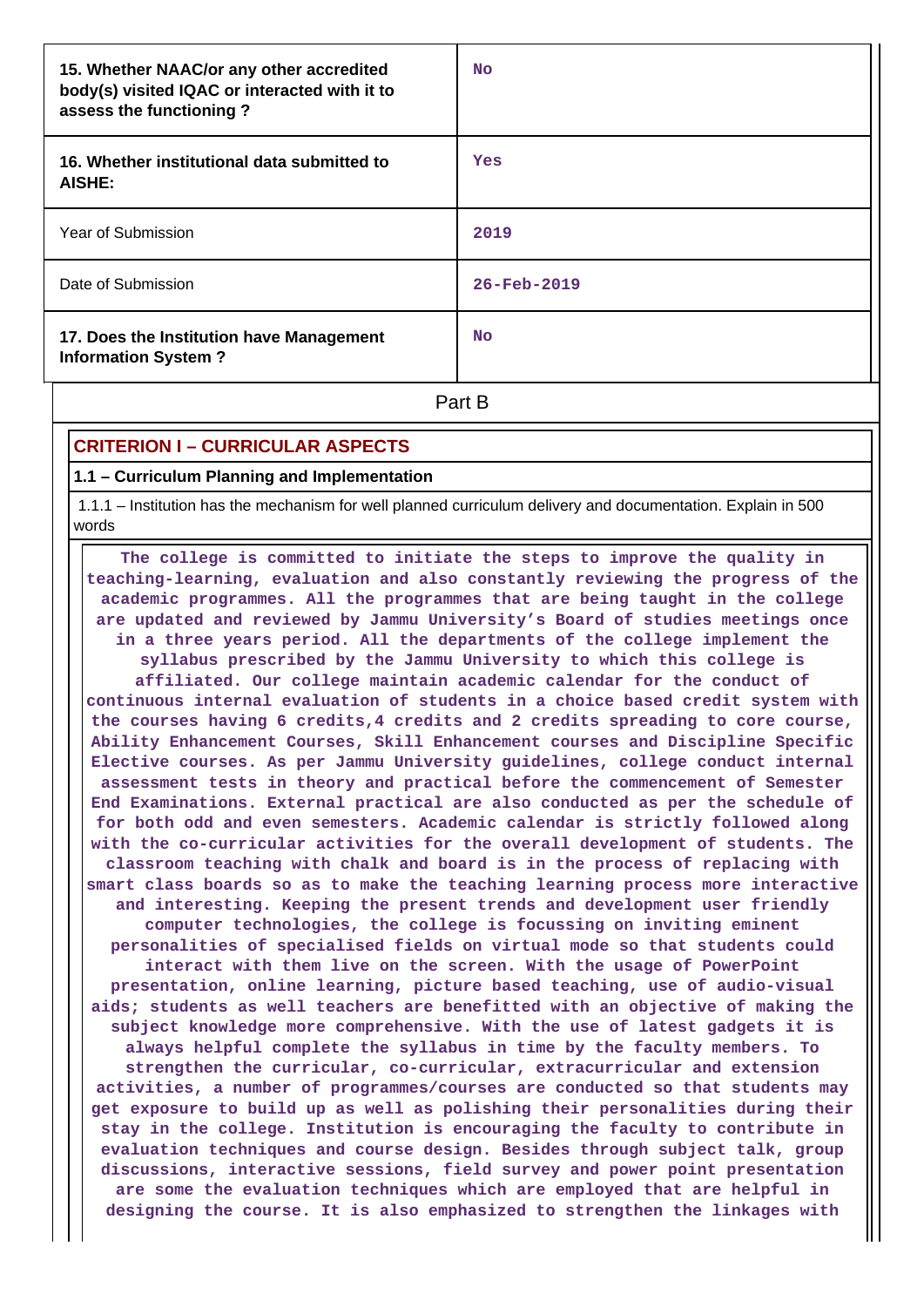**institutions and industry to avail of the various opportunities for future career. Few of the departments visit the villages for field survey, industries for firsthand knowledge to students to equate with class room teaching. It is also imperative to build the research base and to help students to develop a scientific bend of mind and nurture a new generation of researchers. As college has certain binding in this field but the college always thrive to inculcate interest in science and technology among students by arranging lectures of eminent personalities, scientists, organising workshops, seminars, film shows and quiz competitions. Periodic meetings of Internal Quality Assurance Cell are arranged to take stock of the progress of teaching learning process, with various Departments under the chair of worthy Principal where progress of**

| 1.1.2 - Certificate/ Diploma Courses introduced during the academic year                                                                                                 |                          |                   |                                                                         |                             |  |  |  |
|--------------------------------------------------------------------------------------------------------------------------------------------------------------------------|--------------------------|-------------------|-------------------------------------------------------------------------|-----------------------------|--|--|--|
| Certificate<br>Diploma Courses                                                                                                                                           | Dates of<br>Introduction | Duration          | Focus on employ<br>ability/entreprene<br>urship                         | <b>Skill</b><br>Development |  |  |  |
| Nil<br>Certificate<br>Course in En<br>trepreneursh<br>ip                                                                                                                 | Nil                      | 30                | Focus on E<br>mployability<br>and Entrepre<br>neurship in<br>Industries | Nil                         |  |  |  |
| 1.2 - Academic Flexibility                                                                                                                                               |                          |                   |                                                                         |                             |  |  |  |
| 1.2.1 - New programmes/courses introduced during the academic year                                                                                                       |                          |                   |                                                                         |                             |  |  |  |
| Programme/Course                                                                                                                                                         | Programme Specialization |                   | Dates of Introduction                                                   |                             |  |  |  |
| <b>MSC</b>                                                                                                                                                               |                          | Chemistry         |                                                                         | 16/07/2018                  |  |  |  |
| <b>BSC</b>                                                                                                                                                               |                          | Geology           |                                                                         | 16/07/2018                  |  |  |  |
| <b>BA</b>                                                                                                                                                                |                          | Philosophy        | 16/07/2018                                                              |                             |  |  |  |
|                                                                                                                                                                          |                          | No file uploaded. |                                                                         |                             |  |  |  |
| 1.2.2 - Programmes in which Choice Based Credit System (CBCS)/Elective course system implemented at the<br>affiliated Colleges (if applicable) during the academic year. |                          |                   |                                                                         |                             |  |  |  |
| Name of programmes adopting<br><b>CBCS</b>                                                                                                                               | Programme Specialization |                   | Date of implementation of<br><b>CBCS/Elective Course System</b>         |                             |  |  |  |
| BA                                                                                                                                                                       |                          | <b>NIL</b>        |                                                                         | <b>Nill</b>                 |  |  |  |
| 1.2.3 - Students enrolled in Certificate/ Diploma Courses introduced during the year                                                                                     |                          |                   |                                                                         |                             |  |  |  |
|                                                                                                                                                                          | Certificate              |                   | Diploma Course                                                          |                             |  |  |  |
| <b>Number of Students</b>                                                                                                                                                | Nil                      |                   | Nil                                                                     |                             |  |  |  |
| 1.3 - Curriculum Enrichment                                                                                                                                              |                          |                   |                                                                         |                             |  |  |  |
| 1.3.1 – Value-added courses imparting transferable and life skills offered during the year                                                                               |                          |                   |                                                                         |                             |  |  |  |
| <b>Value Added Courses</b>                                                                                                                                               | Date of Introduction     |                   | Number of Students Enrolled                                             |                             |  |  |  |
| Computer Literacy                                                                                                                                                        |                          | 01/02/2019        |                                                                         | 35                          |  |  |  |
| Programme                                                                                                                                                                |                          |                   |                                                                         |                             |  |  |  |
|                                                                                                                                                                          |                          | No file uploaded. |                                                                         |                             |  |  |  |
| 1.3.2 - Field Projects / Internships under taken during the year                                                                                                         |                          |                   |                                                                         |                             |  |  |  |
| Project/Programme Title                                                                                                                                                  | Programme Specialization |                   | No. of students enrolled for Field<br>Projects / Internships            |                             |  |  |  |
| <b>BBA</b>                                                                                                                                                               |                          | Summer Internship |                                                                         | 16                          |  |  |  |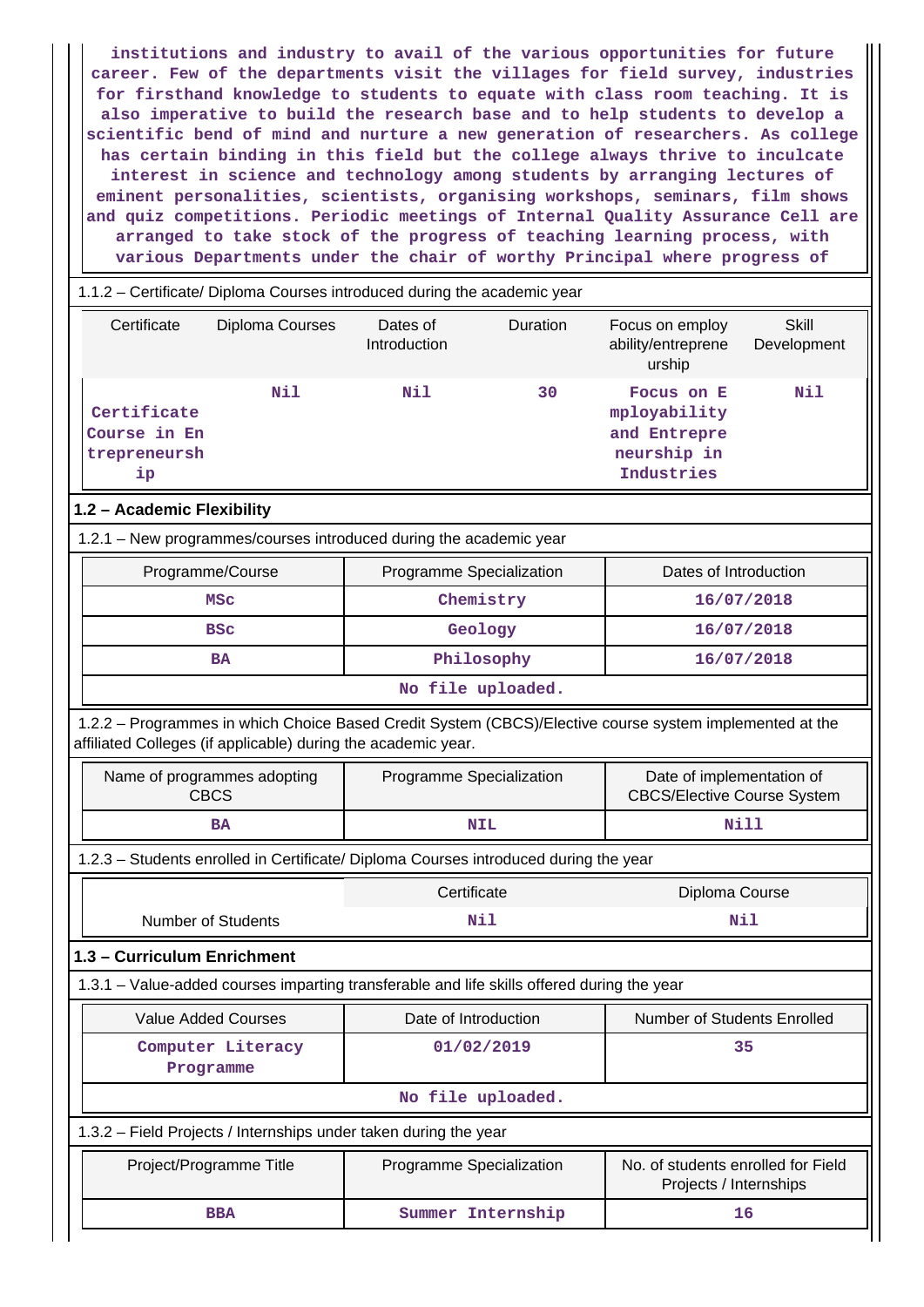|                                                                         | No file uploaded. |  |  |  |  |
|-------------------------------------------------------------------------|-------------------|--|--|--|--|
| 1.4 - Feedback System                                                   |                   |  |  |  |  |
| 1.4.1 – Whether structured feedback received from all the stakeholders. |                   |  |  |  |  |
| <b>Students</b>                                                         | Yes               |  |  |  |  |
| <b>Teachers</b>                                                         | Yes               |  |  |  |  |
| Employers                                                               | Yes               |  |  |  |  |
| Alumni                                                                  | Nill              |  |  |  |  |
| Parents                                                                 | <b>Nill</b>       |  |  |  |  |
|                                                                         |                   |  |  |  |  |

 1.4.2 – How the feedback obtained is being analyzed and utilized for overall development of the institution? (maximum 500 words)

Feedback Obtained

**Course Coverage, Applicability and Availability: It has been observed that students of B.sc were highly satisfied with the extent of course coverage and availability of material followed by BBA, BCA, B.A and B.com. Further, PG Chemistry students were found with high mean value about extent of course coverage and availability of material whereas PG Hindi and English students were found to be moderately satisfied with the course and material availability. Teacher's Efficacy: The results showed that students of B.sc, BBA, BCA, B.A, B.com and PG Hindi were highly satisfied with the teacher's efficacy in terms of teacher's preparation for the class, syllabus covered, their advice, skill and communication regarding the content. Further, students of PG English revealed some challenges regarding the content of the course. Teaching Methods: Students of BBA and Bsc. were highly found to be satisfied with the teacher's preparation for the class followed by BCA, B.com, BA, PG English and PG Hindi. Students of PG chemistry revealed their moderate satisfaction regarding the teachers' preparation for class. Further, Students of BCA revealed high extent of interaction between students and teachers. Also, it has been found that ICT is being used extensively in preparation and conduct of classes. Whereas, PG English students faced some challenges due to the scarcity of ICT infrastructure in the college. Teaching and Learning Skills: This has been found that students of B.com were highly satisfied with the teaching and learning skills of the teachers. They found that teachers have learning values in terms of knowledge, concepts, skills, analytical abilities, clarity and relevance of material. Whereas, students of PG Hindi, Chemistry and English were comparatively less satisfied with relevance of additional material in the college. Teacher's understanding and Management: Students' feedback revealed that all the UG students , PG Hindi students and those of PG Chemistry revealed high level of teacher's understanding and management in terms of their ability to design quizzes/tests/assignments/exams projects. To evaluate students' understanding of the course, teachers get the feedback from the students and provide them the sufficient time. Whereas, students of PG English revealed moderate satisfaction regarding the provision of sufficient time and feedback. Sincerity, Interest Communication: As per the students feedback, students of B.com and PG Hindi are highly satisfied with the teachers' sincerity and commitment. They also revealed that teachers are competent enough to develop the interest among students and they have the ability to integrate the course material with environment so that they could get broader perspective. Whereas, students of Bsc. BBA, BA and PG chemistry are moderately satisfied followed by PG English students.**

**CRITERION II – TEACHING- LEARNING AND EVALUATION**

**2.1 – Student Enrolment and Profile**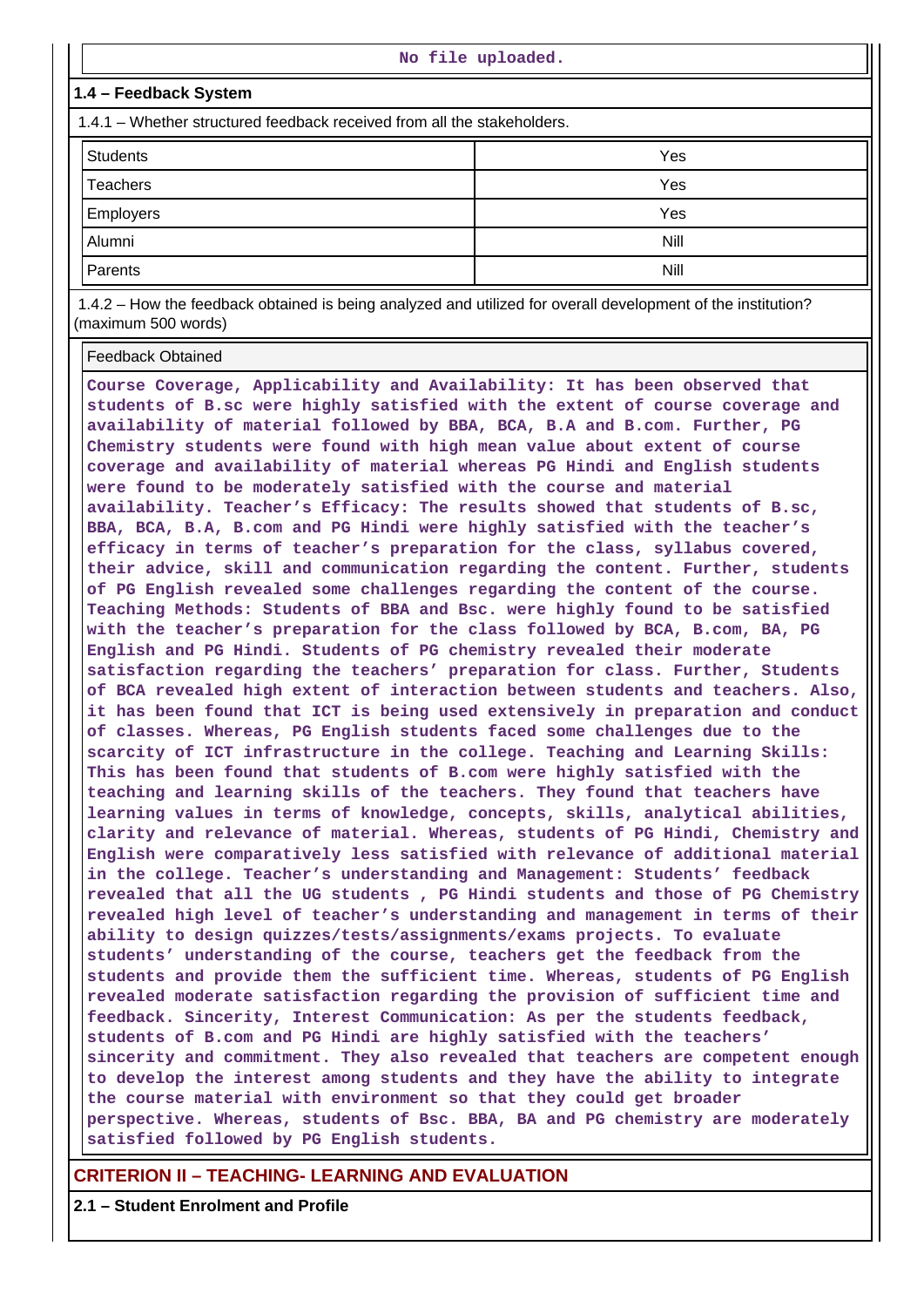| 2.1.1 - Demand Ratio during the year                                                                                                                                                                                                                                                                                                                                                                                                                                                                                                                                                                                                                                                                                                                                                                                                                                                                                                                                                                                                                                                                                                                                                                                                                                                                                                                                                                                                                                                                                                                                                                                                                                                                                                                                                                                                                                              |                                                              |                                                              |                                        |                                                                                                                                                                                           |                              |                                                             |
|-----------------------------------------------------------------------------------------------------------------------------------------------------------------------------------------------------------------------------------------------------------------------------------------------------------------------------------------------------------------------------------------------------------------------------------------------------------------------------------------------------------------------------------------------------------------------------------------------------------------------------------------------------------------------------------------------------------------------------------------------------------------------------------------------------------------------------------------------------------------------------------------------------------------------------------------------------------------------------------------------------------------------------------------------------------------------------------------------------------------------------------------------------------------------------------------------------------------------------------------------------------------------------------------------------------------------------------------------------------------------------------------------------------------------------------------------------------------------------------------------------------------------------------------------------------------------------------------------------------------------------------------------------------------------------------------------------------------------------------------------------------------------------------------------------------------------------------------------------------------------------------|--------------------------------------------------------------|--------------------------------------------------------------|----------------------------------------|-------------------------------------------------------------------------------------------------------------------------------------------------------------------------------------------|------------------------------|-------------------------------------------------------------|
| Name of the<br>Programme                                                                                                                                                                                                                                                                                                                                                                                                                                                                                                                                                                                                                                                                                                                                                                                                                                                                                                                                                                                                                                                                                                                                                                                                                                                                                                                                                                                                                                                                                                                                                                                                                                                                                                                                                                                                                                                          | Number of seats<br>Programme<br>available<br>Specialization  |                                                              | Number of<br>Application received      | <b>Students Enrolled</b>                                                                                                                                                                  |                              |                                                             |
| <b>MA</b>                                                                                                                                                                                                                                                                                                                                                                                                                                                                                                                                                                                                                                                                                                                                                                                                                                                                                                                                                                                                                                                                                                                                                                                                                                                                                                                                                                                                                                                                                                                                                                                                                                                                                                                                                                                                                                                                         | Hindi                                                        |                                                              | 27                                     |                                                                                                                                                                                           | $\overline{a}$               | $\overline{\mathbf{2}}$                                     |
| <b>MA</b>                                                                                                                                                                                                                                                                                                                                                                                                                                                                                                                                                                                                                                                                                                                                                                                                                                                                                                                                                                                                                                                                                                                                                                                                                                                                                                                                                                                                                                                                                                                                                                                                                                                                                                                                                                                                                                                                         | English                                                      |                                                              | 17                                     |                                                                                                                                                                                           | 19                           | 19                                                          |
| MSC                                                                                                                                                                                                                                                                                                                                                                                                                                                                                                                                                                                                                                                                                                                                                                                                                                                                                                                                                                                                                                                                                                                                                                                                                                                                                                                                                                                                                                                                                                                                                                                                                                                                                                                                                                                                                                                                               | Chemistry                                                    |                                                              | 22                                     |                                                                                                                                                                                           | 22                           | 22                                                          |
| <b>BCA</b>                                                                                                                                                                                                                                                                                                                                                                                                                                                                                                                                                                                                                                                                                                                                                                                                                                                                                                                                                                                                                                                                                                                                                                                                                                                                                                                                                                                                                                                                                                                                                                                                                                                                                                                                                                                                                                                                        | <b>BCA</b>                                                   |                                                              | 30                                     |                                                                                                                                                                                           | 21                           | 21                                                          |
| <b>BBA</b>                                                                                                                                                                                                                                                                                                                                                                                                                                                                                                                                                                                                                                                                                                                                                                                                                                                                                                                                                                                                                                                                                                                                                                                                                                                                                                                                                                                                                                                                                                                                                                                                                                                                                                                                                                                                                                                                        | <b>BBA</b>                                                   |                                                              | 30                                     |                                                                                                                                                                                           | 35                           | 35                                                          |
| <b>BCom</b>                                                                                                                                                                                                                                                                                                                                                                                                                                                                                                                                                                                                                                                                                                                                                                                                                                                                                                                                                                                                                                                                                                                                                                                                                                                                                                                                                                                                                                                                                                                                                                                                                                                                                                                                                                                                                                                                       | <b>BCom</b>                                                  |                                                              | 80                                     |                                                                                                                                                                                           | 122                          | 122                                                         |
| <b>BSC</b>                                                                                                                                                                                                                                                                                                                                                                                                                                                                                                                                                                                                                                                                                                                                                                                                                                                                                                                                                                                                                                                                                                                                                                                                                                                                                                                                                                                                                                                                                                                                                                                                                                                                                                                                                                                                                                                                        | BSc.                                                         |                                                              | 600                                    |                                                                                                                                                                                           | 504                          | 504                                                         |
| <b>BA</b>                                                                                                                                                                                                                                                                                                                                                                                                                                                                                                                                                                                                                                                                                                                                                                                                                                                                                                                                                                                                                                                                                                                                                                                                                                                                                                                                                                                                                                                                                                                                                                                                                                                                                                                                                                                                                                                                         | <b>BA</b>                                                    |                                                              | 410                                    |                                                                                                                                                                                           | 740                          | 740                                                         |
|                                                                                                                                                                                                                                                                                                                                                                                                                                                                                                                                                                                                                                                                                                                                                                                                                                                                                                                                                                                                                                                                                                                                                                                                                                                                                                                                                                                                                                                                                                                                                                                                                                                                                                                                                                                                                                                                                   |                                                              |                                                              | No file uploaded.                      |                                                                                                                                                                                           |                              |                                                             |
| 2.2 - Catering to Student Diversity                                                                                                                                                                                                                                                                                                                                                                                                                                                                                                                                                                                                                                                                                                                                                                                                                                                                                                                                                                                                                                                                                                                                                                                                                                                                                                                                                                                                                                                                                                                                                                                                                                                                                                                                                                                                                                               |                                                              |                                                              |                                        |                                                                                                                                                                                           |                              |                                                             |
| 2.2.1 - Student - Full time teacher ratio (current year data)                                                                                                                                                                                                                                                                                                                                                                                                                                                                                                                                                                                                                                                                                                                                                                                                                                                                                                                                                                                                                                                                                                                                                                                                                                                                                                                                                                                                                                                                                                                                                                                                                                                                                                                                                                                                                     |                                                              |                                                              |                                        |                                                                                                                                                                                           |                              |                                                             |
| Year                                                                                                                                                                                                                                                                                                                                                                                                                                                                                                                                                                                                                                                                                                                                                                                                                                                                                                                                                                                                                                                                                                                                                                                                                                                                                                                                                                                                                                                                                                                                                                                                                                                                                                                                                                                                                                                                              | Number of<br>students enrolled<br>in the institution<br>(UG) | Number of<br>students enrolled<br>in the institution<br>(PG) | courses                                | Number of<br>Number of<br>fulltime teachers<br>fulltime teachers<br>available in the<br>available in the<br>institution<br>institution<br>teaching only PG<br>teaching only UG<br>courses |                              | Number of<br>teachers<br>teaching both UG<br>and PG courses |
| 2018                                                                                                                                                                                                                                                                                                                                                                                                                                                                                                                                                                                                                                                                                                                                                                                                                                                                                                                                                                                                                                                                                                                                                                                                                                                                                                                                                                                                                                                                                                                                                                                                                                                                                                                                                                                                                                                                              | 2731                                                         | 85                                                           | 48                                     |                                                                                                                                                                                           | <b>Nill</b>                  | 4                                                           |
| 2.3.1 – Percentage of teachers using ICT for effective teaching with Learning Management Systems (LMS), E-<br>learning resources etc. (current year data)<br>Number of<br>Teachers on Roll   teachers using                                                                                                                                                                                                                                                                                                                                                                                                                                                                                                                                                                                                                                                                                                                                                                                                                                                                                                                                                                                                                                                                                                                                                                                                                                                                                                                                                                                                                                                                                                                                                                                                                                                                       | Number of<br>ICT (LMS, e-                                    | <b>ICT Tools and</b><br>resources<br>available               | Number of ICT<br>enabled<br>Classrooms |                                                                                                                                                                                           | Numberof smart<br>classrooms | E-resources and<br>techniques used                          |
|                                                                                                                                                                                                                                                                                                                                                                                                                                                                                                                                                                                                                                                                                                                                                                                                                                                                                                                                                                                                                                                                                                                                                                                                                                                                                                                                                                                                                                                                                                                                                                                                                                                                                                                                                                                                                                                                                   | Resources)                                                   |                                                              |                                        |                                                                                                                                                                                           |                              |                                                             |
| 52                                                                                                                                                                                                                                                                                                                                                                                                                                                                                                                                                                                                                                                                                                                                                                                                                                                                                                                                                                                                                                                                                                                                                                                                                                                                                                                                                                                                                                                                                                                                                                                                                                                                                                                                                                                                                                                                                | 45                                                           | 51                                                           | 1                                      |                                                                                                                                                                                           | $\overline{\mathbf{2}}$      | $\overline{\mathbf{2}}$                                     |
|                                                                                                                                                                                                                                                                                                                                                                                                                                                                                                                                                                                                                                                                                                                                                                                                                                                                                                                                                                                                                                                                                                                                                                                                                                                                                                                                                                                                                                                                                                                                                                                                                                                                                                                                                                                                                                                                                   |                                                              |                                                              | No file uploaded.                      |                                                                                                                                                                                           |                              |                                                             |
|                                                                                                                                                                                                                                                                                                                                                                                                                                                                                                                                                                                                                                                                                                                                                                                                                                                                                                                                                                                                                                                                                                                                                                                                                                                                                                                                                                                                                                                                                                                                                                                                                                                                                                                                                                                                                                                                                   |                                                              |                                                              | No file uploaded.                      |                                                                                                                                                                                           |                              |                                                             |
| 2.3.2 - Students mentoring system available in the institution? Give details. (maximum 500 words)                                                                                                                                                                                                                                                                                                                                                                                                                                                                                                                                                                                                                                                                                                                                                                                                                                                                                                                                                                                                                                                                                                                                                                                                                                                                                                                                                                                                                                                                                                                                                                                                                                                                                                                                                                                 |                                                              |                                                              |                                        |                                                                                                                                                                                           |                              |                                                             |
| Government degree college, Udhampur, offers a 'Mentoring System' through which a group of students are<br>assigned to a group of faculty members at the commencement of their academic session. The main objective of<br>this mentoring system is to provide a reliable and comprehensive support system, to motivate students to excel<br>in both academic and non-academic fields and to make the most of their life at the college. The mentoring<br>system of our College ensures that the students adapt to the dynamic learning environment and lead their ways<br>into highly successful careers. Students get access to a support system during the crucial stages of their<br>academic, professional and intellectual development. It also enhances the students' confidence and challenges<br>faced by them setting higher goals and offers psychosocial support for the students. This help the students to<br>develop the interpersonal skill and offers the students an exposure to diverse academic and professional<br>perspectives, and experiences in various fields. Mentees get a direct access to powerful resources of the<br>institution and lays the foundation for the students to reach greater heights in their professional lives. Mentors will<br>play the major role in pointing out the slow learners. Mentors will pay special attention for them. This may help<br>the institution reduce the rate of dropout at very initial level. The major criteria for identifying slow learners are<br>their H.S. marks, performance in class tests and personal interaction with those students. Mentors will help the<br>students to understand the challenges and opportunities present in the college and develop a smooth transition<br>to campus life. Mentors will also counsel academically backward students and play an important role in helping |                                                              |                                                              |                                        |                                                                                                                                                                                           |                              |                                                             |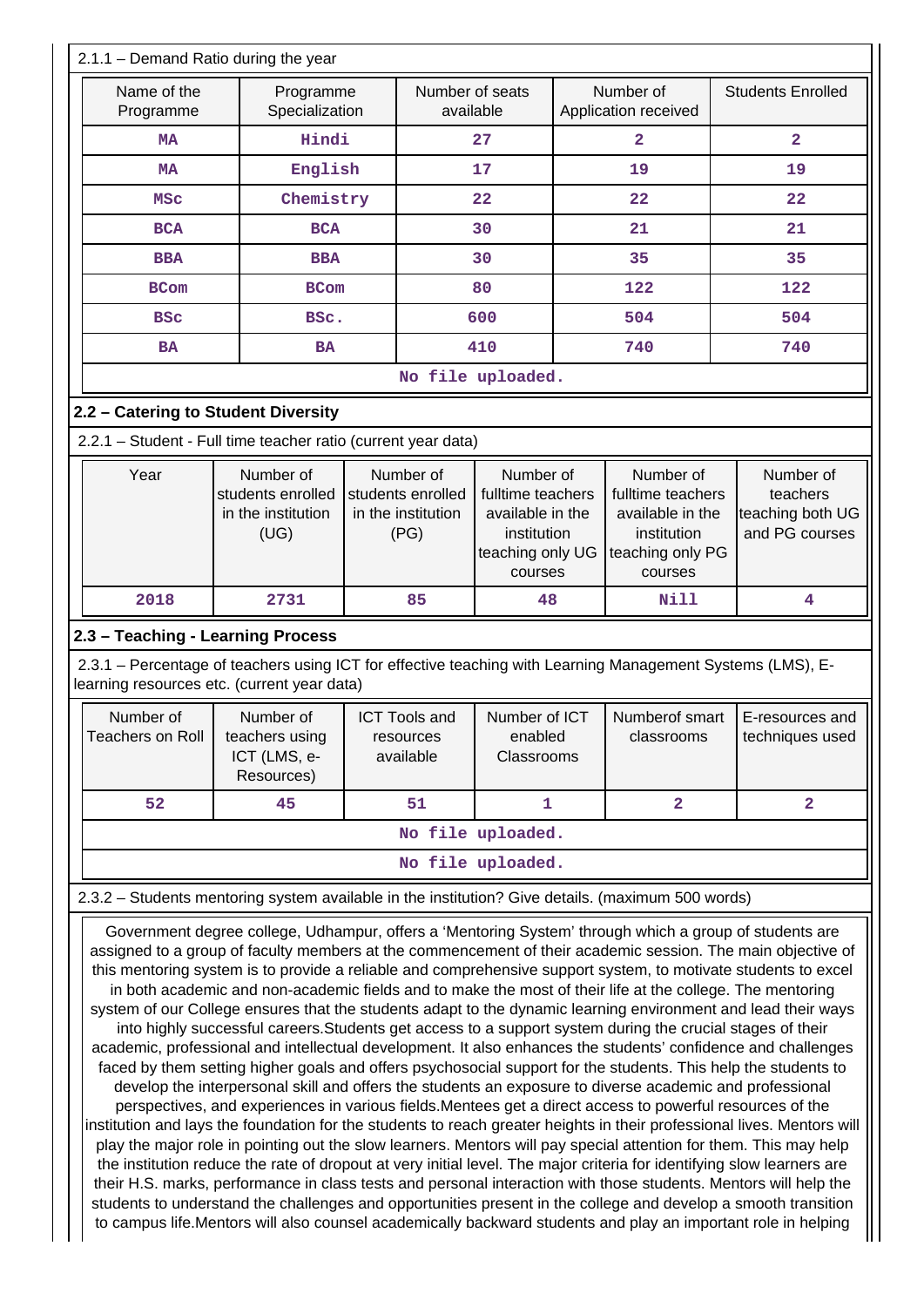|                                                                                                                                                                                                                                                                                                                                                                                                                                                                                              |                | troubled students cope with academic, extra-academic and personal problems.                                |                                                                                 |             |  |                                                                                       |  |
|----------------------------------------------------------------------------------------------------------------------------------------------------------------------------------------------------------------------------------------------------------------------------------------------------------------------------------------------------------------------------------------------------------------------------------------------------------------------------------------------|----------------|------------------------------------------------------------------------------------------------------------|---------------------------------------------------------------------------------|-------------|--|---------------------------------------------------------------------------------------|--|
| Number of students enrolled in the<br>institution                                                                                                                                                                                                                                                                                                                                                                                                                                            |                |                                                                                                            | Number of fulltime teachers                                                     |             |  | Mentor: Mentee Ratio                                                                  |  |
| 2816                                                                                                                                                                                                                                                                                                                                                                                                                                                                                         |                |                                                                                                            | 52                                                                              |             |  | 1:54                                                                                  |  |
| 2.4 - Teacher Profile and Quality                                                                                                                                                                                                                                                                                                                                                                                                                                                            |                |                                                                                                            |                                                                                 |             |  |                                                                                       |  |
| 2.4.1 - Number of full time teachers appointed during the year                                                                                                                                                                                                                                                                                                                                                                                                                               |                |                                                                                                            |                                                                                 |             |  |                                                                                       |  |
| No. of sanctioned<br>No. of filled positions<br>Positions filled during<br>Vacant positions<br>positions<br>Ph.D<br>the current year                                                                                                                                                                                                                                                                                                                                                         |                |                                                                                                            |                                                                                 |             |  | No. of faculty with                                                                   |  |
| 69                                                                                                                                                                                                                                                                                                                                                                                                                                                                                           | 52             |                                                                                                            | 17                                                                              | 7           |  | 26                                                                                    |  |
| 2.4.2 - Honours and recognition received by teachers (received awards, recognition, fellowships at State, National,<br>International level from Government, recognised bodies during the year )                                                                                                                                                                                                                                                                                              |                |                                                                                                            |                                                                                 |             |  |                                                                                       |  |
| Year of Award                                                                                                                                                                                                                                                                                                                                                                                                                                                                                |                | Name of full time teachers<br>receiving awards from<br>state level, national level,<br>international level |                                                                                 | Designation |  | Name of the award,<br>fellowship, received from<br>Government or recognized<br>bodies |  |
| 2018                                                                                                                                                                                                                                                                                                                                                                                                                                                                                         |                | NIL                                                                                                        |                                                                                 | <b>Nill</b> |  | <b>NA</b>                                                                             |  |
|                                                                                                                                                                                                                                                                                                                                                                                                                                                                                              |                |                                                                                                            | No file uploaded.                                                               |             |  |                                                                                       |  |
| 2.5 - Evaluation Process and Reforms                                                                                                                                                                                                                                                                                                                                                                                                                                                         |                |                                                                                                            |                                                                                 |             |  |                                                                                       |  |
| 2.5.1 – Number of days from the date of semester-end/ year- end examination till the declaration of results during<br>the year                                                                                                                                                                                                                                                                                                                                                               |                |                                                                                                            |                                                                                 |             |  |                                                                                       |  |
| Programme Name                                                                                                                                                                                                                                                                                                                                                                                                                                                                               | Programme Code |                                                                                                            | Semester/year<br>Last date of the last<br>semester-end/year-<br>end examination |             |  | Date of declaration of<br>results of semester-<br>end/ year- end<br>examination       |  |
| <b>BBA</b>                                                                                                                                                                                                                                                                                                                                                                                                                                                                                   | <b>BBA</b>     |                                                                                                            | VI                                                                              | 26/04/2018  |  | 03/07/2018                                                                            |  |
| <b>BCA</b>                                                                                                                                                                                                                                                                                                                                                                                                                                                                                   | <b>BCA</b>     |                                                                                                            | VI                                                                              | 28/04/2018  |  | 03/07/2018                                                                            |  |
| <b>BCom</b>                                                                                                                                                                                                                                                                                                                                                                                                                                                                                  | B.Com          |                                                                                                            | VI                                                                              | 14/05/2018  |  | 03/07/2018                                                                            |  |
| <b>BSC</b>                                                                                                                                                                                                                                                                                                                                                                                                                                                                                   | B.Sc.          |                                                                                                            | VI.                                                                             | 14/05/2018  |  | 03/07/2018                                                                            |  |
| <b>BA</b>                                                                                                                                                                                                                                                                                                                                                                                                                                                                                    | <b>BA</b>      |                                                                                                            | VI                                                                              | 14/05/2018  |  | 03/07/2018                                                                            |  |
|                                                                                                                                                                                                                                                                                                                                                                                                                                                                                              |                |                                                                                                            | No file uploaded.                                                               |             |  |                                                                                       |  |
| 2.5.2 - Reforms initiated on Continuous Internal Evaluation(CIE) system at the institutional level (250 words)                                                                                                                                                                                                                                                                                                                                                                               |                |                                                                                                            |                                                                                 |             |  |                                                                                       |  |
| The total evaluation process of the College is according to the dictates and<br>norms of the University of Jammu. To some extent the teacher concerned is at<br>liberty to take stock of the all over performance, credibility and the sum<br>total behaviour of the student and reward him accordingly. The date sheet for<br>internal Assessment Tests is prepared by the College, displayed on the central<br>notice board and also sent to respective departments. The CBCS also follows |                |                                                                                                            |                                                                                 |             |  |                                                                                       |  |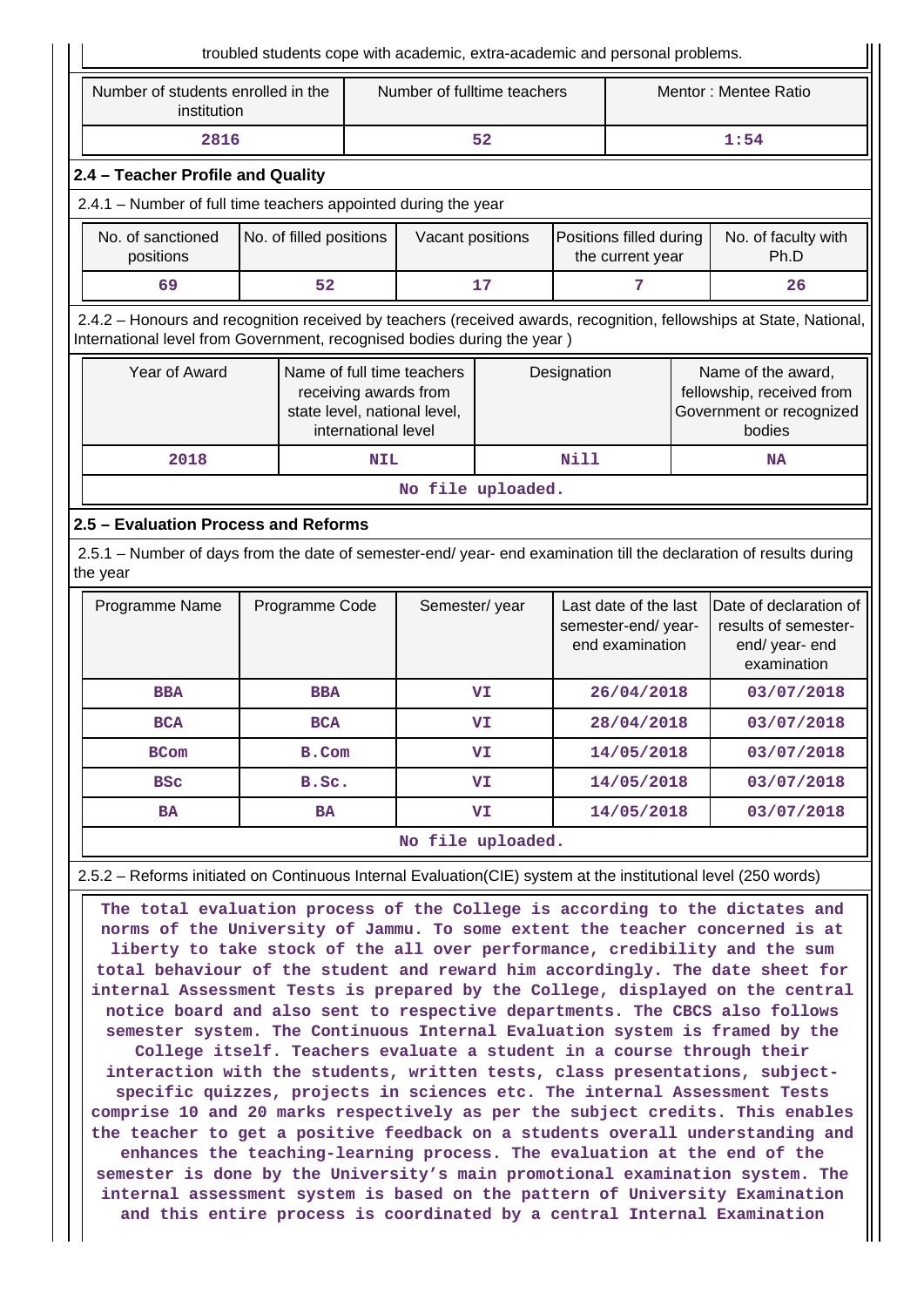**Committee headed by a Convener along some other experienced teaching staff. The awards that the students obtain in these internal Assessment tests are sent to the University which are further added to their performance at the University Examinations. Before the awards in the Internal Assessment Tests are finalised, they displayed on the campus so that the students can be well aware of their performance and if they wish, they can have another opportunity to improve their position. The Roll No Slips can also be had online by the students who fail to receive the same offline. Examination forms are filled online by all the students during the given period. Our efforts include Internal Squad, surprise tests, open book tests, reports on study tours, field visits, excursions, quiz contests, poster competitions, etc for the over-all progress of the students. University of Jammu, keeping in view the standard and dedication of the College, has also established an examination Centre of the IGNOU Examination, Study centre for IGNOU and directorate of distance education (DDE) study centre, University of Jammu., are also established. Various competitive examinations like JKSSB exams, numerous medical and other professional exams are also carried out in college exam centre.**

 2.5.3 – Academic calendar prepared and adhered for conduct of Examination and other related matters (250 words)

 **Normally the Academic Calendar is designed by the department individually and then submitted to the Principal wherefrom a combined College Calendar of activities is displayed for the information and the staff of the College. All the events are carried out on the Campus strictly in adherence to the prefixed Academic Calendar. Besides, a bare outline of activities to be initiated and organised in the College are mentioned in the College Prospectus also. The College Prospectus in fact presents a general introduction to the institutional policies and programmes in regard to the betterment of the students. All the information contained in the College Prospectus and the College Academic Calendar are made available to the students on College Website as well. The internal exams are held according to a time table announced in advance through notices circulated in the classrooms and on the display board. The affiliating university prescribes the overall framework of time as far as examination time table is concerned. The departments conduct all their continuous internal evaluations within this broad framework.**

# **2.6 – Student Performance and Learning Outcomes**

 2.6.1 – Program outcomes, program specific outcomes and course outcomes for all programs offered by the institution are stated and displayed in website of the institution (to provide the weblink)

| 2.6.2 - Pass percentage of students |                   |                             |                                                                       |                                                              |                 |  |  |  |
|-------------------------------------|-------------------|-----------------------------|-----------------------------------------------------------------------|--------------------------------------------------------------|-----------------|--|--|--|
| Programme<br>Code                   | Programme<br>Name | Programme<br>Specialization | Number of<br>students<br>appeared in the<br>final year<br>examination | Number of<br>students passed<br>in final year<br>examination | Pass Percentage |  |  |  |
| <b>MA</b>                           | <b>MA</b>         | Hindi                       | 26                                                                    | 14                                                           | 53.84           |  |  |  |
| <b>MA</b>                           | <b>MA</b>         | English                     | 38                                                                    | 17                                                           | 44.73           |  |  |  |
| <b>BBA</b>                          | <b>BBA</b>        | <b>BBA</b>                  | 42                                                                    | 27                                                           | 64.28           |  |  |  |
| <b>BCA</b>                          | <b>BCA</b>        | <b>BCA</b>                  | 15                                                                    | 11                                                           | 73.33           |  |  |  |
| B.Com                               | <b>BCom</b>       | B.Com                       | 67                                                                    | 50                                                           | 74.62           |  |  |  |
| B.Sc.                               | <b>BSC</b>        | B.Sc                        | 401                                                                   | 214                                                          | 53.36           |  |  |  |
| <b>BA</b>                           | <b>BA</b>         | <b>BA</b>                   | 252                                                                   | 198                                                          | 78.5            |  |  |  |

<http://www.gdcudhampur.in/sss>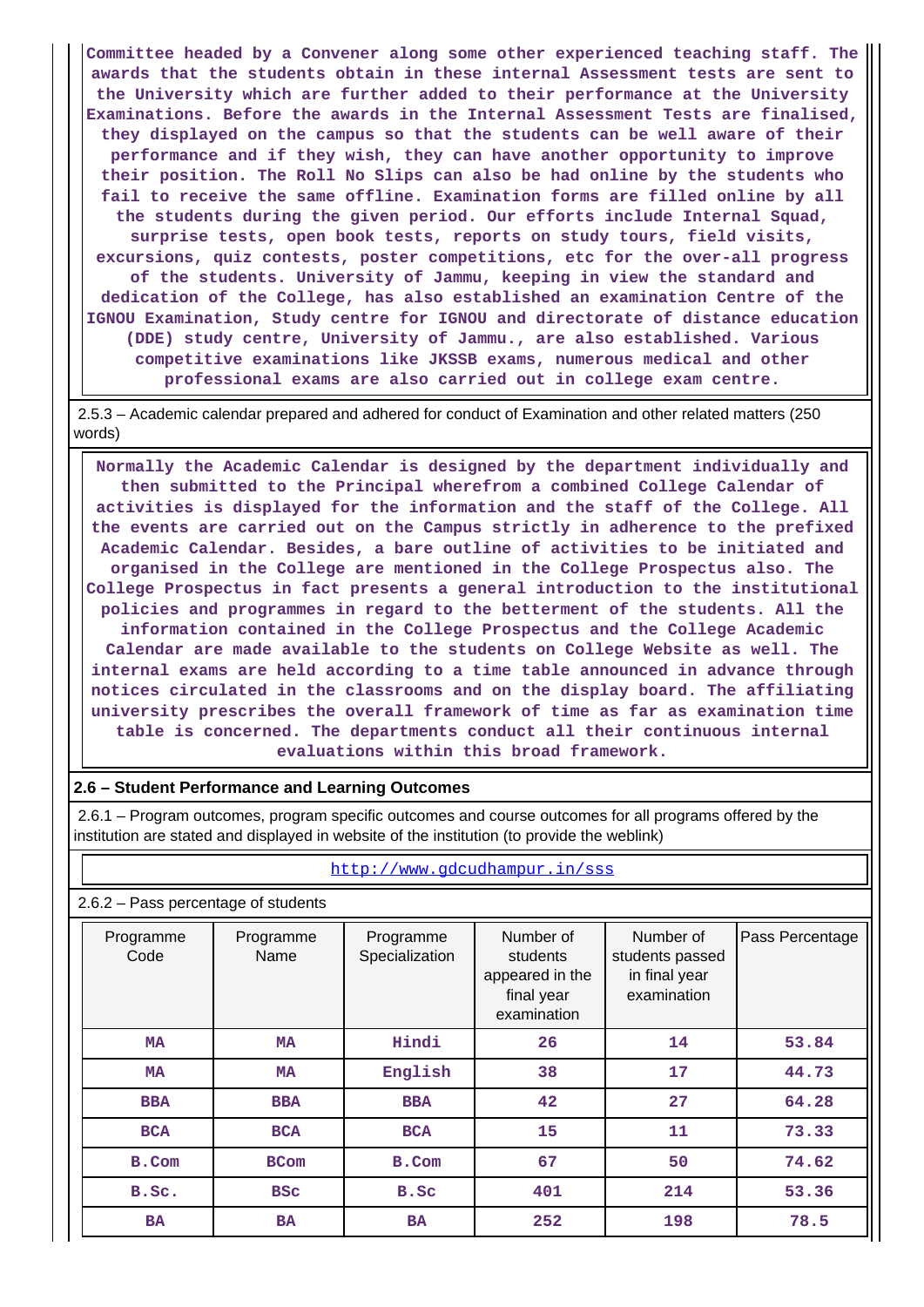|                                                                                                                                                                           |                        |             |                               | No file uploaded.       |              |                            |                           |                                    |
|---------------------------------------------------------------------------------------------------------------------------------------------------------------------------|------------------------|-------------|-------------------------------|-------------------------|--------------|----------------------------|---------------------------|------------------------------------|
| 2.7 - Student Satisfaction Survey                                                                                                                                         |                        |             |                               |                         |              |                            |                           |                                    |
| 2.7.1 - Student Satisfaction Survey (SSS) on overall institutional performance (Institution may design the<br>questionnaire) (results and details be provided as weblink) |                        |             |                               |                         |              |                            |                           |                                    |
|                                                                                                                                                                           |                        |             | http//www.gdcudhampur.in/sss  |                         |              |                            |                           |                                    |
| <b>CRITERION III - RESEARCH, INNOVATIONS AND EXTENSION</b>                                                                                                                |                        |             |                               |                         |              |                            |                           |                                    |
| 3.1 - Resource Mobilization for Research                                                                                                                                  |                        |             |                               |                         |              |                            |                           |                                    |
| 3.1.1 - Research funds sanctioned and received from various agencies, industry and other organisations                                                                    |                        |             |                               |                         |              |                            |                           |                                    |
| Nature of the Project                                                                                                                                                     | Duration               |             | Name of the funding<br>agency |                         |              | Total grant<br>sanctioned  |                           | Amount received<br>during the year |
| Major<br>Projects                                                                                                                                                         | 0                      |             |                               | 0                       |              | $\mathbf 0$                |                           | $\mathbf 0$                        |
|                                                                                                                                                                           |                        |             |                               | No file uploaded.       |              |                            |                           |                                    |
| 3.2 - Innovation Ecosystem                                                                                                                                                |                        |             |                               |                         |              |                            |                           |                                    |
| 3.2.1 – Workshops/Seminars Conducted on Intellectual Property Rights (IPR) and Industry-Academia Innovative<br>practices during the year                                  |                        |             |                               |                         |              |                            |                           |                                    |
| Title of workshop/seminar                                                                                                                                                 |                        |             | Name of the Dept.             |                         |              |                            |                           | Date                               |
| 0                                                                                                                                                                         |                        |             | 0                             |                         |              |                            |                           |                                    |
| 3.2.2 - Awards for Innovation won by Institution/Teachers/Research scholars/Students during the year                                                                      |                        |             |                               |                         |              |                            |                           |                                    |
| Title of the innovation                                                                                                                                                   | Name of Awardee        |             | Awarding Agency               |                         |              |                            | Date of award<br>Category |                                    |
| 0                                                                                                                                                                         | 0                      |             |                               | 0                       |              | <b>Nill</b><br>$\mathbf 0$ |                           |                                    |
|                                                                                                                                                                           |                        |             |                               | No file uploaded.       |              |                            |                           |                                    |
| 3.2.3 – No. of Incubation centre created, start-ups incubated on campus during the year                                                                                   |                        |             |                               |                         |              |                            |                           |                                    |
| Incubation<br>Center                                                                                                                                                      | Name                   |             | Sponsered By                  | Name of the<br>Start-up |              | Nature of Start-<br>up     |                           | Date of<br>Commencement            |
| $\mathbf 0$                                                                                                                                                               | $\mathbf 0$            |             | $\mathbf 0$                   | 0                       |              |                            | $\mathbf 0$               | <b>Nill</b>                        |
|                                                                                                                                                                           |                        |             |                               | No file uploaded.       |              |                            |                           |                                    |
| 3.3 - Research Publications and Awards                                                                                                                                    |                        |             |                               |                         |              |                            |                           |                                    |
| 3.3.1 - Incentive to the teachers who receive recognition/awards                                                                                                          |                        |             |                               |                         |              |                            |                           |                                    |
| <b>State</b>                                                                                                                                                              |                        |             | National                      |                         |              |                            |                           | International                      |
| 0                                                                                                                                                                         |                        |             | 0                             |                         |              |                            |                           | 0                                  |
| 3.3.2 - Ph. Ds awarded during the year (applicable for PG College, Research Center)                                                                                       |                        |             |                               |                         |              |                            |                           |                                    |
|                                                                                                                                                                           | Name of the Department |             |                               |                         |              | Number of PhD's Awarded    |                           |                                    |
|                                                                                                                                                                           | 0                      |             |                               |                         |              |                            | <b>Nill</b>               |                                    |
| 3.3.3 - Research Publications in the Journals notified on UGC website during the year                                                                                     |                        |             |                               |                         |              |                            |                           |                                    |
| <b>Type</b>                                                                                                                                                               |                        | Department  |                               | Number of Publication   |              |                            |                           | Average Impact Factor (if<br>any)  |
| International                                                                                                                                                             |                        | English     |                               |                         | 1            |                            |                           | <b>Nill</b>                        |
| International                                                                                                                                                             |                        | Electronics |                               |                         | $\mathbf{2}$ |                            |                           | <b>Nill</b>                        |
| International                                                                                                                                                             |                        | Botany      |                               |                         | 1            |                            |                           | <b>Nill</b>                        |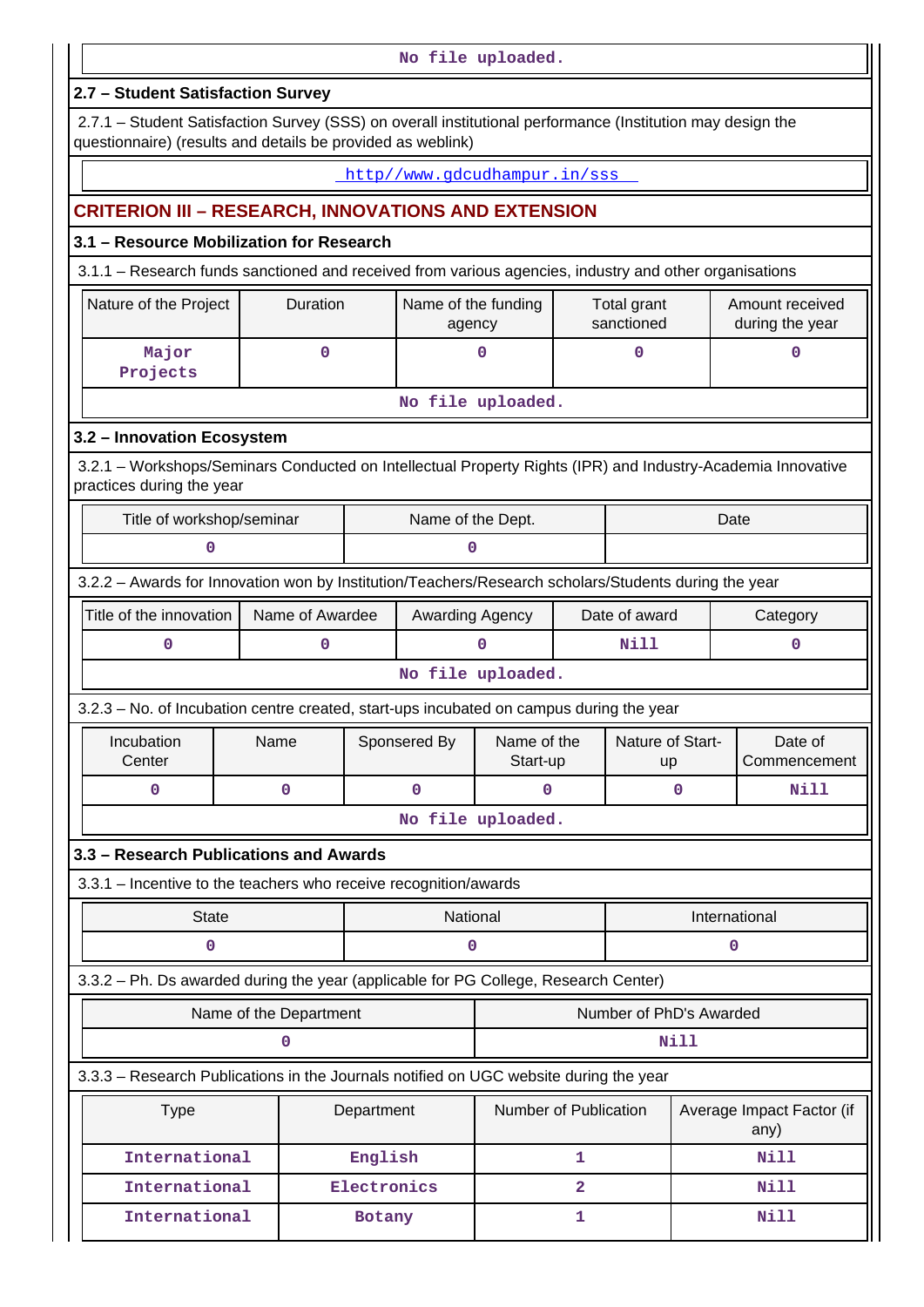| International                                                                                                                                                                                                      |                   |             | Sericulture                                                                                                          |                        |             |  | 4                     |                                                                    | <b>Nill</b>                                                                                                                |                                                                                                                 |
|--------------------------------------------------------------------------------------------------------------------------------------------------------------------------------------------------------------------|-------------------|-------------|----------------------------------------------------------------------------------------------------------------------|------------------------|-------------|--|-----------------------|--------------------------------------------------------------------|----------------------------------------------------------------------------------------------------------------------------|-----------------------------------------------------------------------------------------------------------------|
| International                                                                                                                                                                                                      |                   |             | Chemistry                                                                                                            |                        |             |  | $\mathbf{1}$          |                                                                    | <b>Nill</b>                                                                                                                |                                                                                                                 |
|                                                                                                                                                                                                                    |                   |             |                                                                                                                      | No file uploaded.      |             |  |                       |                                                                    |                                                                                                                            |                                                                                                                 |
| Proceedings per Teacher during the year                                                                                                                                                                            |                   |             |                                                                                                                      |                        |             |  |                       |                                                                    |                                                                                                                            | 3.3.4 - Books and Chapters in edited Volumes / Books published, and papers in National/International Conference |
|                                                                                                                                                                                                                    |                   | Department  |                                                                                                                      |                        |             |  |                       | Number of Publication                                              |                                                                                                                            |                                                                                                                 |
|                                                                                                                                                                                                                    |                   | English     |                                                                                                                      |                        |             |  |                       | 1                                                                  |                                                                                                                            |                                                                                                                 |
|                                                                                                                                                                                                                    |                   | Electronics |                                                                                                                      |                        |             |  |                       | $\overline{a}$                                                     |                                                                                                                            |                                                                                                                 |
|                                                                                                                                                                                                                    |                   | Botany      |                                                                                                                      |                        |             |  |                       | 1                                                                  |                                                                                                                            |                                                                                                                 |
|                                                                                                                                                                                                                    |                   | Sericulture |                                                                                                                      |                        |             |  |                       | 4                                                                  |                                                                                                                            |                                                                                                                 |
|                                                                                                                                                                                                                    |                   | Chemistry   |                                                                                                                      |                        |             |  |                       | 1                                                                  |                                                                                                                            |                                                                                                                 |
|                                                                                                                                                                                                                    |                   |             |                                                                                                                      | No file uploaded.      |             |  |                       |                                                                    |                                                                                                                            |                                                                                                                 |
| 3.3.5 - Bibliometrics of the publications during the last Academic year based on average citation index in Scopus/<br>Web of Science or PubMed/ Indian Citation Index                                              |                   |             |                                                                                                                      |                        |             |  |                       |                                                                    |                                                                                                                            |                                                                                                                 |
| Title of the<br>Paper                                                                                                                                                                                              | Name of<br>Author |             | Title of journal                                                                                                     | Year of<br>publication |             |  | <b>Citation Index</b> | Institutional<br>affiliation as<br>mentioned in<br>the publication |                                                                                                                            | Number of<br>citations<br>excluding self<br>citation                                                            |
| $\mathbf 0$                                                                                                                                                                                                        | 0                 |             | $\mathbf 0$                                                                                                          |                        | <b>Nill</b> |  | $\mathbf{O}$          | $\mathbf 0$                                                        |                                                                                                                            | <b>Nill</b>                                                                                                     |
| No file uploaded.                                                                                                                                                                                                  |                   |             |                                                                                                                      |                        |             |  |                       |                                                                    |                                                                                                                            |                                                                                                                 |
| 3.3.6 - h-Index of the Institutional Publications during the year. (based on Scopus/ Web of science)                                                                                                               |                   |             |                                                                                                                      |                        |             |  |                       |                                                                    |                                                                                                                            |                                                                                                                 |
| Title of the<br>Paper                                                                                                                                                                                              | Name of<br>Author |             | Title of journal                                                                                                     | Year of<br>publication |             |  | h-index               |                                                                    | Number of<br>Institutional<br>citations<br>affiliation as<br>excluding self<br>mentioned in<br>citation<br>the publication |                                                                                                                 |
| 0                                                                                                                                                                                                                  | 0                 |             | 0                                                                                                                    |                        | Nill        |  | Nill                  | Nill                                                               |                                                                                                                            | 0                                                                                                               |
|                                                                                                                                                                                                                    |                   |             |                                                                                                                      | No file uploaded.      |             |  |                       |                                                                    |                                                                                                                            |                                                                                                                 |
| 3.3.7 - Faculty participation in Seminars/Conferences and Symposia during the year:                                                                                                                                |                   |             |                                                                                                                      |                        |             |  |                       |                                                                    |                                                                                                                            |                                                                                                                 |
| Number of Faculty                                                                                                                                                                                                  |                   |             | International                                                                                                        | National               |             |  | <b>State</b>          |                                                                    |                                                                                                                            | Local                                                                                                           |
| Attended/Semi<br>nars/Workshops                                                                                                                                                                                    |                   |             | <b>Nill</b>                                                                                                          |                        | <b>Nill</b> |  | <b>Nill</b>           |                                                                    |                                                                                                                            | Nill                                                                                                            |
|                                                                                                                                                                                                                    |                   |             |                                                                                                                      | No file uploaded.      |             |  |                       |                                                                    |                                                                                                                            |                                                                                                                 |
| 3.4 - Extension Activities                                                                                                                                                                                         |                   |             |                                                                                                                      |                        |             |  |                       |                                                                    |                                                                                                                            |                                                                                                                 |
| 3.4.1 – Number of extension and outreach programmes conducted in collaboration with industry, community and<br>Non- Government Organisations through NSS/NCC/Red cross/Youth Red Cross (YRC) etc., during the year |                   |             |                                                                                                                      |                        |             |  |                       |                                                                    |                                                                                                                            |                                                                                                                 |
| Title of the activities<br>Organising unit/agency/<br>collaborating agency                                                                                                                                         |                   |             | Number of teachers<br>Number of students<br>participated in such<br>participated in such<br>activities<br>activities |                        |             |  |                       |                                                                    |                                                                                                                            |                                                                                                                 |
|                                                                                                                                                                                                                    |                   |             |                                                                                                                      |                        |             |  |                       |                                                                    |                                                                                                                            |                                                                                                                 |
| Drug De-Addiction                                                                                                                                                                                                  |                   |             | Jammu Kashmir<br>Police                                                                                              |                        |             |  | 3                     |                                                                    |                                                                                                                            | 160                                                                                                             |
| Swachh Bharat<br>(Fortnight) at<br>adopted Village                                                                                                                                                                 |                   |             | NSS, Govt. Degree<br>College Udhampur                                                                                |                        |             |  | $\overline{a}$        |                                                                    |                                                                                                                            | 51                                                                                                              |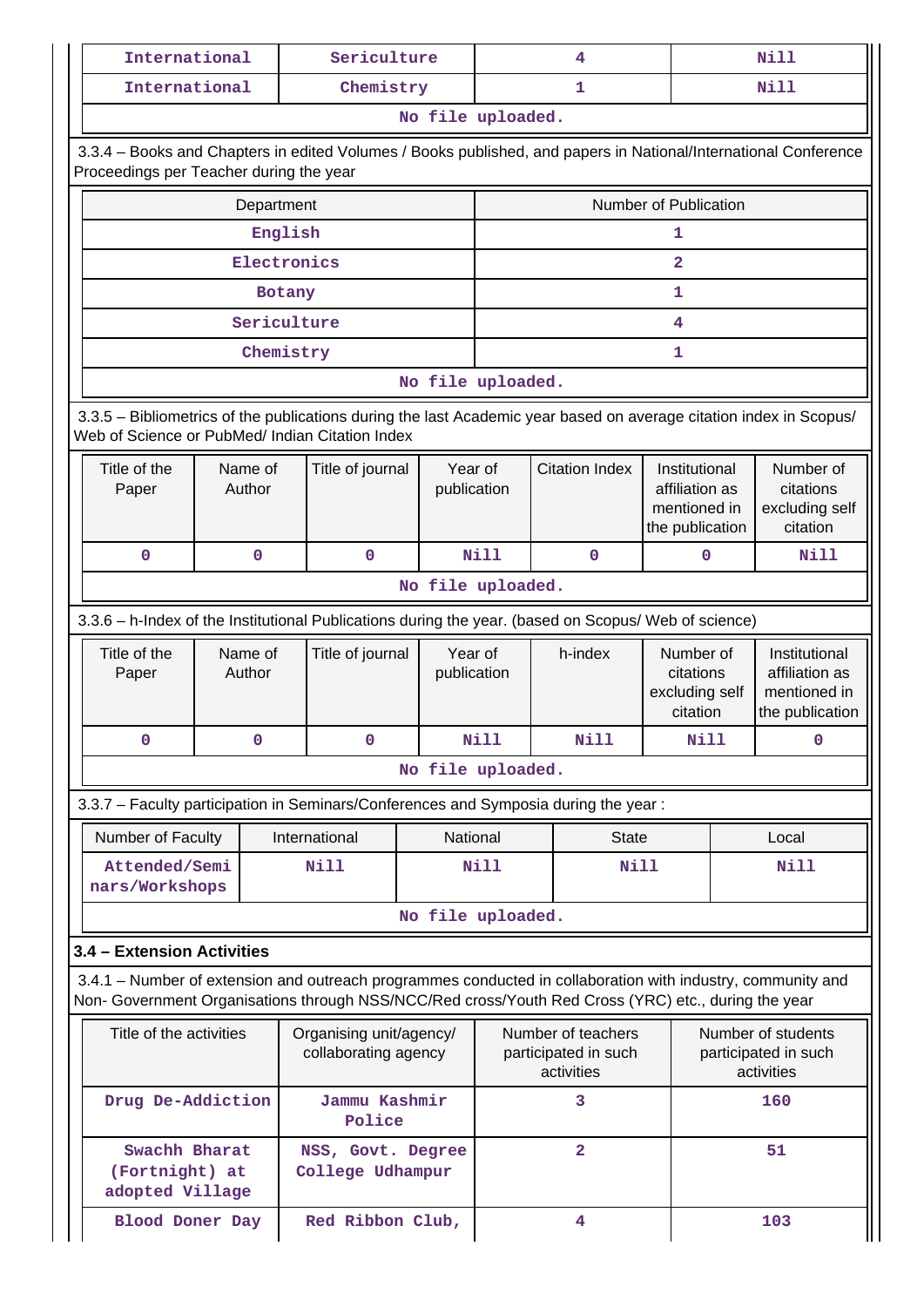|                                                                                                                                                                                                                |                                                                                                     | Govt. Degree<br>College Udhampur                   |                                                                                                   |                                       |                             |                         |                                                         |             |                                                         |
|----------------------------------------------------------------------------------------------------------------------------------------------------------------------------------------------------------------|-----------------------------------------------------------------------------------------------------|----------------------------------------------------|---------------------------------------------------------------------------------------------------|---------------------------------------|-----------------------------|-------------------------|---------------------------------------------------------|-------------|---------------------------------------------------------|
| Day                                                                                                                                                                                                            | World Environment<br>Department of<br>Environmental<br>Science, Govt.<br>Degree College<br>Udhampur |                                                    |                                                                                                   |                                       | 3                           |                         |                                                         | 120         |                                                         |
| Internship                                                                                                                                                                                                     |                                                                                                     |                                                    | India                                                                                             | Ministry of Youth<br>Sports, Govt. of |                             | $\overline{\mathbf{2}}$ |                                                         |             | 30                                                      |
| Road Safety Week                                                                                                                                                                                               |                                                                                                     |                                                    | District<br>Administration<br>Udhampur                                                            |                                       |                             | 3                       |                                                         |             | 22                                                      |
| Workshop                                                                                                                                                                                                       |                                                                                                     |                                                    | Miles                                                                                             | Project Cross BoW                     |                             | 4                       |                                                         |             | 111                                                     |
| Lecture on Health                                                                                                                                                                                              |                                                                                                     |                                                    | Udhampur                                                                                          | District Hospital                     |                             | 3                       |                                                         |             | 120                                                     |
|                                                                                                                                                                                                                |                                                                                                     |                                                    |                                                                                                   |                                       | No file uploaded.           |                         |                                                         |             |                                                         |
| 3.4.2 - Awards and recognition received for extension activities from Government and other recognized bodies<br>during the year                                                                                |                                                                                                     |                                                    |                                                                                                   |                                       |                             |                         |                                                         |             |                                                         |
| Name of the activity                                                                                                                                                                                           |                                                                                                     |                                                    | Award/Recognition                                                                                 |                                       | <b>Awarding Bodies</b>      |                         | Number of students<br><b>Benefited</b>                  |             |                                                         |
| $\mathbf{0}$                                                                                                                                                                                                   |                                                                                                     |                                                    | $\mathbf 0$                                                                                       |                                       |                             | $\Omega$                |                                                         |             | Nill                                                    |
| No file uploaded.                                                                                                                                                                                              |                                                                                                     |                                                    |                                                                                                   |                                       |                             |                         |                                                         |             |                                                         |
| 3.4.3 - Students participating in extension activities with Government Organisations, Non-Government<br>Organisations and programmes such as Swachh Bharat, Aids Awareness, Gender Issue, etc. during the year |                                                                                                     |                                                    |                                                                                                   |                                       |                             |                         |                                                         |             |                                                         |
| Name of the scheme                                                                                                                                                                                             |                                                                                                     | Organising unit/Agen<br>cy/collaborating<br>agency |                                                                                                   | Name of the activity                  |                             |                         | Number of teachers<br>participated in such<br>activites |             | Number of students<br>participated in such<br>activites |
| $\mathbf 0$                                                                                                                                                                                                    |                                                                                                     | 0                                                  |                                                                                                   |                                       | $\mathbf 0$<br>Nill         |                         | <b>Nill</b>                                             |             |                                                         |
|                                                                                                                                                                                                                |                                                                                                     |                                                    |                                                                                                   |                                       | No file uploaded.           |                         |                                                         |             |                                                         |
| 3.5 - Collaborations                                                                                                                                                                                           |                                                                                                     |                                                    |                                                                                                   |                                       |                             |                         |                                                         |             |                                                         |
| 3.5.1 – Number of Collaborative activities for research, faculty exchange, student exchange during the year                                                                                                    |                                                                                                     |                                                    |                                                                                                   |                                       |                             |                         |                                                         |             |                                                         |
| Nature of activity                                                                                                                                                                                             |                                                                                                     |                                                    | Participant                                                                                       |                                       | Source of financial support |                         |                                                         |             | Duration                                                |
| $\mathbf 0$                                                                                                                                                                                                    |                                                                                                     |                                                    | $\mathbf 0$                                                                                       |                                       |                             | <b>Nill</b>             |                                                         |             | $\mathbf 0$                                             |
|                                                                                                                                                                                                                |                                                                                                     |                                                    |                                                                                                   |                                       | No file uploaded.           |                         |                                                         |             |                                                         |
| 3.5.2 - Linkages with institutions/industries for internship, on-the- job training, project work, sharing of research<br>facilities etc. during the year                                                       |                                                                                                     |                                                    |                                                                                                   |                                       |                             |                         |                                                         |             |                                                         |
| Nature of linkage                                                                                                                                                                                              | Title of the<br>linkage                                                                             |                                                    | Name of the<br>partnering<br>institution/<br>industry<br>/research lab<br>with contact<br>details | <b>Duration From</b>                  |                             | <b>Duration To</b>      |                                                         | Participant |                                                         |
|                                                                                                                                                                                                                |                                                                                                     |                                                    |                                                                                                   |                                       |                             |                         |                                                         | $\mathbf 0$ |                                                         |
| $\mathbf 0$                                                                                                                                                                                                    |                                                                                                     | $\mathbf 0$                                        |                                                                                                   | $\mathbf 0$                           | <b>Nill</b>                 |                         |                                                         | Nill        |                                                         |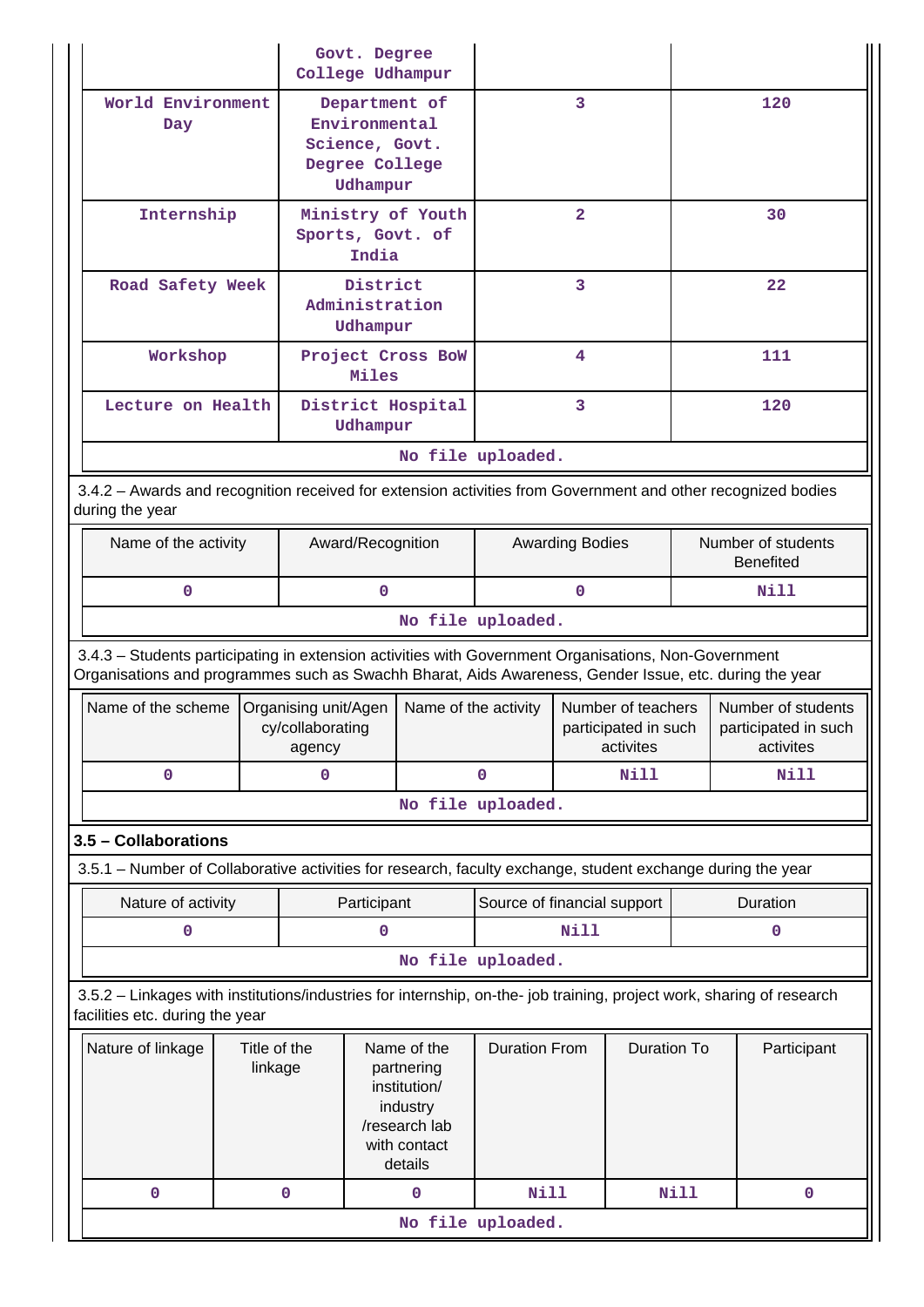|                                          | houses etc. during the year                                                  |                   |          |                                                  |  |                   | 3.5.3 - MoUs signed with institutions of national, international importance, other universities, industries, corporate                                                                                         |                                |                                                           |
|------------------------------------------|------------------------------------------------------------------------------|-------------------|----------|--------------------------------------------------|--|-------------------|----------------------------------------------------------------------------------------------------------------------------------------------------------------------------------------------------------------|--------------------------------|-----------------------------------------------------------|
|                                          | Organisation                                                                 |                   |          | Date of MoU signed                               |  |                   | Purpose/Activities                                                                                                                                                                                             |                                | Number of<br>students/teachers<br>participated under MoUs |
|                                          | $\mathbf 0$                                                                  |                   |          | <b>Nill</b>                                      |  |                   | $\mathbf 0$                                                                                                                                                                                                    |                                | <b>Nill</b>                                               |
|                                          |                                                                              |                   |          |                                                  |  | No file uploaded. |                                                                                                                                                                                                                |                                |                                                           |
|                                          | <b>CRITERION IV - INFRASTRUCTURE AND LEARNING RESOURCES</b>                  |                   |          |                                                  |  |                   |                                                                                                                                                                                                                |                                |                                                           |
|                                          | 4.1 - Physical Facilities                                                    |                   |          |                                                  |  |                   |                                                                                                                                                                                                                |                                |                                                           |
|                                          |                                                                              |                   |          |                                                  |  |                   | 4.1.1 - Budget allocation, excluding salary for infrastructure augmentation during the year                                                                                                                    |                                |                                                           |
|                                          |                                                                              |                   |          | Budget allocated for infrastructure augmentation |  |                   | Budget utilized for infrastructure development                                                                                                                                                                 |                                |                                                           |
|                                          |                                                                              |                   | 15.64    |                                                  |  |                   |                                                                                                                                                                                                                | 15.6                           |                                                           |
|                                          | 4.1.2 - Details of augmentation in infrastructure facilities during the year |                   |          |                                                  |  |                   |                                                                                                                                                                                                                |                                |                                                           |
|                                          |                                                                              | <b>Facilities</b> |          |                                                  |  |                   |                                                                                                                                                                                                                | <b>Existing or Newly Added</b> |                                                           |
|                                          |                                                                              | Campus Area       |          |                                                  |  |                   |                                                                                                                                                                                                                | Existing                       |                                                           |
|                                          |                                                                              | Class rooms       |          |                                                  |  |                   |                                                                                                                                                                                                                | Existing                       |                                                           |
|                                          |                                                                              | Laboratories      |          |                                                  |  |                   |                                                                                                                                                                                                                | Existing                       |                                                           |
|                                          | Seminar Halls                                                                |                   |          |                                                  |  |                   |                                                                                                                                                                                                                | Existing                       |                                                           |
|                                          | Classrooms with LCD facilities                                               |                   |          |                                                  |  |                   |                                                                                                                                                                                                                | Existing                       |                                                           |
| Classrooms with Wi-Fi OR LAN<br>Existing |                                                                              |                   |          |                                                  |  |                   |                                                                                                                                                                                                                |                                |                                                           |
|                                          | No file uploaded.                                                            |                   |          |                                                  |  |                   |                                                                                                                                                                                                                |                                |                                                           |
|                                          | 4.2 - Library as a Learning Resource                                         |                   |          |                                                  |  |                   |                                                                                                                                                                                                                |                                |                                                           |
|                                          | 4.2.1 - Library is automated {Integrated Library Management System (ILMS)}   |                   |          |                                                  |  |                   |                                                                                                                                                                                                                |                                |                                                           |
|                                          | Name of the ILMS<br>software                                                 |                   |          | Nature of automation (fully<br>or patially)      |  |                   | Version                                                                                                                                                                                                        |                                | Year of automation                                        |
|                                          | Koha                                                                         |                   |          | Partially                                        |  |                   | 4.1                                                                                                                                                                                                            |                                | 2017                                                      |
|                                          | 4.2.2 - Library Services                                                     |                   |          |                                                  |  |                   |                                                                                                                                                                                                                |                                |                                                           |
|                                          | Library<br>Service Type                                                      |                   | Existing |                                                  |  |                   | Newly Added                                                                                                                                                                                                    | Total                          |                                                           |
|                                          | Text<br><b>Books</b>                                                         | 4480              |          | Nill                                             |  | 1082              | 674890                                                                                                                                                                                                         | 5562                           | 674890                                                    |
|                                          | Reference<br><b>Books</b>                                                    | 4365              |          | <b>Nill</b>                                      |  | Nill              | <b>Nill</b>                                                                                                                                                                                                    | 4365                           | Nill                                                      |
|                                          | Journals                                                                     | 15                |          | 2500                                             |  | <b>Nill</b>       | <b>Nill</b>                                                                                                                                                                                                    | 15                             | 2500                                                      |
|                                          |                                                                              |                   |          |                                                  |  | No file uploaded. |                                                                                                                                                                                                                |                                |                                                           |
|                                          | (Learning Management System (LMS) etc                                        |                   |          |                                                  |  |                   | 4.2.3 - E-content developed by teachers such as: e-PG- Pathshala, CEC (under e-PG- Pathshala CEC (Under<br>Graduate) SWAYAM other MOOCs platform NPTEL/NMEICT/any other Government initiatives & institutional |                                |                                                           |
|                                          | Name of the Teacher                                                          |                   |          | Name of the Module                               |  |                   | Platform on which module<br>is developed                                                                                                                                                                       |                                | Date of launching e-<br>content                           |
|                                          | 0                                                                            |                   | 0        |                                                  |  | $\mathbf 0$       |                                                                                                                                                                                                                | <b>Nill</b>                    |                                                           |
|                                          |                                                                              |                   |          |                                                  |  |                   |                                                                                                                                                                                                                |                                |                                                           |

Н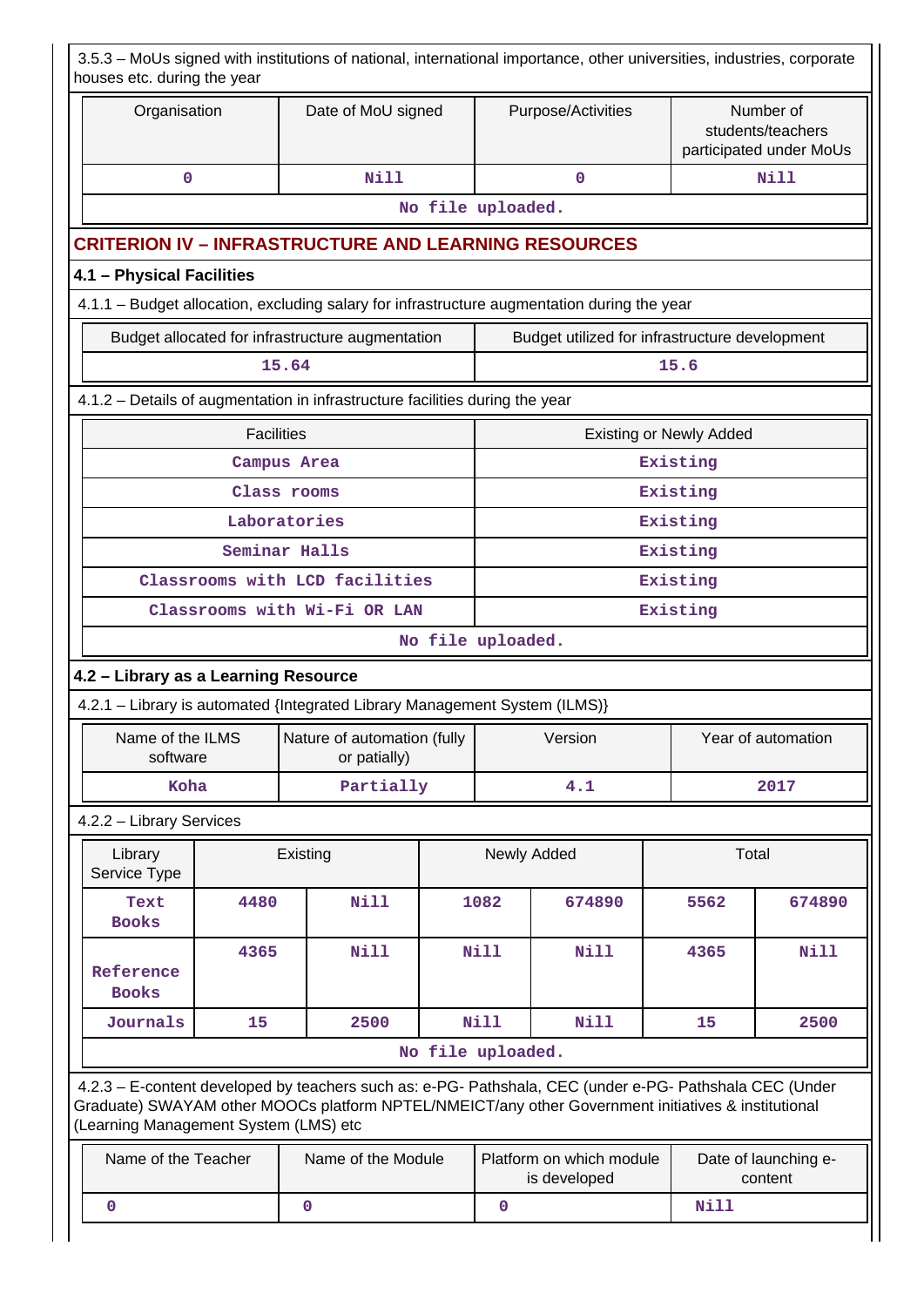| No file uploaded.                                                                                                                                  |                                            |                         |                                                                                                                                                 |              |                                  |                                           |                    |                                                                                                                                                                                                                                                                                                                                                                                                                                                                                                                                                                                                                                                                                                                                                                                                                                                                                                                                                                                                                                                                                                                                                                                                                                                                                                                                                                                                                                                                                                                                                                                                                                                      |              |
|----------------------------------------------------------------------------------------------------------------------------------------------------|--------------------------------------------|-------------------------|-------------------------------------------------------------------------------------------------------------------------------------------------|--------------|----------------------------------|-------------------------------------------|--------------------|------------------------------------------------------------------------------------------------------------------------------------------------------------------------------------------------------------------------------------------------------------------------------------------------------------------------------------------------------------------------------------------------------------------------------------------------------------------------------------------------------------------------------------------------------------------------------------------------------------------------------------------------------------------------------------------------------------------------------------------------------------------------------------------------------------------------------------------------------------------------------------------------------------------------------------------------------------------------------------------------------------------------------------------------------------------------------------------------------------------------------------------------------------------------------------------------------------------------------------------------------------------------------------------------------------------------------------------------------------------------------------------------------------------------------------------------------------------------------------------------------------------------------------------------------------------------------------------------------------------------------------------------------|--------------|
| 4.3 - IT Infrastructure                                                                                                                            |                                            |                         |                                                                                                                                                 |              |                                  |                                           |                    |                                                                                                                                                                                                                                                                                                                                                                                                                                                                                                                                                                                                                                                                                                                                                                                                                                                                                                                                                                                                                                                                                                                                                                                                                                                                                                                                                                                                                                                                                                                                                                                                                                                      |              |
| 4.3.1 - Technology Upgradation (overall)                                                                                                           |                                            |                         |                                                                                                                                                 |              |                                  |                                           |                    |                                                                                                                                                                                                                                                                                                                                                                                                                                                                                                                                                                                                                                                                                                                                                                                                                                                                                                                                                                                                                                                                                                                                                                                                                                                                                                                                                                                                                                                                                                                                                                                                                                                      |              |
| <b>Type</b>                                                                                                                                        | <b>Total Co</b><br>mputers                 | Computer<br>Lab         | Office<br>Internet<br>Departme<br>Available<br><b>Browsing</b><br>Computer<br><b>Bandwidt</b><br>Centers<br>centers<br>nts<br>h (MBPS/<br>GBPS) |              |                                  |                                           |                    | <b>Others</b>                                                                                                                                                                                                                                                                                                                                                                                                                                                                                                                                                                                                                                                                                                                                                                                                                                                                                                                                                                                                                                                                                                                                                                                                                                                                                                                                                                                                                                                                                                                                                                                                                                        |              |
| Existin<br>g                                                                                                                                       | 70                                         | $\overline{a}$          | 8                                                                                                                                               | 0            | $\mathbf 0$<br>25<br>1<br>1<br>0 |                                           |                    |                                                                                                                                                                                                                                                                                                                                                                                                                                                                                                                                                                                                                                                                                                                                                                                                                                                                                                                                                                                                                                                                                                                                                                                                                                                                                                                                                                                                                                                                                                                                                                                                                                                      |              |
| Added                                                                                                                                              | 5                                          | $\mathbf 0$             | $\overline{2}$                                                                                                                                  | $\mathbf{O}$ | $\mathbf 0$                      | $\mathbf 0$                               | $\mathbf 0$        | $\mathbf 0$                                                                                                                                                                                                                                                                                                                                                                                                                                                                                                                                                                                                                                                                                                                                                                                                                                                                                                                                                                                                                                                                                                                                                                                                                                                                                                                                                                                                                                                                                                                                                                                                                                          | $\mathbf{0}$ |
| Total                                                                                                                                              | 75                                         | $\overline{\mathbf{2}}$ | 10                                                                                                                                              | 0            | $\mathbf 0$                      | 1                                         | 25                 | 1                                                                                                                                                                                                                                                                                                                                                                                                                                                                                                                                                                                                                                                                                                                                                                                                                                                                                                                                                                                                                                                                                                                                                                                                                                                                                                                                                                                                                                                                                                                                                                                                                                                    | 0            |
| 4.3.2 - Bandwidth available of internet connection in the Institution (Leased line)                                                                |                                            |                         |                                                                                                                                                 |              |                                  |                                           |                    |                                                                                                                                                                                                                                                                                                                                                                                                                                                                                                                                                                                                                                                                                                                                                                                                                                                                                                                                                                                                                                                                                                                                                                                                                                                                                                                                                                                                                                                                                                                                                                                                                                                      |              |
|                                                                                                                                                    |                                            |                         |                                                                                                                                                 |              | 1 MBPS/ GBPS                     |                                           |                    |                                                                                                                                                                                                                                                                                                                                                                                                                                                                                                                                                                                                                                                                                                                                                                                                                                                                                                                                                                                                                                                                                                                                                                                                                                                                                                                                                                                                                                                                                                                                                                                                                                                      |              |
| 4.3.3 - Facility for e-content                                                                                                                     |                                            |                         |                                                                                                                                                 |              |                                  |                                           |                    |                                                                                                                                                                                                                                                                                                                                                                                                                                                                                                                                                                                                                                                                                                                                                                                                                                                                                                                                                                                                                                                                                                                                                                                                                                                                                                                                                                                                                                                                                                                                                                                                                                                      |              |
|                                                                                                                                                    |                                            |                         |                                                                                                                                                 |              |                                  |                                           |                    |                                                                                                                                                                                                                                                                                                                                                                                                                                                                                                                                                                                                                                                                                                                                                                                                                                                                                                                                                                                                                                                                                                                                                                                                                                                                                                                                                                                                                                                                                                                                                                                                                                                      |              |
|                                                                                                                                                    | Name of the e-content development facility |                         |                                                                                                                                                 |              |                                  |                                           | recording facility | Provide the link of the videos and media centre and                                                                                                                                                                                                                                                                                                                                                                                                                                                                                                                                                                                                                                                                                                                                                                                                                                                                                                                                                                                                                                                                                                                                                                                                                                                                                                                                                                                                                                                                                                                                                                                                  |              |
|                                                                                                                                                    |                                            | $\mathbf 0$             |                                                                                                                                                 |              |                                  |                                           | www.abc.com/qq     |                                                                                                                                                                                                                                                                                                                                                                                                                                                                                                                                                                                                                                                                                                                                                                                                                                                                                                                                                                                                                                                                                                                                                                                                                                                                                                                                                                                                                                                                                                                                                                                                                                                      |              |
| 4.4 - Maintenance of Campus Infrastructure                                                                                                         |                                            |                         |                                                                                                                                                 |              |                                  |                                           |                    |                                                                                                                                                                                                                                                                                                                                                                                                                                                                                                                                                                                                                                                                                                                                                                                                                                                                                                                                                                                                                                                                                                                                                                                                                                                                                                                                                                                                                                                                                                                                                                                                                                                      |              |
| 4.4.1 - Expenditure incurred on maintenance of physical facilities and academic support facilities, excluding salary<br>component, during the year |                                            |                         |                                                                                                                                                 |              |                                  |                                           |                    |                                                                                                                                                                                                                                                                                                                                                                                                                                                                                                                                                                                                                                                                                                                                                                                                                                                                                                                                                                                                                                                                                                                                                                                                                                                                                                                                                                                                                                                                                                                                                                                                                                                      |              |
|                                                                                                                                                    | Assigned Budget on<br>academic facilities  |                         | Expenditure incurred on<br>maintenance of academic<br>facilities                                                                                |              |                                  | Assigned budget on<br>physical facilities |                    | Expenditure incurredon<br>maintenance of physical<br>facilites                                                                                                                                                                                                                                                                                                                                                                                                                                                                                                                                                                                                                                                                                                                                                                                                                                                                                                                                                                                                                                                                                                                                                                                                                                                                                                                                                                                                                                                                                                                                                                                       |              |
|                                                                                                                                                    | 10.21                                      |                         | 10.15                                                                                                                                           |              |                                  | 15.64                                     |                    | 15.6                                                                                                                                                                                                                                                                                                                                                                                                                                                                                                                                                                                                                                                                                                                                                                                                                                                                                                                                                                                                                                                                                                                                                                                                                                                                                                                                                                                                                                                                                                                                                                                                                                                 |              |
| institutional Website, provide link)                                                                                                               |                                            |                         |                                                                                                                                                 |              |                                  |                                           |                    | 4.4.2 - Procedures and policies for maintaining and utilizing physical, academic and support facilities - laboratory,<br>library, sports complex, computers, classrooms etc. (maximum 500 words) (information to be available in                                                                                                                                                                                                                                                                                                                                                                                                                                                                                                                                                                                                                                                                                                                                                                                                                                                                                                                                                                                                                                                                                                                                                                                                                                                                                                                                                                                                                     |              |
|                                                                                                                                                    |                                            |                         |                                                                                                                                                 |              |                                  |                                           |                    | All the affairs of the institute are managed by various committees headed by<br>the Principal. The Principal of the college convenes meeting of IQAC<br>Coordinator, convener of Advisory, Academic, Purchase and Development<br>committees appraising the quorum about status of financial position of the<br>institute. The college Development committee headed by the Principal monitor<br>the civil works carried in the institute and is entrusted with maintenance,<br>upkeep and upgradation of infrastructure. Funds are sought from Administrative<br>Department for the same. The convener Development committee conducts periodic<br>checks to ensure the maintenance of the infrastructure. All HODS and conveners<br>of different committee are informed to submit requisition for items required<br>for smooth conduct of affairs of the institute for the academic year. After<br>thorough deliberations, budget is prepared and funds received are allocated<br>keeping in view students' strength of each department. Purchase is done through<br>proper tendering or on GEM portal following all codal formalities. The HODS are<br>accountable to the Principal who organize efficiently workforce, maintaining<br>duty files containing details about their individual fixed responsibilities<br>etc. Every department maintains. Every department maintains a stock register of<br>the available equipment. Annual verification of the stock is carried out at the<br>end of year. The Lab. Assistants under the supervision of concerned HODS<br>maintain the efficiency of the college computers, accessories and other lab. |              |

**equipment. In order to maintain the hygiene, adequate in-house staff is** employed so as to provide a congenial learning environment. Daily cleaning and  $\|\|$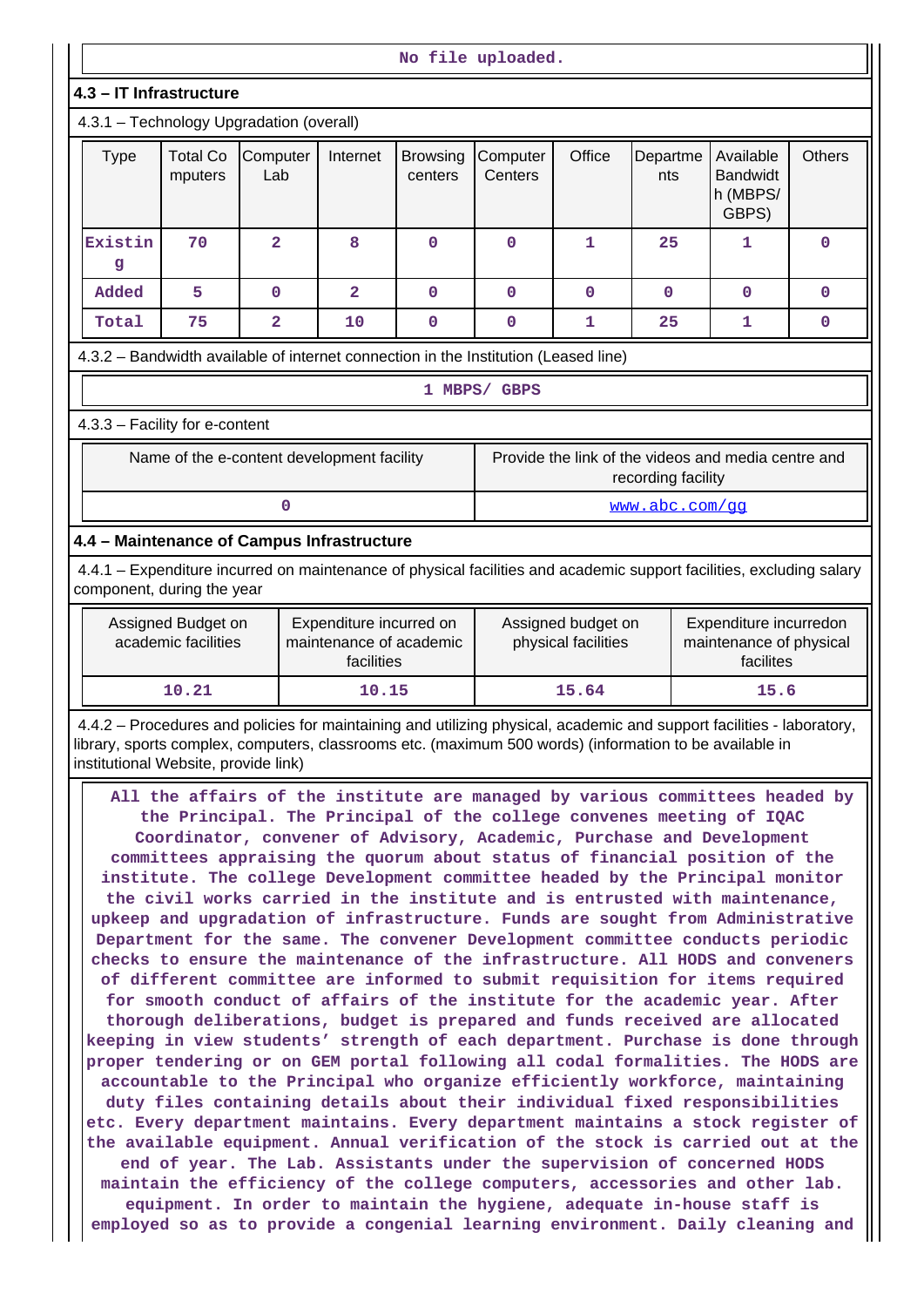**maintenance of classrooms, laboratories, staffrooms, and washrooms is assigned to supporting staffdesignated for each floor. Two full time gardeners assisted by groundstaff maintains the green cover of campus. The campus is monitored through CCTV surveillance cameras. Every year the Department of Physical education prepares a yearly calendar of the sports activities to be held in the college and tries to meet the set target in line with the sports calendar prepared by the University of Jammu. Our College has a well-furnished library accessible to the students and the staff throughout the year. The staff deployed for its maintenance is well trained and the functioning is coordinated by a professional Librarian.**

# **CRITERION V – STUDENT SUPPORT AND PROGRESSION**

# **5.1 – Student Support**

5.1.1 – Scholarships and Financial Support

|                                         | Name/Title of the scheme | Number of students | <b>Amount in Rupees</b> |  |  |  |  |
|-----------------------------------------|--------------------------|--------------------|-------------------------|--|--|--|--|
| Financial Support<br>from institution   | Financial Aid            | 69                 | 293000                  |  |  |  |  |
| Financial Support<br>from Other Sources |                          |                    |                         |  |  |  |  |
| a) National                             | Social Welfare           | 202                | Nill                    |  |  |  |  |
| b) International                        | Nill                     | Nill               | Nill                    |  |  |  |  |
|                                         | No file uploaded.        |                    |                         |  |  |  |  |

 5.1.2 – Number of capability enhancement and development schemes such as Soft skill development, Remedial coaching, Language lab, Bridge courses, Yoga, Meditation, Personal Counselling and Mentoring etc.,

| Name of the capability<br>enhancement scheme | Date of implemetation | Number of students<br>enrolled | Agencies involved                 |  |  |  |
|----------------------------------------------|-----------------------|--------------------------------|-----------------------------------|--|--|--|
| Yoga Meditation                              | 17/10/2018            | 80                             | Sankaar Sankriti<br>Mach Udhampur |  |  |  |
| No file uploaded.                            |                       |                                |                                   |  |  |  |

 5.1.3 – Students benefited by guidance for competitive examinations and career counselling offered by the institution during the year

| Year                                                                                                                                                           | Name of the<br>scheme                            | Number of<br>Number of<br>benefited<br>benefited<br>students for<br>students by<br>competitive<br>career<br>examination<br>counseling<br>activities |                   | Number of<br>students who<br>have passedin<br>the comp. exam | Number of<br>studentsp placed |  |
|----------------------------------------------------------------------------------------------------------------------------------------------------------------|--------------------------------------------------|-----------------------------------------------------------------------------------------------------------------------------------------------------|-------------------|--------------------------------------------------------------|-------------------------------|--|
| 2018                                                                                                                                                           | Entreprene<br>urship<br>Development<br>Programme | 60<br>80                                                                                                                                            |                   | 60                                                           | 30                            |  |
|                                                                                                                                                                |                                                  |                                                                                                                                                     | No file uploaded. |                                                              |                               |  |
| 5.1.4 – Institutional mechanism for transparency, timely redressal of student grievances, Prevention of sexual<br>harassment and ragging cases during the year |                                                  |                                                                                                                                                     |                   |                                                              |                               |  |
| Total grievances received                                                                                                                                      |                                                  | Number of grievances redressed                                                                                                                      |                   | Avg. number of days for grievance<br>redressal               |                               |  |
|                                                                                                                                                                | 10                                               |                                                                                                                                                     | 10                |                                                              |                               |  |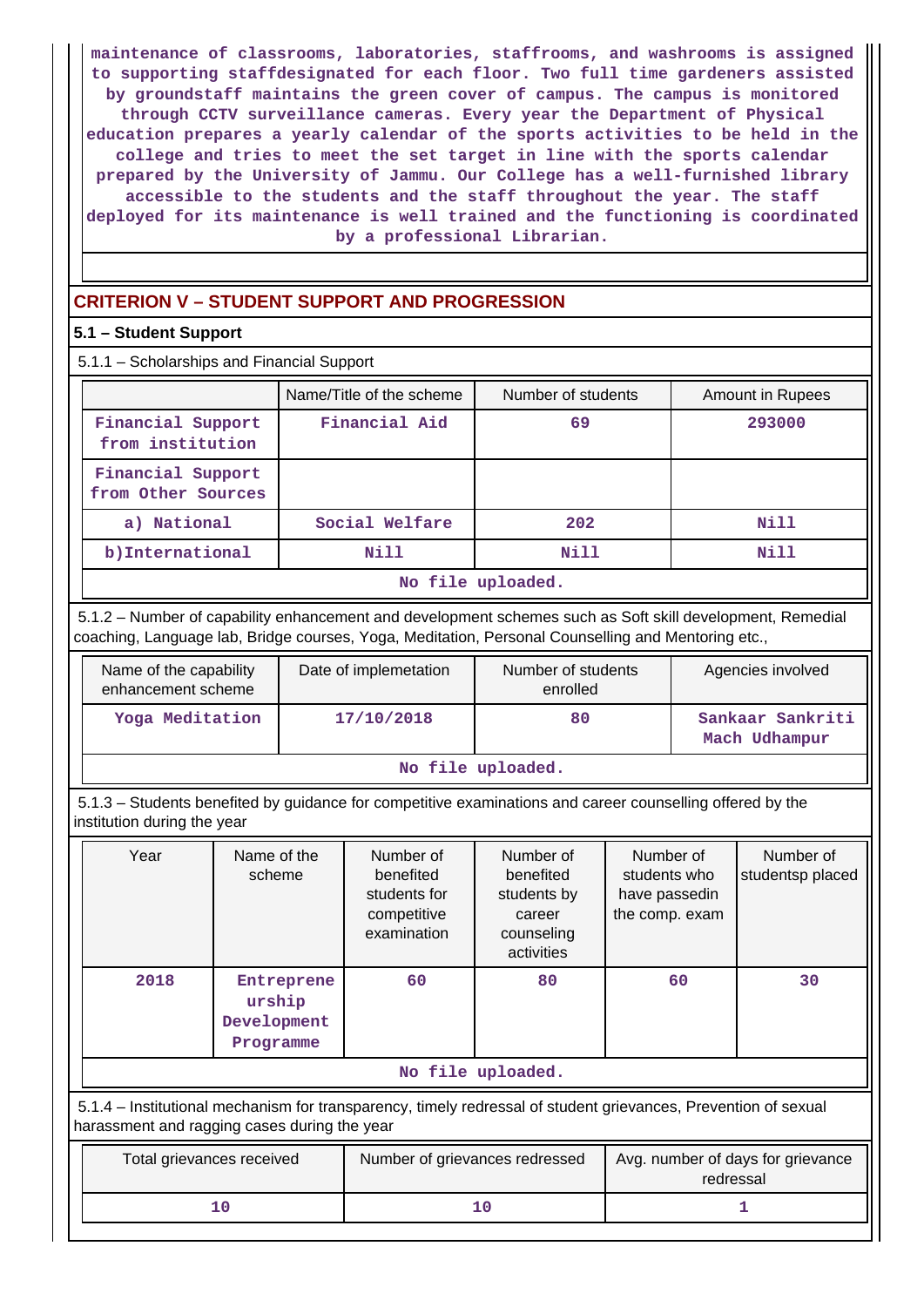| 5.2 - Student Progression                                                                                                                                                              |                                                             |                              |                                         |                                       |                                     |  |  |  |
|----------------------------------------------------------------------------------------------------------------------------------------------------------------------------------------|-------------------------------------------------------------|------------------------------|-----------------------------------------|---------------------------------------|-------------------------------------|--|--|--|
| 5.2.1 - Details of campus placement during the year                                                                                                                                    |                                                             |                              |                                         |                                       |                                     |  |  |  |
|                                                                                                                                                                                        | On campus                                                   |                              | Off campus                              |                                       |                                     |  |  |  |
| <b>Nameof</b><br>organizations<br>visited                                                                                                                                              | Number of<br>students<br>participated                       | Number of<br>stduents placed | Nameof<br>organizations<br>visited      | Number of<br>students<br>participated | Number of<br>stduents placed        |  |  |  |
| Jio<br>Teleservices                                                                                                                                                                    | 90                                                          | 30                           | <b>Nill</b>                             | Nill                                  | <b>Nill</b>                         |  |  |  |
|                                                                                                                                                                                        |                                                             |                              | No file uploaded.                       |                                       |                                     |  |  |  |
| 5.2.2 - Student progression to higher education in percentage during the year                                                                                                          |                                                             |                              |                                         |                                       |                                     |  |  |  |
| Year                                                                                                                                                                                   | Number of<br>students<br>enrolling into<br>higher education | Programme<br>graduated from  | Depratment<br>graduated from            | Name of<br>institution joined         | Name of<br>programme<br>admitted to |  |  |  |
| 2018                                                                                                                                                                                   | 7                                                           | <b>BA</b>                    | <b>BA</b>                               | <b>IGNOU</b>                          | <b>MA</b>                           |  |  |  |
| 2018                                                                                                                                                                                   | 18                                                          | <b>BA</b>                    | <b>BA</b>                               | University<br>of Jammu                | <b>MA</b>                           |  |  |  |
| 2018                                                                                                                                                                                   | 3                                                           | <b>BA</b>                    | <b>BA</b>                               | <b>IGNOU</b>                          | B.Lib.                              |  |  |  |
| 2018                                                                                                                                                                                   | 17                                                          | BA/B.Sc.                     | BA/B.Sc.                                | University<br>of Jammu                | B.Ed.                               |  |  |  |
| 2018                                                                                                                                                                                   | 6                                                           | B.Sc.                        | B.Sc.                                   | <b>SMVDU</b>                          | M.Sc.                               |  |  |  |
| 2018                                                                                                                                                                                   | 5                                                           | B.Sc.                        | B.Sc.                                   | <b>BFIT</b><br>College<br>Garhwal     | M.Sc                                |  |  |  |
| 2018                                                                                                                                                                                   | 51                                                          |                              | B.Sc.                                   | University<br>of Jammu                | M.Sc.                               |  |  |  |
|                                                                                                                                                                                        |                                                             |                              | No file uploaded.                       |                                       |                                     |  |  |  |
| 5.2.3 - Students qualifying in state/ national/ international level examinations during the year<br>(eg:NET/SET/SLET/GATE/GMAT/CAT/GRE/TOFEL/Civil Services/State Government Services) |                                                             |                              |                                         |                                       |                                     |  |  |  |
|                                                                                                                                                                                        | <b>Items</b>                                                |                              | Number of students selected/ qualifying |                                       |                                     |  |  |  |
|                                                                                                                                                                                        | <b>NET</b>                                                  |                              |                                         | 1                                     |                                     |  |  |  |
|                                                                                                                                                                                        |                                                             |                              | No file uploaded.                       |                                       |                                     |  |  |  |
| 5.2.4 – Sports and cultural activities / competitions organised at the institution level during the year                                                                               |                                                             |                              |                                         |                                       |                                     |  |  |  |
|                                                                                                                                                                                        | Activity                                                    | Level                        |                                         | Number of Participants                |                                     |  |  |  |
|                                                                                                                                                                                        | KHO-KHO                                                     |                              | Inter-university                        | $\overline{\mathbf{2}}$               |                                     |  |  |  |
|                                                                                                                                                                                        | Badminton                                                   |                              | Inter-University                        |                                       | $\mathbf{2}$                        |  |  |  |
|                                                                                                                                                                                        | <b>Handball</b>                                             |                              | Inter-University                        |                                       | 5                                   |  |  |  |
|                                                                                                                                                                                        | Fencing                                                     |                              | Inter-College                           |                                       | 4                                   |  |  |  |
|                                                                                                                                                                                        | <b>Handball</b>                                             |                              | Inter-College                           |                                       | $\overline{a}$                      |  |  |  |
|                                                                                                                                                                                        | Table Tennis                                                |                              | Inter-College                           |                                       | 5                                   |  |  |  |
|                                                                                                                                                                                        | Wrestling<br>Cross Country                                  |                              | Inter-College<br>Inter-College          |                                       | 1<br>$\overline{2}$                 |  |  |  |
|                                                                                                                                                                                        | Badminton                                                   |                              | Inter-College                           |                                       | 7                                   |  |  |  |
|                                                                                                                                                                                        |                                                             |                              |                                         |                                       |                                     |  |  |  |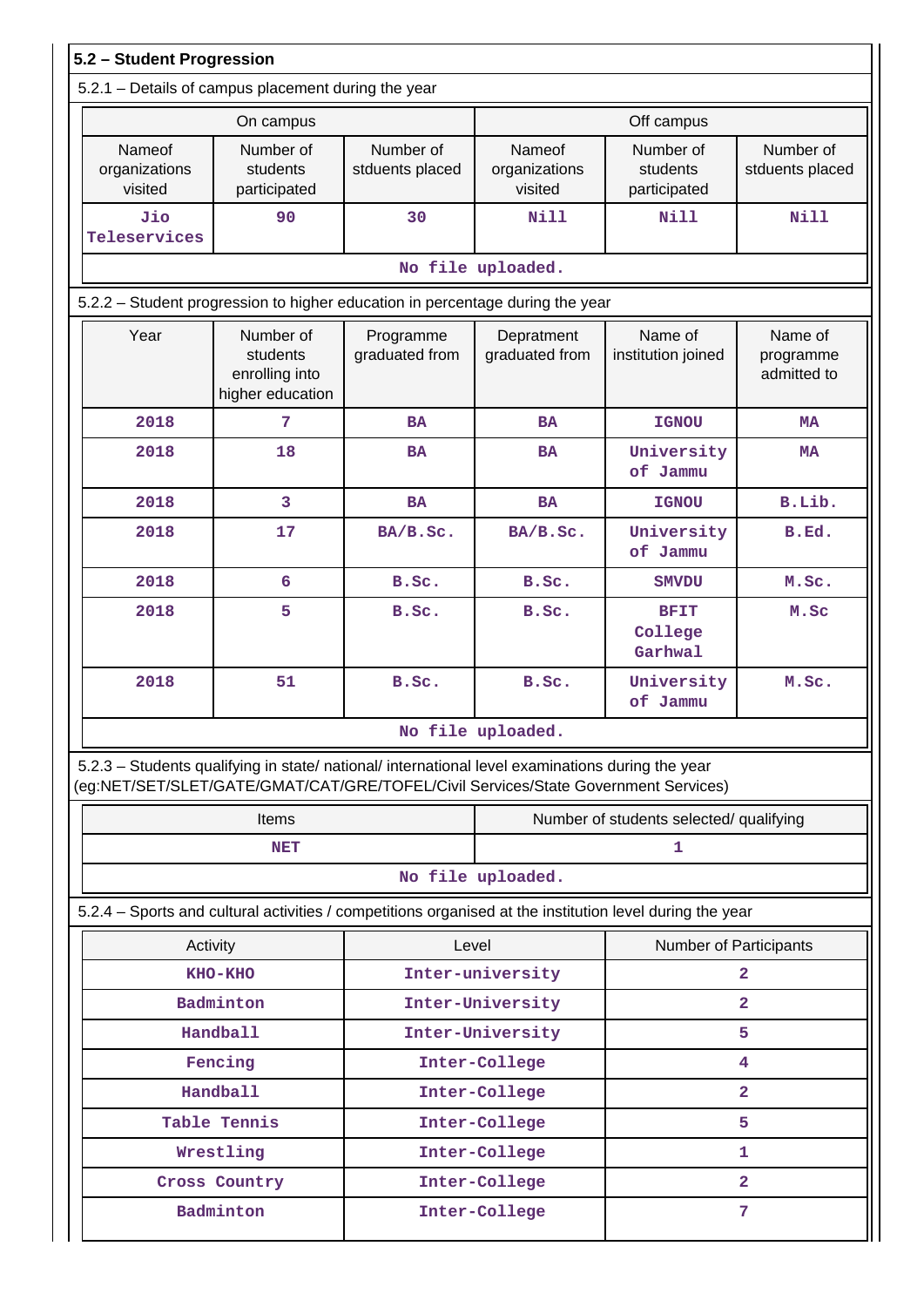| Athletics | Inter-College |  |
|-----------|---------------|--|
|-----------|---------------|--|

**No file uploaded.**

#### **5.3 – Student Participation and Activities**

 5.3.1 – Number of awards/medals for outstanding performance in sports/cultural activities at national/international level (award for a team event should be counted as one)

| Year | Name of the<br>award/medal | National/<br>Internaional | Number of<br>awards for<br>Sports | Number of<br>awards for<br>Cultural | Student ID<br>number | Name of the<br>student                                                      |
|------|----------------------------|---------------------------|-----------------------------------|-------------------------------------|----------------------|-----------------------------------------------------------------------------|
| 2018 | Gold<br>Medal              | National                  | 1                                 | <b>Nill</b>                         | <b>Nill</b>          | Pankaj                                                                      |
| 2018 | Silver<br><b>Medal</b>     | National                  | 3                                 | Nill                                | Nill                 | Ankush,<br>Rithk,<br>Zaffar<br>Iqbal                                        |
| 2018 | Silver<br><b>Medal</b>     | National                  | 1                                 | <b>Nill</b>                         | <b>Nill</b>          | Aman<br>Sharma,<br>Anzar<br>Anayat,<br>Mohinder<br>Singh,<br>Mohd.<br>Sohil |
| 2018 | Silver<br><b>Medal</b>     | National                  | 3                                 | Nill                                | Nill                 | Gourav,<br>Sahil<br>Malgotra,<br>Ragav<br>Sharma                            |
|      |                            |                           | No file uploaded.                 |                                     |                      |                                                                             |

 5.3.2 – Activity of Student Council & representation of students on academic & administrative bodies/committees of the institution (maximum 500 words)

 **The college students participate and represent themselves in various academic and co-curricular activities of the college as per the calendar of activities for that particular year. The students participate in various programmes like Independence day celebration, Inter-Collegiate Competition on Ozone Depletion, N.S.S Day celebration Gandhi Shashtri Jyanti Celebratation, Seven Day Special Summer Camp by NSS Unit, Yoga Camp, National Unity Day Celebration, Celebration of N.C.C Day, Blood Donation Camp, Painting Competition, Traffic Awareness Rally, Celebration of Republic Day (NCC), Multilingual Mushaira, Educational Tour and picnic, National Heritage Volunteer Workshop and Tree Talk. The students also arrange Fresher's as well as farewell parties for fresher and outgoing students. At the time of printing and publishing of college's Newsletter and Magazine "DEVIKA", they are also the part of Editorial board in English, Hindi, Dogri and Urdu sections. During academic stay in the college, students participate in Sports, NCC, NSS, debates, symposium, workshops, computer literacy programmes cultural activities, painting and poster competitions organized by Jammu University and other bodies/institutions.**

### **5.4 – Alumni Engagement**

5.4.1 – Whether the institution has registered Alumni Association?

 **No**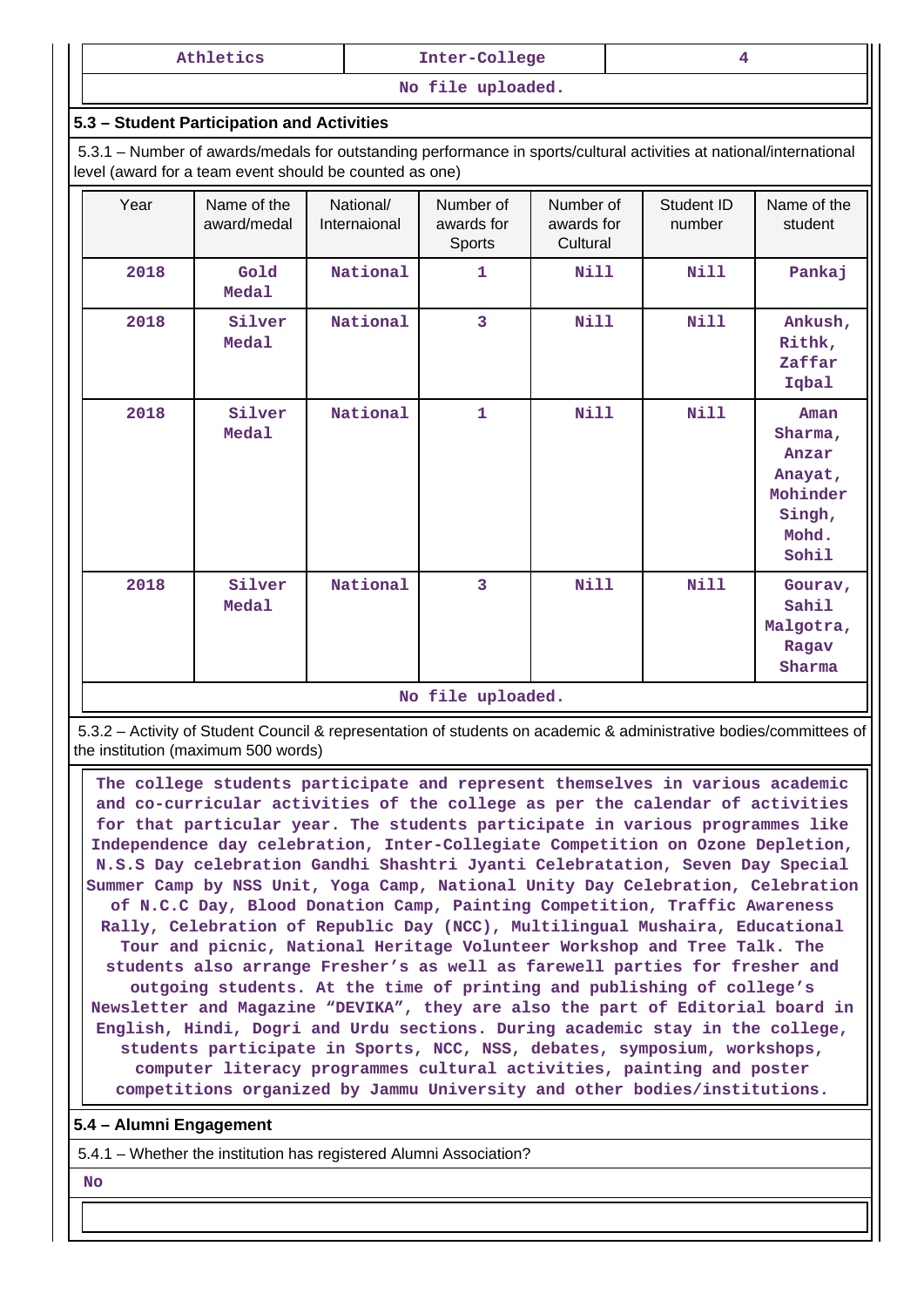5.4.2 – No. of enrolled Alumni:

**0**

5.4.3 – Alumni contribution during the year (in Rupees) :

**0**

5.4.4 – Meetings/activities organized by Alumni Association :

**NA** 

# **CRITERION VI – GOVERNANCE, LEADERSHIP AND MANAGEMENT**

**6.1 – Institutional Vision and Leadership**

 6.1.1 – Mention two practices of decentralization and participative management during the last year (maximum 500 words)

 **The institute continued with decentralization practices and participative management at various level described as follows. Institute has vision and mission which are futuristic in nature. They satisfy the needs of society through involvement of each one in the process. The governance comprising of different committees and play a significant role in the evolutionary reforms towards positioning the Institute in the preferred list of all stake holders. The Institute believes in promoting a culture of delegation of powers through strategic policies. The Principal of Institute is assisted by HODs, Administrative Head, Section in charges and coordinators of various cells/committees in decision making process of the Institute. Faculty and staff are assigned with the roles and responsibility to work in a harmonious environment with complete transparency. IQAC has a well-developed process to ensure quality benchmarks of academic and administrative activities. Institute follows recruitment policies and service conditions as per the rules and regulations of regulatory authorities. Fair representation of faculty is ensured at all levels of organization to ensure the participation of everyone with fair contribution in the development of the institution. Based on the Vision and Mission of the Institution, Quality Policies are framed and driven by the needs of the society and stakeholders. Institute has a perspective plan developed by Principal and HOD's with suggestions of IQAC and various committees' heads. Deployment of the quality policy is done by providing requisite academic infrastructure, learning environment and harmonious work culture. Student's surveys and feedback from all the stakeholders plays vital role in framing and revising policies. Internal Quality Assurance cell (IQAC) formulates perspective plan taking into consideration inputs from all stake holders. This plan is presented and deliberated in Institute Development Committee under the chairmanship of Principal to get consensus. This plan is forwarded to different departments and sections for its effective implementation. The Institution policy believes involvement of all staff in decision making and implementing the decentralized decision policy. To streamline the same, various committees at Institute level are formed which look after academic and administrative activities which lead to the realization of vision and mission of the Institute.**

| 6.1.2 – Does the institution have a Management Information System (MIS)?                                              |
|-----------------------------------------------------------------------------------------------------------------------|
| Partial                                                                                                               |
| 6.2 - Strategy Development and Deployment                                                                             |
| 6.2.1 – Quality improvement strategies adopted by the institution for each of the following (with in 100 words each): |
|                                                                                                                       |

| .<br>--               |  |  |  |  |  |  |
|-----------------------|--|--|--|--|--|--|
| Admission of Students |  |  |  |  |  |  |

Strategy Type Details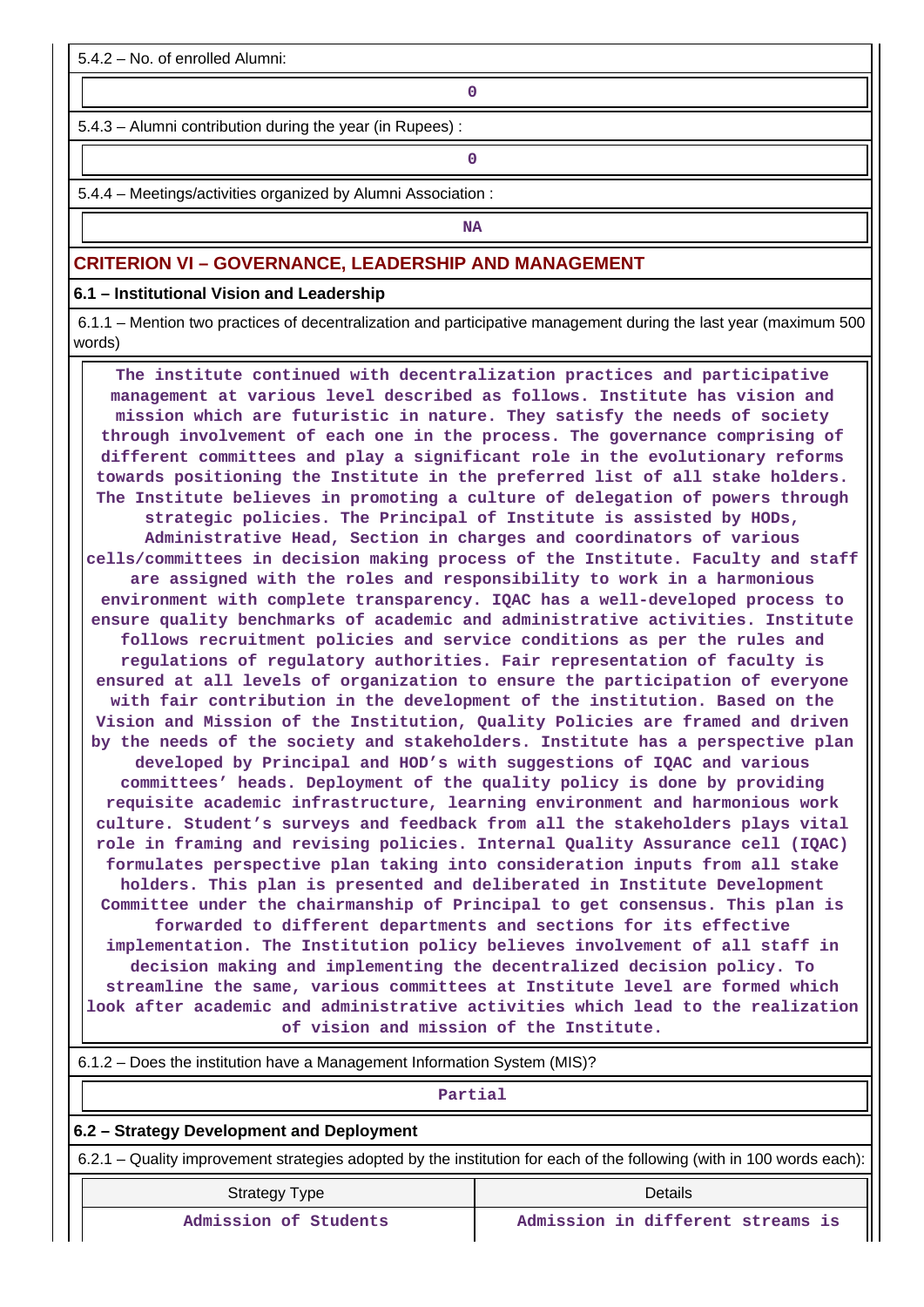|  |                                      | carried out strictly as per merit and<br>intake capacity in case of UG courses,<br>whereas for PG courses centralized<br>admission is done through common<br>entrance test by University of Jammu<br>and then students are allotted to<br>different PG courses to the college as<br>per intake capacity. The information<br>regarding admission is disseminated<br>through print and electronic media.<br>College website and social networking<br>sites also play an important role in<br>circulation of information regarding<br>admission. Admission brochure plays an<br>important role in circulating the basic<br>information regarding the working<br>structure of the college. Counseling of<br>students and parents is done during<br>admission process as well as after the<br>admission by different faculty members.                                                                                                                                                                                                                                                                |
|--|--------------------------------------|-------------------------------------------------------------------------------------------------------------------------------------------------------------------------------------------------------------------------------------------------------------------------------------------------------------------------------------------------------------------------------------------------------------------------------------------------------------------------------------------------------------------------------------------------------------------------------------------------------------------------------------------------------------------------------------------------------------------------------------------------------------------------------------------------------------------------------------------------------------------------------------------------------------------------------------------------------------------------------------------------------------------------------------------------------------------------------------------------|
|  | Industry Interaction / Collaboration | For strengthening the teaching<br>learning process the students visit<br>different training centers as well as<br>different industries for providing<br>direct exposure in different sectors<br>which are related to their curriculum.<br>This has helped to improve the teaching<br>learning process for faculty as well as<br>students. At the start of semester,<br>every subject teacher has to plan<br>different visit and expert talks as per<br>curriculum by providing all the details<br>to the department such as industry<br>details, planned date for conduction of<br>such visits/tour, budget required for<br>the same, etc. Plan sheets are kept in<br>the department and Head of Department<br>take review and monitor the conduction<br>of all the planned activities as per<br>the planning. At the end of semester,<br>standard formats are made available to<br>the department to compile all the<br>activities conducted in association<br>with industry and summary sheet of the<br>same is also prepared and communicated<br>with IQAC for analysis and future<br>plans. |
|  | Research and Development             | Institute is having Research and<br>Development Cell with the following<br>objectives . To create awareness for<br>Research and Development among faculty<br>and students. . To create interest and<br>motivate faculty to take up research<br>projects in cutting edge technology. .<br>To inculcate research attitude in<br>students. . Motivate and facilitate<br>students and faculty to solve social                                                                                                                                                                                                                                                                                                                                                                                                                                                                                                                                                                                                                                                                                       |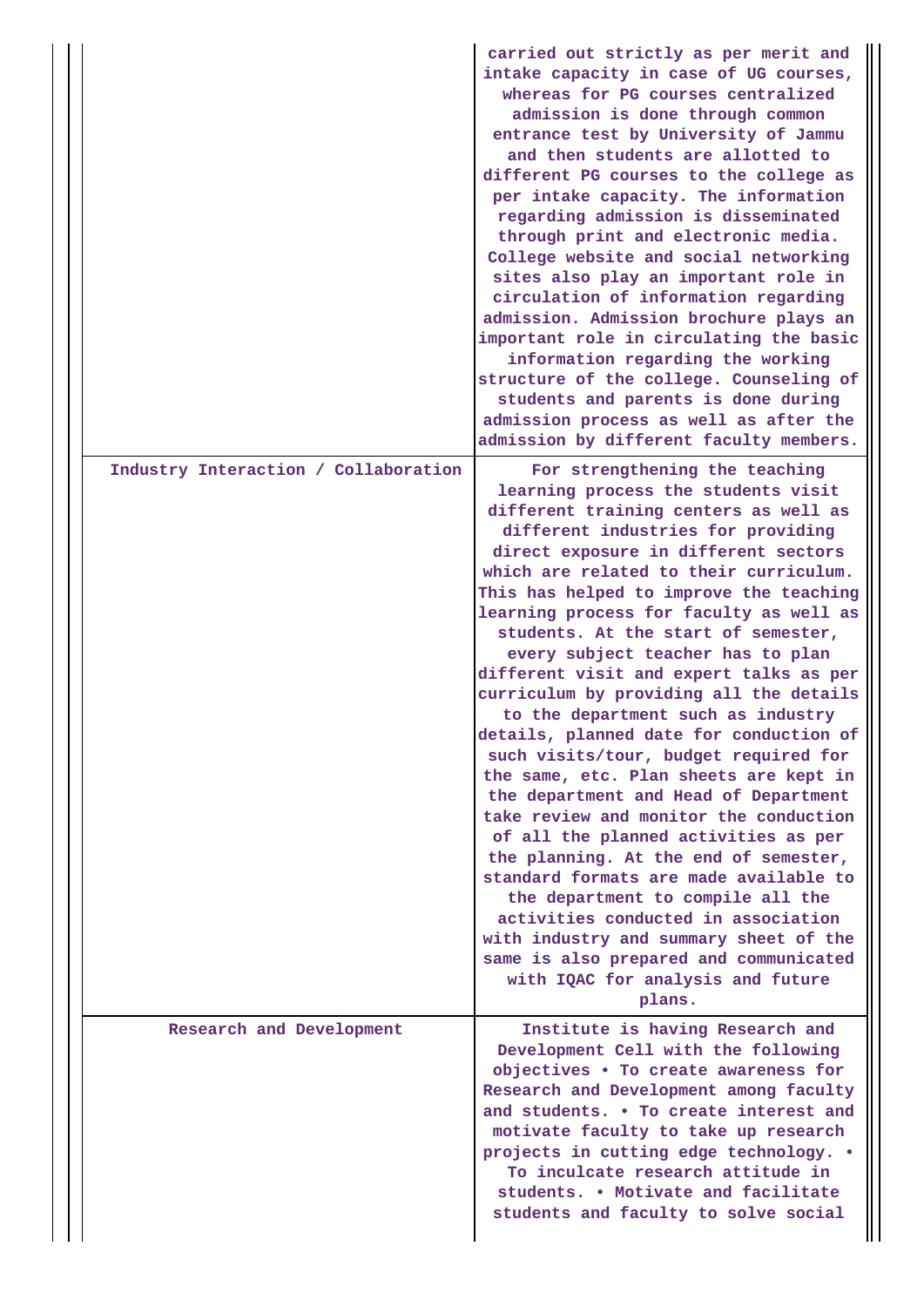|                            | challenges through technological<br>innovations. Institute conducts<br>Lectures, workshops to create awareness<br>regarding research. Promotes and<br>supports faculty and students for<br>publishing their research work.                                                                                                                                                                                                                                                                                                                                                                                                                                                                                                                                                                                                                               |
|----------------------------|----------------------------------------------------------------------------------------------------------------------------------------------------------------------------------------------------------------------------------------------------------------------------------------------------------------------------------------------------------------------------------------------------------------------------------------------------------------------------------------------------------------------------------------------------------------------------------------------------------------------------------------------------------------------------------------------------------------------------------------------------------------------------------------------------------------------------------------------------------|
| Teaching and Learning      | Academic coordinator or Head of the<br>departments monitor the teaching<br>learning process, and prepares a report<br>which is periodically shared with the<br>Dean Academics. The main focus on<br>different teaching learning activities<br>is as follow: 1. Conduct of lectures and<br>practicalsas per the time table 2.<br>Preparation of the list of defaulters<br>whose attendance is less than 75 3.<br>Conduct of makeup classes or remedial<br>classes for the defaulters or students<br>weak in studies. 4. Coverage of the<br>curriculum as per the syllabus 5.<br>Continuous assessment (CAS) of the<br>practicals 6. Conduct of project<br>andseminar presentations wherever<br>required 7. Conduct of the unit tests<br>or internal assessment tests as per the<br>plan 8. Analysis of test results and<br>action on the same accordingly |
| Curriculum Development     | The Institute follows the curriculum<br>approved by University of Jammu. Senior<br>faculty members participate in Board of<br>Studies (BOS), and other subject<br>related committees along-with Chairmen<br>of concerned subject/department from<br>university who contribute in framing of<br>syllabus regularly. Institute has its<br>own stakeholder's feedback policy in<br>place. The purpose of this Policy is to<br>provide a framework for obtaining,<br>summarizing and documenting information<br>on student and stakeholder perceptions<br>of the quality and effectiveness of the<br>Institute's curriculum. All the<br>feedbacks received from various<br>stakeholders are summarized and<br>analyzed from time to time. Any<br>specific recommendation is communicated<br>to the BOS for curriculum revision.                              |
| Examination and Evaluation | The affiliating University prescribes<br>the overall Evaluation Examinations<br>process. For theory courses, the<br>assessment is carried out by routine<br>offline mode of Examination through<br>centralized date sheet. However<br>Practical examinations are conducted at<br>Institution level after announcement of<br>tentative schedule for the same by<br>University. The Practicals, Project,                                                                                                                                                                                                                                                                                                                                                                                                                                                   |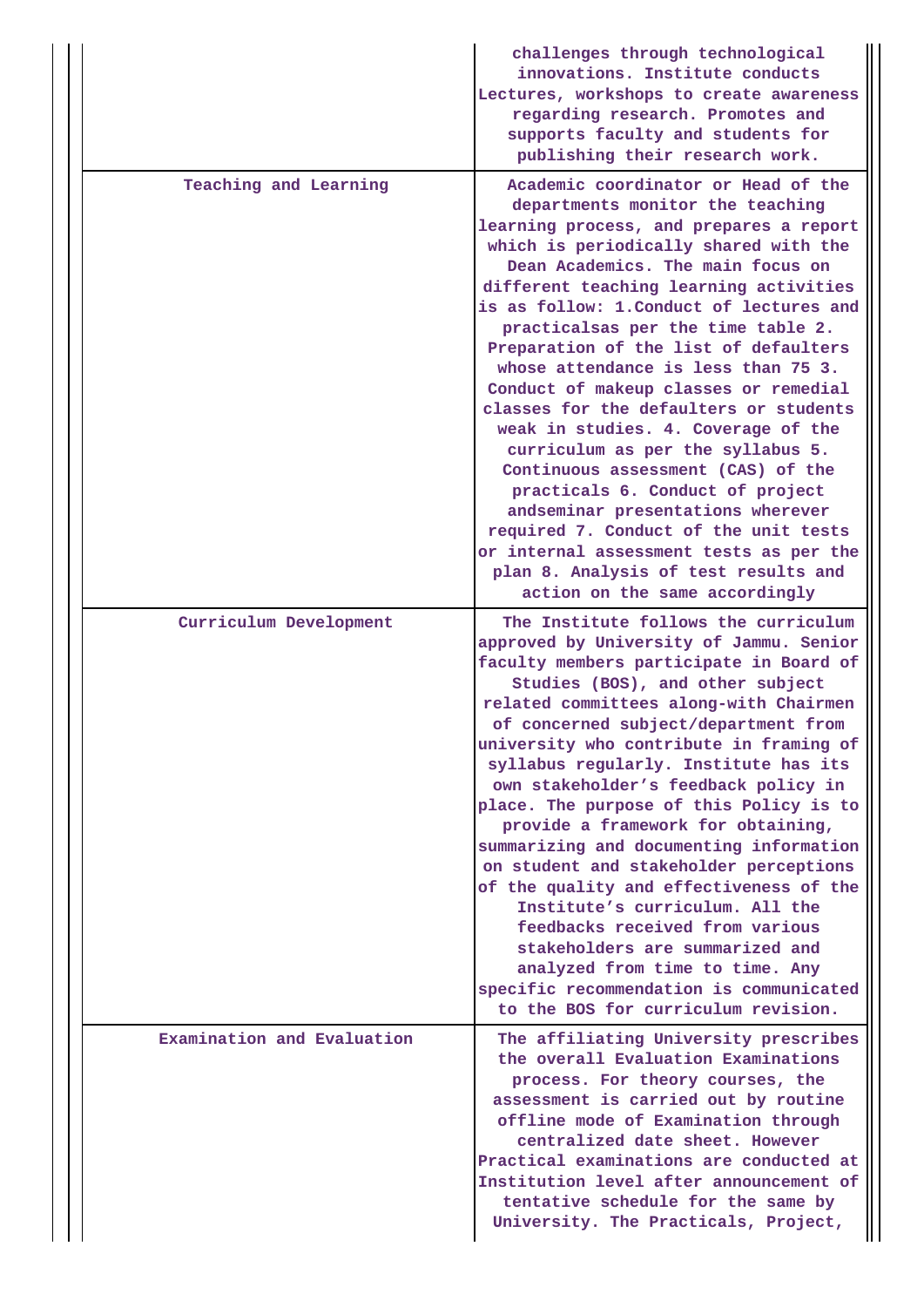|                                                               | tutorials, Seminar etc. is continuous<br>assessment, based on work done,<br>attendance, understanding and<br>submission of work in the form of<br>reports. It is monitored and assessed<br>by the subject teacher. At the end of<br>the semester,<br>Practical/Oral/Presentation is to be<br>conducted and assessed jointly by<br>internal and external examiner<br>appointed by the affiliating university<br>wherever applicable. Whenever any new<br>system of evaluation is adopted by<br>affiliating university, the same is<br>first discussed at faculty meeting and<br>then the same is implemented in college<br>as per its framework. The schedule and<br>the structure of the internal as well<br>as for end semester examination is<br>prepared by the affiliating university<br>and displayed on the college notice<br>board as well as website. The college<br>has adopted evaluation system as per<br>university instructions. |
|---------------------------------------------------------------|-----------------------------------------------------------------------------------------------------------------------------------------------------------------------------------------------------------------------------------------------------------------------------------------------------------------------------------------------------------------------------------------------------------------------------------------------------------------------------------------------------------------------------------------------------------------------------------------------------------------------------------------------------------------------------------------------------------------------------------------------------------------------------------------------------------------------------------------------------------------------------------------------------------------------------------------------|
| Library, ICT and Physical<br>Infrastructure / Instrumentation | Regular updation of library through<br>books and other materials as per<br>requirements of different subjects and<br>classes is a regular feature, Library<br>has used KOHA software for Library<br>Automation and N-LIST for E Resources.<br>Digital library and Wi-Fi system is<br>available in library for utilization of<br>E-resources. Library facility is<br>available for staff and students with<br>adequate number of books and seating<br>arrangements in place. Procurement of<br>more equipments, books, teaching aid<br>and lab. material is carried out as per<br>requirements and funds available for<br>the same.                                                                                                                                                                                                                                                                                                            |
| Human Resource Management                                     | Key points of human<br>resourcemanagement of the college are<br>as follows Recruitment of teaching<br>staff on permanent basis is through JK-<br>PSC and for academic arrangement<br>teaching faculty, centralized selection<br>is done by Nodal college as per<br>prescribed norms. Selection of non-<br>teaching staff on permanent basis is<br>done by JK-SSB, whereas Local Staff on<br>need base is engaged through selection<br>committee comprising of senior faculty<br>members headed by Principal after<br>following due procedure for such<br>appointments. APRs in case of teaching<br>faculty is reviewed by the Principal<br>and forwarded to JK Higher Education                                                                                                                                                                                                                                                               |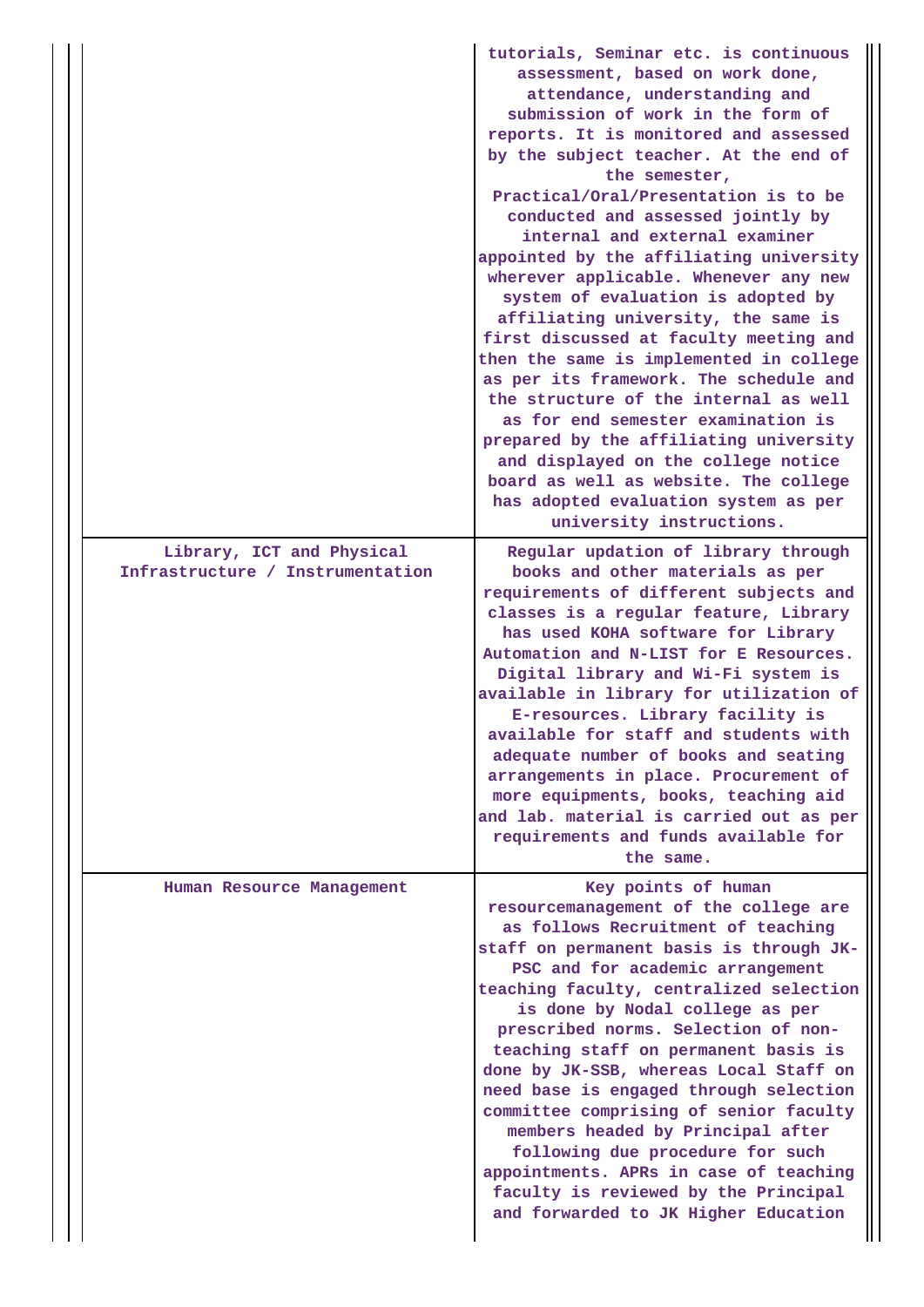**Department for Promotions, whereas in case of non-teaching staff APRs and for class IV work and conduct certificate by Principal is forwarded to Director Colleges J and K Higher Education Department for promotion and overall performance of the employee. All service rules are applicable to employee of different categories.**

| 6.2.2 – Implementation of e-governance in areas of operations: |                                                                                                                                                                                                                                                                                                                                                                                                                                                                                                                                                                                                                                   |  |  |  |  |  |  |
|----------------------------------------------------------------|-----------------------------------------------------------------------------------------------------------------------------------------------------------------------------------------------------------------------------------------------------------------------------------------------------------------------------------------------------------------------------------------------------------------------------------------------------------------------------------------------------------------------------------------------------------------------------------------------------------------------------------|--|--|--|--|--|--|
| E-governace area                                               | <b>Details</b>                                                                                                                                                                                                                                                                                                                                                                                                                                                                                                                                                                                                                    |  |  |  |  |  |  |
| Planning and Development                                       | Feedback of students is used to<br>improve the teaching learning process<br>and develop new methodologies. Library<br>uses KOHAfor organizing its books'<br>inventory, purchase of new books, etc.<br>Use of Google sheets/excel sheetsis<br>done for data transaction of academic<br>and administrative nature. Use of BEAMS<br>and Paysys for official work is under<br>consideration. Maintaining the record<br>of marks obtained in assignments or<br>internal assessment test and then<br>submission of same to the University.<br>Digitized record of minutes of the<br>meetings as well as all official<br>communications. |  |  |  |  |  |  |
| Administration                                                 | Majority of the work related to<br>administration is carried out manually<br>with the help of MS word or MS excel<br>sheet software.                                                                                                                                                                                                                                                                                                                                                                                                                                                                                              |  |  |  |  |  |  |
| Finance and Accounts                                           | Finance and accounts section maintain<br>the record manually for carrying out<br>various accounting activities. All<br>account activities like, Cash Book/Bank<br>Book maintenance, maintenance of<br>ledgers, Fees registers etc.<br>Bankreconciliation statements (BRS) are<br>prepared using common software and by<br>tallying the bank statement with<br>ledgers. Preparation of salary bills<br>using MS excel sheet along with ledger<br>maintenance is in practice                                                                                                                                                        |  |  |  |  |  |  |
| Student Admission and Support                                  | Student admission and its related<br>data is maintained online as well as<br>offline.                                                                                                                                                                                                                                                                                                                                                                                                                                                                                                                                             |  |  |  |  |  |  |
| Examination                                                    | Various activities pertaining to<br>examination are carried out using MS<br>Word and MS Excel sheet. Following<br>tasks are executed using these<br>software's, a. Examschedules of<br>University examinations b. seating plan<br>for examinationsc. Examination Summary<br>of students d. Examination results.                                                                                                                                                                                                                                                                                                                   |  |  |  |  |  |  |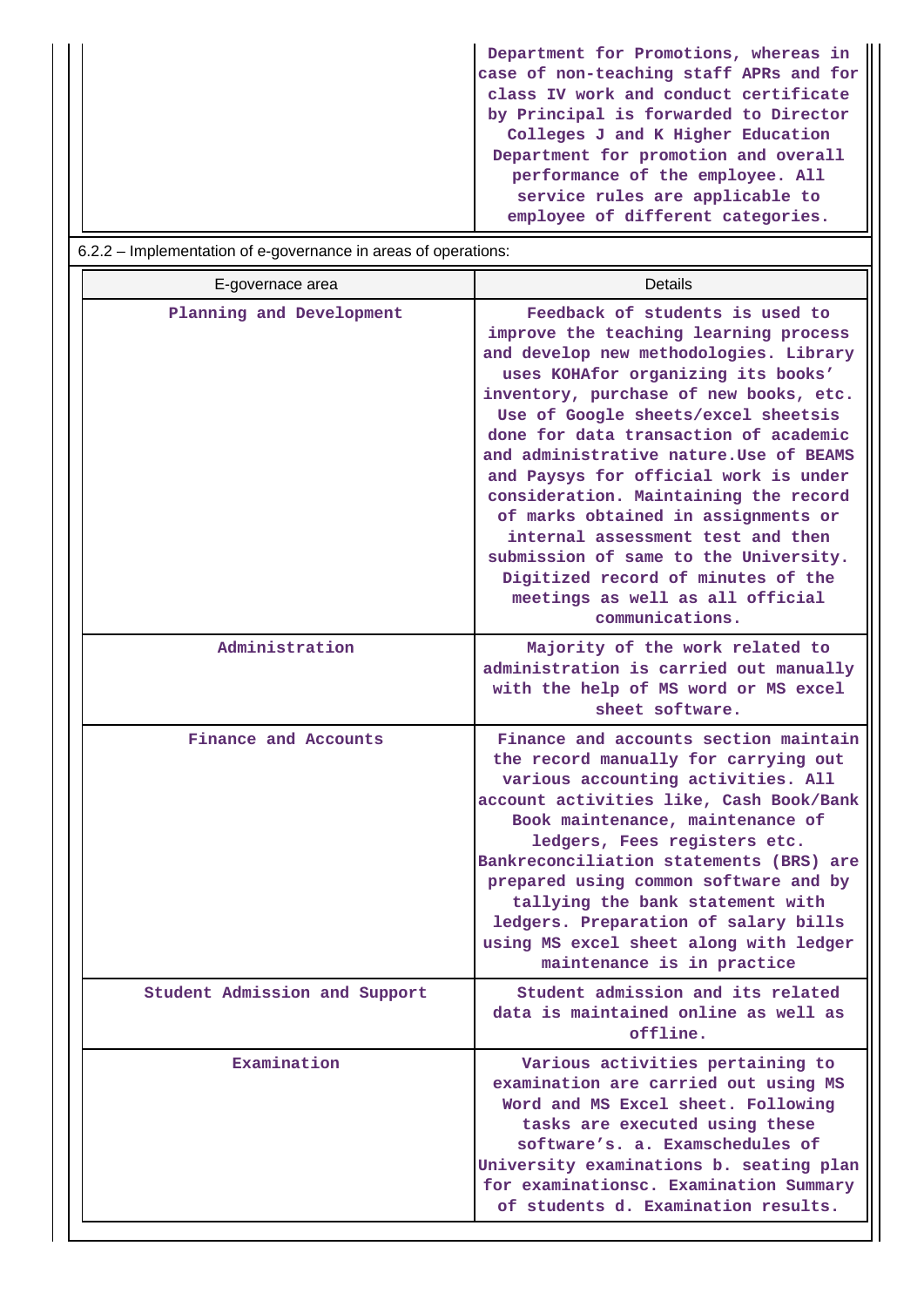|                            | 6.3 - Faculty Empowerment Strategies                                                                                                                    |  |                                                                                                                                                                                                                                  |                                                                                                                                                                                            |                                                                                     |             |                                                                             |                                                  |    |                                                      |
|----------------------------|---------------------------------------------------------------------------------------------------------------------------------------------------------|--|----------------------------------------------------------------------------------------------------------------------------------------------------------------------------------------------------------------------------------|--------------------------------------------------------------------------------------------------------------------------------------------------------------------------------------------|-------------------------------------------------------------------------------------|-------------|-----------------------------------------------------------------------------|--------------------------------------------------|----|------------------------------------------------------|
|                            | 6.3.1 – Teachers provided with financial support to attend conferences / workshops and towards membership fee<br>of professional bodies during the year |  |                                                                                                                                                                                                                                  |                                                                                                                                                                                            |                                                                                     |             |                                                                             |                                                  |    |                                                      |
|                            | Year                                                                                                                                                    |  |                                                                                                                                                                                                                                  | Name of Teacher                                                                                                                                                                            | Name of conference/<br>workshop attended<br>for which financial<br>support provided |             | Name of the<br>professional body for<br>which membership<br>fee is provided |                                                  |    | Amount of support                                    |
|                            | 2018                                                                                                                                                    |  |                                                                                                                                                                                                                                  | Nill                                                                                                                                                                                       |                                                                                     | <b>Nill</b> | <b>Nill</b>                                                                 |                                                  |    | <b>Nill</b>                                          |
|                            |                                                                                                                                                         |  |                                                                                                                                                                                                                                  |                                                                                                                                                                                            | No file uploaded.                                                                   |             |                                                                             |                                                  |    |                                                      |
|                            |                                                                                                                                                         |  |                                                                                                                                                                                                                                  | 6.3.2 - Number of professional development / administrative training programmes organized by the College for<br>teaching and non teaching staff during the year                            |                                                                                     |             |                                                                             |                                                  |    |                                                      |
|                            | Year                                                                                                                                                    |  | Title of the<br>professional<br>development<br>programme<br>organised for<br>teaching staff                                                                                                                                      | Title of the<br>administrative<br>training<br>programme<br>organised for<br>non-teaching<br>staff                                                                                          | From date                                                                           |             | To Date                                                                     | Number of<br>participants<br>(Teaching<br>staff) |    | Number of<br>participants<br>(non-teaching<br>staff) |
|                            | 2019                                                                                                                                                    |  | One day<br>national<br>seminar on<br>Technology<br>Tradition,<br>Heritage<br>and<br>Culture "<br>Concoction<br>for Consci<br>ousness Pr<br>ogression<br>Identity-<br>Formation<br>and Subjec<br>tivation"<br>by GDC,<br>Udhampur | Nil                                                                                                                                                                                        | 26/03/2019                                                                          |             | 26/03/2019                                                                  | 130                                              |    | <b>Nill</b>                                          |
|                            |                                                                                                                                                         |  |                                                                                                                                                                                                                                  |                                                                                                                                                                                            | No file uploaded.                                                                   |             |                                                                             |                                                  |    |                                                      |
|                            |                                                                                                                                                         |  |                                                                                                                                                                                                                                  | 6.3.3 - No. of teachers attending professional development programmes, viz., Orientation Programme, Refresher<br>Course, Short Term Course, Faculty Development Programmes during the year |                                                                                     |             |                                                                             |                                                  |    |                                                      |
|                            | Number of teachers<br>Title of the<br>professional<br>who attended<br>development<br>programme                                                          |  |                                                                                                                                                                                                                                  | From Date                                                                                                                                                                                  |                                                                                     | To date     |                                                                             | Duration                                         |    |                                                      |
| <b>Nill</b><br><b>Nill</b> |                                                                                                                                                         |  |                                                                                                                                                                                                                                  | <b>Nill</b>                                                                                                                                                                                | <b>Nill</b>                                                                         |             |                                                                             | $\mathbf 0$                                      |    |                                                      |
|                            |                                                                                                                                                         |  |                                                                                                                                                                                                                                  |                                                                                                                                                                                            | No file uploaded.                                                                   |             |                                                                             |                                                  |    |                                                      |
|                            |                                                                                                                                                         |  |                                                                                                                                                                                                                                  | 6.3.4 - Faculty and Staff recruitment (no. for permanent recruitment):                                                                                                                     |                                                                                     |             |                                                                             |                                                  |    |                                                      |
|                            |                                                                                                                                                         |  | Teaching                                                                                                                                                                                                                         |                                                                                                                                                                                            |                                                                                     |             |                                                                             | Non-teaching                                     |    |                                                      |
|                            | Permanent                                                                                                                                               |  |                                                                                                                                                                                                                                  | Full Time                                                                                                                                                                                  |                                                                                     |             | Permanent                                                                   |                                                  |    | Full Time                                            |
| 52<br>52                   |                                                                                                                                                         |  |                                                                                                                                                                                                                                  |                                                                                                                                                                                            |                                                                                     | 27          |                                                                             |                                                  | 27 |                                                      |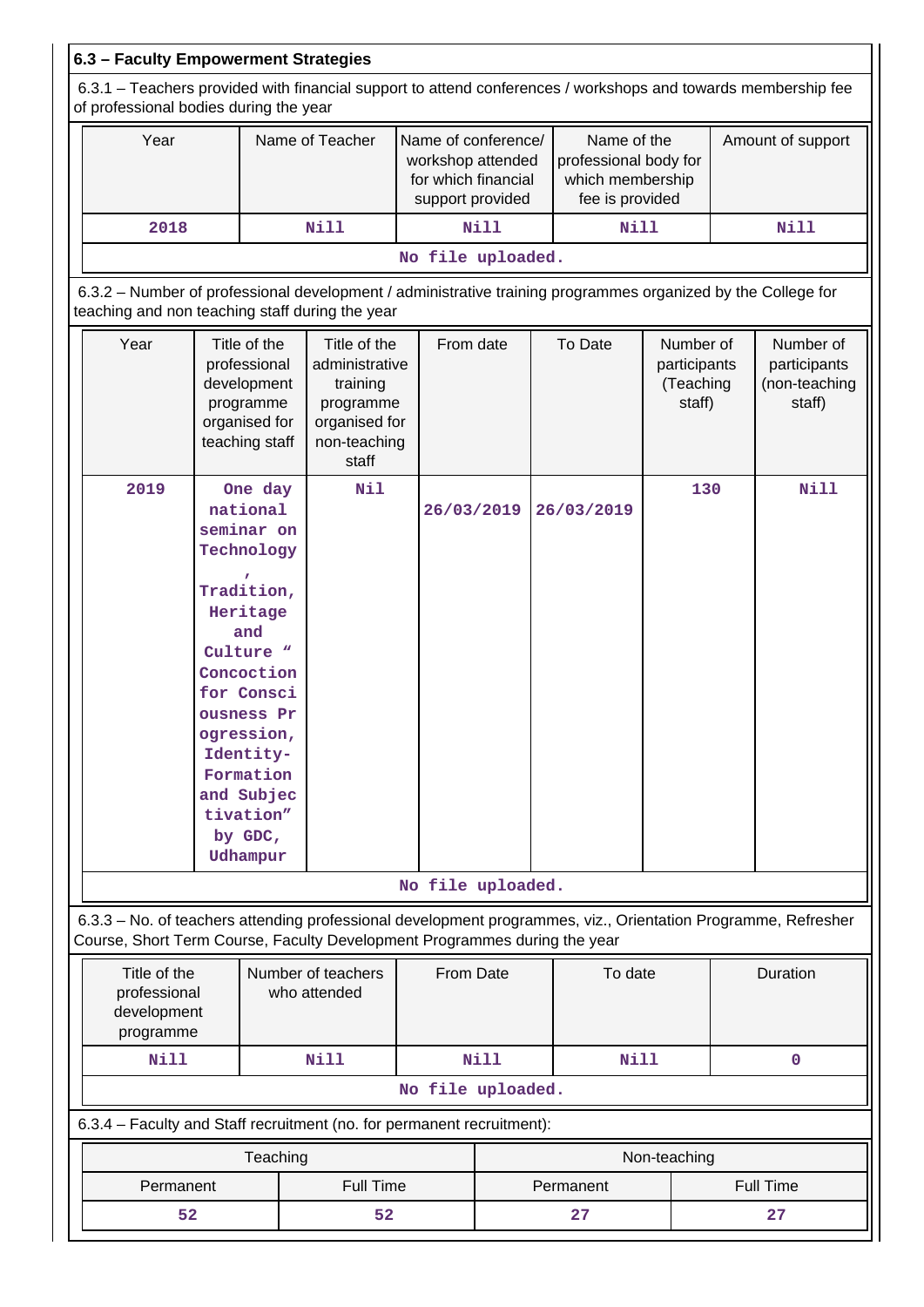| $6.3.5$ – Welfare schemes for                                                                                                                                                                                                                                                                                                                   |           |                                                                                                                                                                                                                                                                                                                                                                                                                                                                                                                                                                                                                                          |  |          |                                                                                                                                                                                                                                                                                                  |  |  |
|-------------------------------------------------------------------------------------------------------------------------------------------------------------------------------------------------------------------------------------------------------------------------------------------------------------------------------------------------|-----------|------------------------------------------------------------------------------------------------------------------------------------------------------------------------------------------------------------------------------------------------------------------------------------------------------------------------------------------------------------------------------------------------------------------------------------------------------------------------------------------------------------------------------------------------------------------------------------------------------------------------------------------|--|----------|--------------------------------------------------------------------------------------------------------------------------------------------------------------------------------------------------------------------------------------------------------------------------------------------------|--|--|
| Teaching                                                                                                                                                                                                                                                                                                                                        |           | Non-teaching                                                                                                                                                                                                                                                                                                                                                                                                                                                                                                                                                                                                                             |  |          | <b>Students</b>                                                                                                                                                                                                                                                                                  |  |  |
| Gratuity, Maternity<br>leave, along with other<br>leaves, GPF, Group<br>Insurance, SLI, Medical<br>Bills disbursement as<br>well as benefits of<br>different welfare schemes<br>through affiliating<br>University.                                                                                                                              |           | Gratuity, Maternity<br>leave, along with other<br>leaves, GPF, Group<br>Insurance, SLI, Medical<br>Bills disbursement etc.                                                                                                                                                                                                                                                                                                                                                                                                                                                                                                               |  |          | Different scholarship<br>schemes like, CSSS, Post<br>matric scholarship for ST<br>(CS), Post matric<br>scholarship for minority<br>(CS), Post matric<br>scholarship scheme for<br>college students<br>(SC, OBC, EBC), Post matric<br>scholarships under<br>ministry of labour and<br>Employment. |  |  |
| 6.4 - Financial Management and Resource Mobilization                                                                                                                                                                                                                                                                                            |           |                                                                                                                                                                                                                                                                                                                                                                                                                                                                                                                                                                                                                                          |  |          |                                                                                                                                                                                                                                                                                                  |  |  |
|                                                                                                                                                                                                                                                                                                                                                 |           | 6.4.1 – Institution conducts internal and external financial audits regularly (with in 100 words each)                                                                                                                                                                                                                                                                                                                                                                                                                                                                                                                                   |  |          |                                                                                                                                                                                                                                                                                                  |  |  |
|                                                                                                                                                                                                                                                                                                                                                 |           | The institute has established mechanisms for conducting internal and external<br>audits for every financial year to ensure financial compliance. The internal<br>audits are carried out whenever required. An external auditor appointed by<br>Govt. executes the statutory audit. Financial audit is conducted once in a year<br>after the completion of financial year. No major objections are found in the<br>audit by the auditing authorities and minor audit suggestions are compiled with<br>as per procedure.<br>6.4.2 - Funds / Grants received from management, non-government bodies, individuals, philanthropies during the |  |          |                                                                                                                                                                                                                                                                                                  |  |  |
| year(not covered in Criterion III)                                                                                                                                                                                                                                                                                                              |           |                                                                                                                                                                                                                                                                                                                                                                                                                                                                                                                                                                                                                                          |  |          |                                                                                                                                                                                                                                                                                                  |  |  |
| Name of the non government<br>funding agencies /individuals                                                                                                                                                                                                                                                                                     |           | Funds/ Grnats received in Rs.                                                                                                                                                                                                                                                                                                                                                                                                                                                                                                                                                                                                            |  |          | Purpose                                                                                                                                                                                                                                                                                          |  |  |
| <b>NA</b>                                                                                                                                                                                                                                                                                                                                       |           | 0                                                                                                                                                                                                                                                                                                                                                                                                                                                                                                                                                                                                                                        |  |          | $\mathbf 0$                                                                                                                                                                                                                                                                                      |  |  |
|                                                                                                                                                                                                                                                                                                                                                 |           | No file uploaded.                                                                                                                                                                                                                                                                                                                                                                                                                                                                                                                                                                                                                        |  |          |                                                                                                                                                                                                                                                                                                  |  |  |
| 6.4.3 - Total corpus fund generated                                                                                                                                                                                                                                                                                                             |           |                                                                                                                                                                                                                                                                                                                                                                                                                                                                                                                                                                                                                                          |  |          |                                                                                                                                                                                                                                                                                                  |  |  |
|                                                                                                                                                                                                                                                                                                                                                 |           | 0                                                                                                                                                                                                                                                                                                                                                                                                                                                                                                                                                                                                                                        |  |          |                                                                                                                                                                                                                                                                                                  |  |  |
| 6.5 - Internal Quality Assurance System                                                                                                                                                                                                                                                                                                         |           |                                                                                                                                                                                                                                                                                                                                                                                                                                                                                                                                                                                                                                          |  |          |                                                                                                                                                                                                                                                                                                  |  |  |
|                                                                                                                                                                                                                                                                                                                                                 |           | 6.5.1 – Whether Academic and Administrative Audit (AAA) has been done?                                                                                                                                                                                                                                                                                                                                                                                                                                                                                                                                                                   |  |          |                                                                                                                                                                                                                                                                                                  |  |  |
| <b>Audit Type</b>                                                                                                                                                                                                                                                                                                                               |           | External                                                                                                                                                                                                                                                                                                                                                                                                                                                                                                                                                                                                                                 |  | Internal |                                                                                                                                                                                                                                                                                                  |  |  |
|                                                                                                                                                                                                                                                                                                                                                 | Yes/No    | Agency                                                                                                                                                                                                                                                                                                                                                                                                                                                                                                                                                                                                                                   |  | Yes/No   | Authority                                                                                                                                                                                                                                                                                        |  |  |
| Academic                                                                                                                                                                                                                                                                                                                                        | <b>No</b> | Nill                                                                                                                                                                                                                                                                                                                                                                                                                                                                                                                                                                                                                                     |  | Yes      | IQAC Convener                                                                                                                                                                                                                                                                                    |  |  |
| Administrative                                                                                                                                                                                                                                                                                                                                  | No        | Nill                                                                                                                                                                                                                                                                                                                                                                                                                                                                                                                                                                                                                                     |  | Yes      | <b>IQAC Convener</b>                                                                                                                                                                                                                                                                             |  |  |
|                                                                                                                                                                                                                                                                                                                                                 |           | 6.5.2 - Activities and support from the Parent - Teacher Association (at least three)                                                                                                                                                                                                                                                                                                                                                                                                                                                                                                                                                    |  |          |                                                                                                                                                                                                                                                                                                  |  |  |
| Involvement of parents in different initiatives is always appreciated. Parents<br>contribute and give their valuable suggestions through their representation on<br>different activities like, Parent teacher meet Parents from industrial sector<br>supports for enhancing industry institute interaction as well as feedback on<br>Curriculum |           |                                                                                                                                                                                                                                                                                                                                                                                                                                                                                                                                                                                                                                          |  |          |                                                                                                                                                                                                                                                                                                  |  |  |
| 6.5.3 – Development programmes for support staff (at least three)                                                                                                                                                                                                                                                                               |           |                                                                                                                                                                                                                                                                                                                                                                                                                                                                                                                                                                                                                                          |  |          |                                                                                                                                                                                                                                                                                                  |  |  |
| 1. Soft skill programme                                                                                                                                                                                                                                                                                                                         |           |                                                                                                                                                                                                                                                                                                                                                                                                                                                                                                                                                                                                                                          |  |          |                                                                                                                                                                                                                                                                                                  |  |  |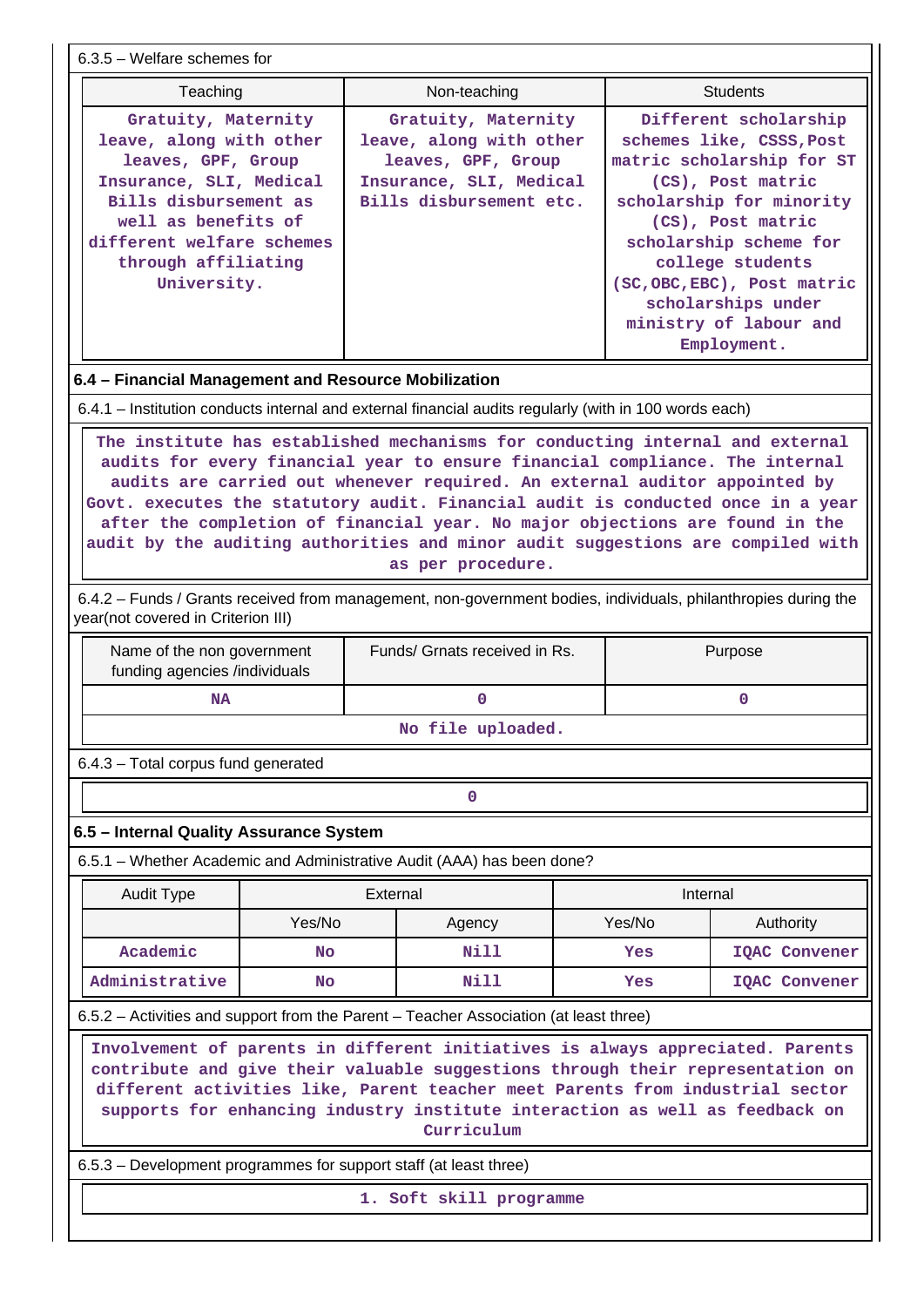|                                                                                                                                                                                                     | 6.5.4 - Post Accreditation initiative(s) (mention at least three)                                           |  |            |                   |           |                               |      |  |
|-----------------------------------------------------------------------------------------------------------------------------------------------------------------------------------------------------|-------------------------------------------------------------------------------------------------------------|--|------------|-------------------|-----------|-------------------------------|------|--|
| 1. Automation of library 2. More ICT enabled class rooms and Laboratories.3.<br>Increased role of placement cell and career counselling cell. 4. Introduction<br>of new courses at PG and UG level. |                                                                                                             |  |            |                   |           |                               |      |  |
|                                                                                                                                                                                                     | 6.5.5 - Internal Quality Assurance System Details                                                           |  |            |                   |           |                               |      |  |
|                                                                                                                                                                                                     | a) Submission of Data for AISHE portal                                                                      |  |            |                   |           | Yes                           |      |  |
|                                                                                                                                                                                                     | b) Participation in NIRF                                                                                    |  |            |                   |           | <b>No</b>                     |      |  |
|                                                                                                                                                                                                     | c)ISO certification                                                                                         |  |            |                   |           | <b>No</b>                     |      |  |
|                                                                                                                                                                                                     | d)NBA or any other quality audit                                                                            |  |            |                   | <b>No</b> |                               |      |  |
|                                                                                                                                                                                                     | 6.5.6 - Number of Quality Initiatives undertaken during the year                                            |  |            |                   |           |                               |      |  |
| Date of<br><b>Duration From</b><br><b>Duration To</b><br>Number of<br>Year<br>Name of quality<br>initiative by IQAC<br>conducting IQAC<br>participants                                              |                                                                                                             |  |            |                   |           |                               |      |  |
| 2018                                                                                                                                                                                                | National<br>Seminar on<br>Technology,<br>Tradition,<br>Heritage<br>Culture                                  |  | 26/03/2019 | 26/03/2019        |           | 26/12/2019                    | 70   |  |
| 2018<br>SRIJAN: A<br>step towards<br>Creation,<br>One -week<br>workshop on<br>Translation                                                                                                           |                                                                                                             |  | 15/04/2019 | 15/04/2019        |           | 22/04/2019                    | 110  |  |
| 2018                                                                                                                                                                                                | Inauguration<br>of first<br>ever virtual<br>class room                                                      |  | 30/04/2019 | 30/04/2019        |           | 30/04/2019                    | Nill |  |
|                                                                                                                                                                                                     |                                                                                                             |  |            | No file uploaded. |           |                               |      |  |
| <b>CRITERION VII - INSTITUTIONAL VALUES AND BEST PRACTICES</b>                                                                                                                                      |                                                                                                             |  |            |                   |           |                               |      |  |
| 7.1 - Institutional Values and Social Responsibilities                                                                                                                                              |                                                                                                             |  |            |                   |           |                               |      |  |
| year)                                                                                                                                                                                               | 7.1.1 – Gender Equity (Number of gender equity promotion programmes organized by the institution during the |  |            |                   |           |                               |      |  |
| Title of the<br>programme                                                                                                                                                                           | Period from                                                                                                 |  | Period To  |                   |           | <b>Number of Participants</b> |      |  |
|                                                                                                                                                                                                     |                                                                                                             |  |            |                   |           | Female                        | Male |  |
| Project<br>16/04/2018<br>66<br>29<br>16/04/2018<br>Crossbow Miles<br>launched by<br>Miss Srishti<br>Bakshi for<br>Women Safety<br>and empowerment<br>through Digital<br>and Financial<br>literacy   |                                                                                                             |  |            |                   |           |                               |      |  |
|                                                                                                                                                                                                     | 7.1.2 - Environmental Consciousness and Sustainability/Alternate Energy initiatives such as:                |  |            |                   |           |                               |      |  |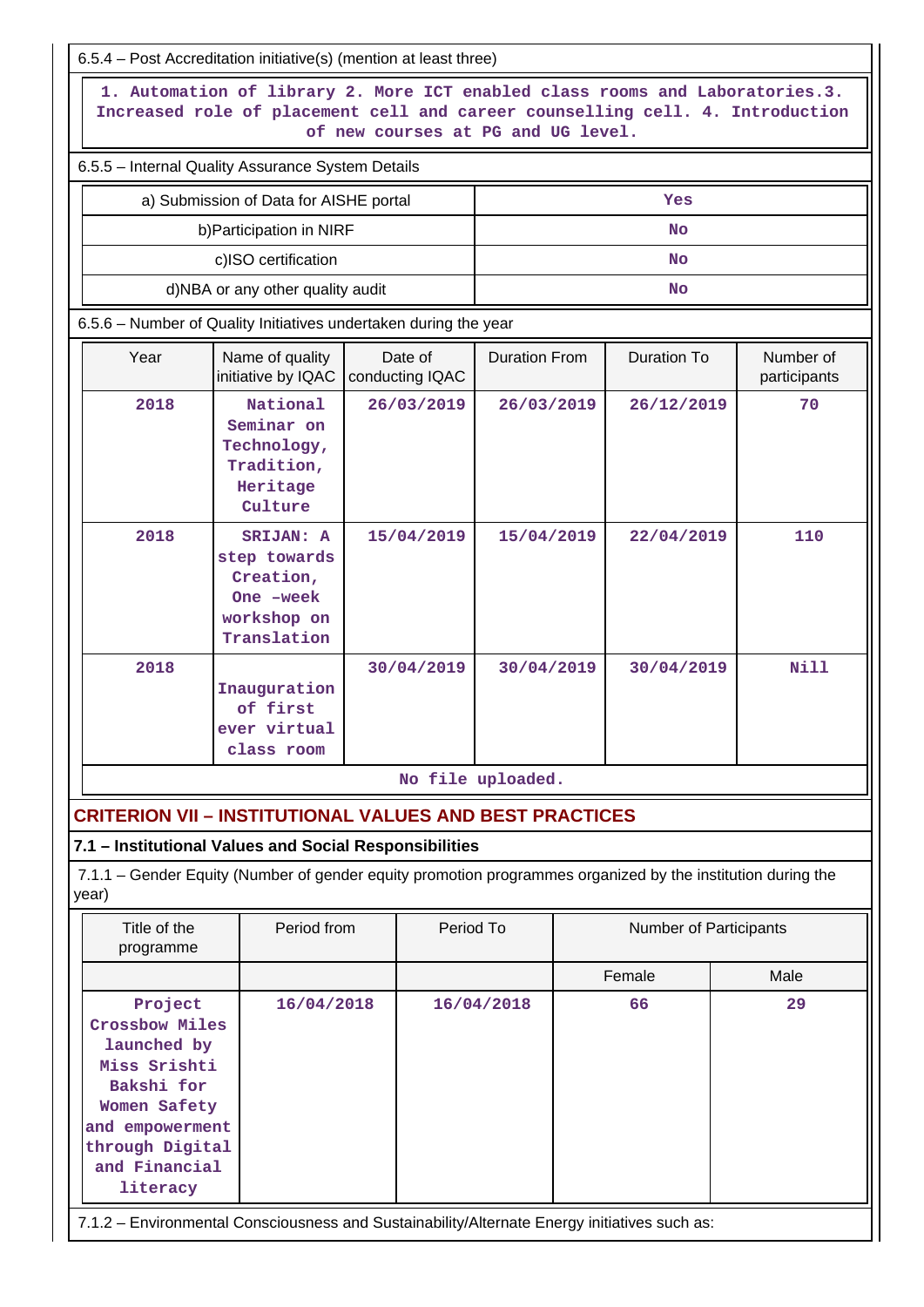Percentage of power requirement of the University met by the renewable energy sources

**1. Observed the World Environment Day on 5th of June, 2018 and organized a special lecture by Prof. Poonam Kundan, Department of Environmental Science the topic Solid Waste Management. 2. On 20-03-2019, Environmental Science Department conducted practical visit to Devika River for imparting practical cognition to the students regarding water pollution. 3. On 24-01-2019, Conducted an invited talk by Prof. Yash Pal, HoD Department of Botany, University of Jammu on Rare Plant Species and rare plants species that were presented to the College include Ephedra, Petrea, Brugmansia, Budleja etc.**

## 7.1.3 – Differently abled (Divyangjan) friendliness

| Item facilities | Yes/No | Number of beneficiaries |
|-----------------|--------|-------------------------|
| Ramp/Rails      | Yes    |                         |
| Rest Rooms      | Yes    |                         |

#### 7.1.4 – Inclusion and Situatedness

| Year | Number of<br>initiatives to<br>address<br>locational<br>advantages<br>and disadva<br>ntages | Number of<br>initiatives<br>taken to<br>engage with<br>and<br>contribute to<br>local<br>community | Date | <b>Duration</b> | Name of<br>initiative | <b>Issues</b><br>addressed | Number of<br>participating<br>students<br>and staff |
|------|---------------------------------------------------------------------------------------------|---------------------------------------------------------------------------------------------------|------|-----------------|-----------------------|----------------------------|-----------------------------------------------------|
| 2018 | Nill                                                                                        | Nill                                                                                              | Nill | Nill            | na                    | na                         | Nill                                                |

#### **No file uploaded.**

#### 7.1.5 – Human Values and Professional Ethics Code of conduct (handbooks) for various stakeholders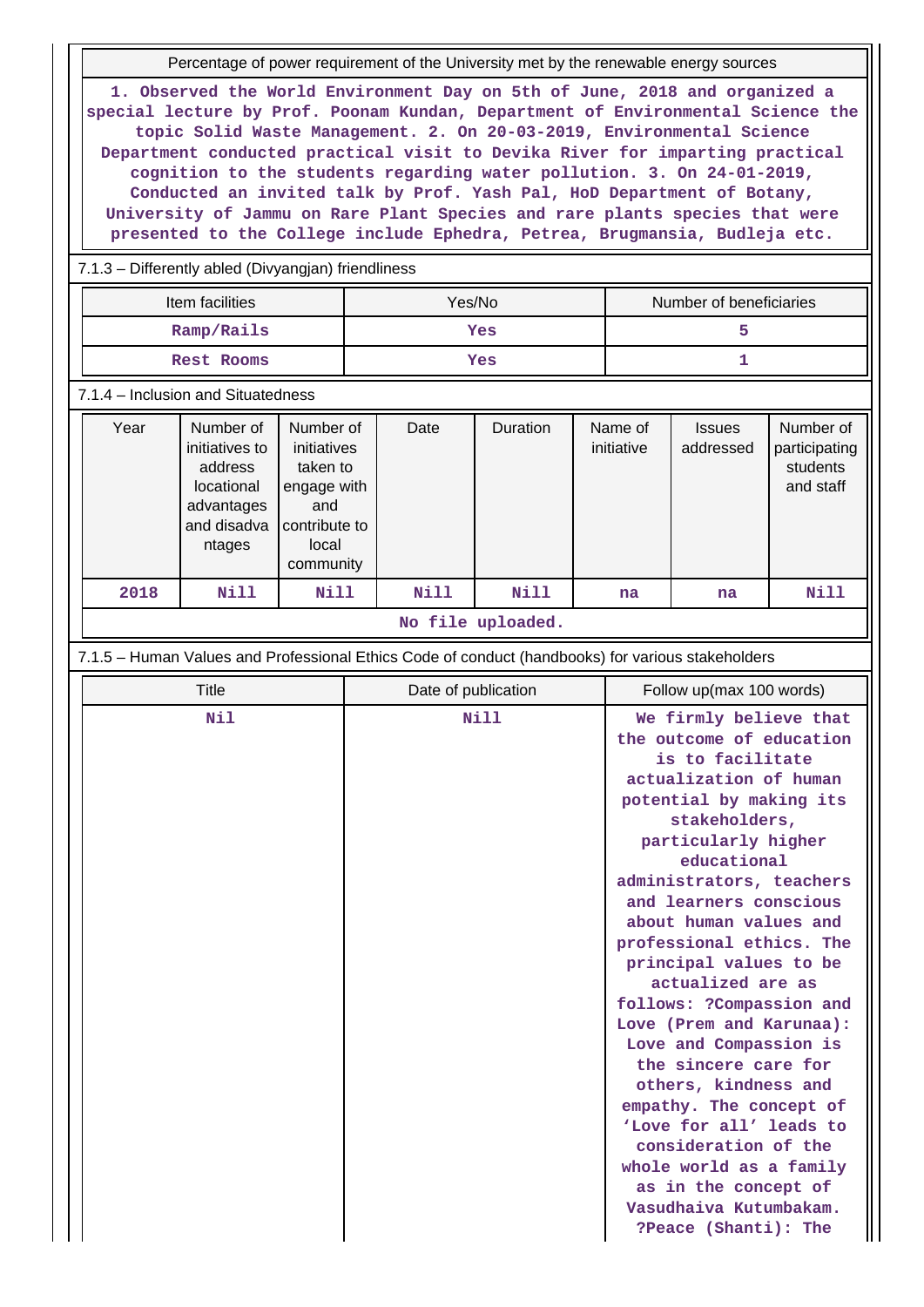**scope of peace includes peace at the individual level and at the world level. For world peace, peace at the level of individual, society and nations is imperative. ?Truth (Satya): Truth is eternal and unchanging, as it deals with ultimate and unchanging reality. In professional life, the simplest manifestation of truth is in sincerity that can be seen in terms of commitment to work. ?Non-Violence (Ahimsa): Non-violence is a result of restraint from consciously doing any harm through one's thoughts, speech or action to any entity, living or nonliving. Nonviolence demands abstinence from hatred and nurturing love and compassion for all beings. ?Righteousness (Dharma): Righteousness is the backbone of core human values and also of human existence. It involves practicing good manners and decorum at every stage. In simple language, it is marked by 'right conduct'. ?Renunciation or Sacrifice (Tyaaga): Renunciation begins when selfishness ends. Renunciation in its simplest form is seen in austerity, sense control, and selflessness. ?Service (Sevaa): When love and compassion for others and willingness to sacrifice for others out of love take the form of action, it becomes service. Service is possible only when one loves others as one's own, not as other. The value of service demands equanimity without any**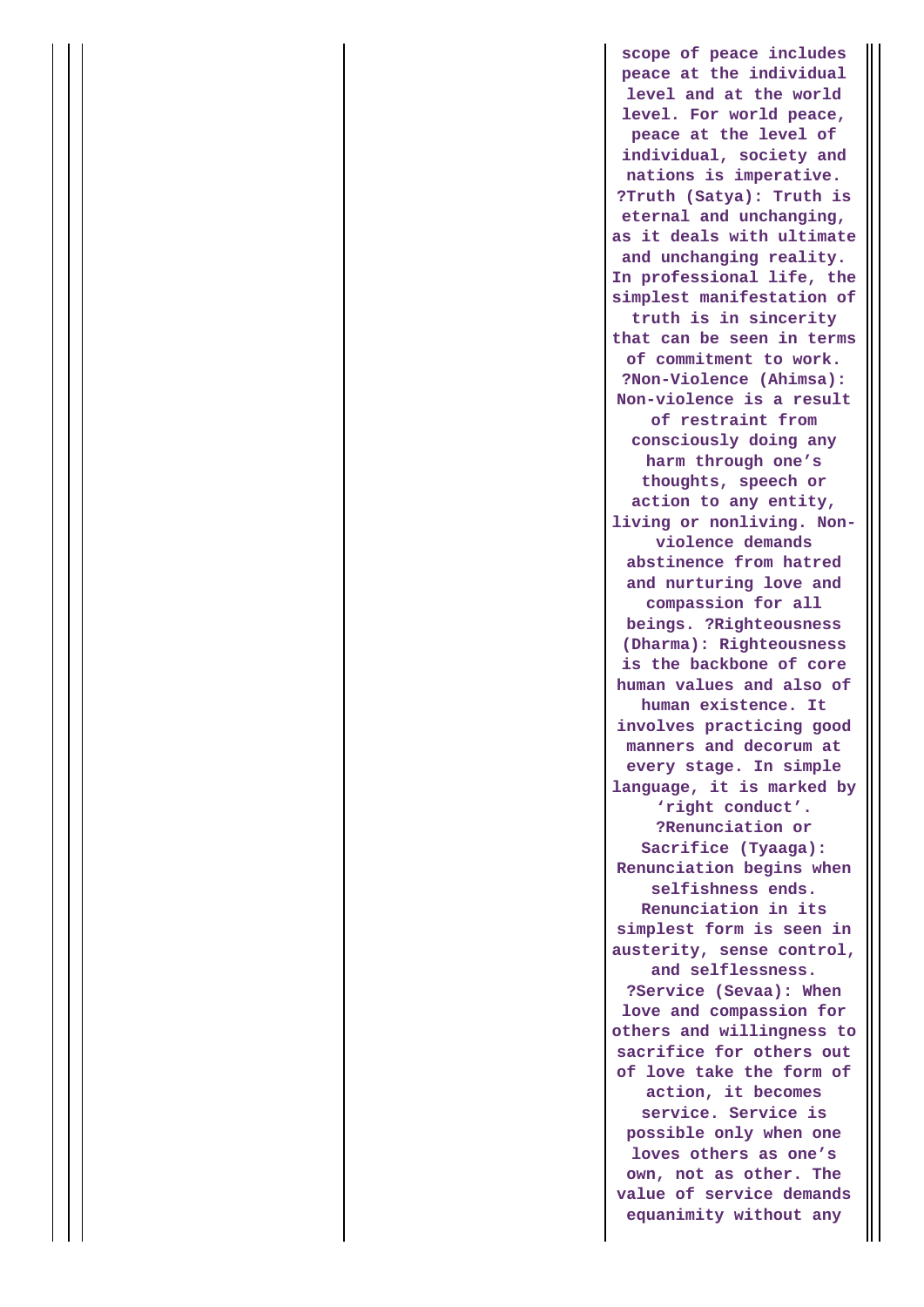**conditions or discrimination on the lines of caste, creed, race, region or religion.**

| 7.1.6 - Activities conducted for promotion of universal Values and Ethics                            |                      |                   |                        |  |  |  |  |  |
|------------------------------------------------------------------------------------------------------|----------------------|-------------------|------------------------|--|--|--|--|--|
| Activity                                                                                             | <b>Duration From</b> | Duration To       | Number of participants |  |  |  |  |  |
| Swachh Bharat<br>Summer Internship                                                                   | 14/05/2018           | 14/05/2018        | 108                    |  |  |  |  |  |
| Seminar on World<br>Blood Donor Day in<br>collaboration with<br>Red Ribbon Club of<br>the College    | 14/06/2018           | 14/06/2018        | 67                     |  |  |  |  |  |
| Observed Swachhta<br>Pakhwada                                                                        | 01/08/2018           | 14/08/2018        | 118                    |  |  |  |  |  |
| Symposium on the<br>topic Relevance of<br>Truth and Non-<br>Violence in Modern<br>Era                | 29/09/2018           | 29/09/2018        | 118                    |  |  |  |  |  |
| Organized<br>National Wide<br>Campaign Swachhta<br>He Seva                                           | 25/09/2018           | 25/09/2018        | 112                    |  |  |  |  |  |
| Organized Special<br>Lecture on<br>Relevance of<br>Gandhian Principles<br>in Contemporary<br>Society | 26/09/2018           | 26/09/2018        | 88                     |  |  |  |  |  |
| Organized Seven<br>Days NSS Special<br>Summer Camp on<br>Swachhta He Sewa                            | 27/09/2018           | 03/10/2018        | 78                     |  |  |  |  |  |
| Observed National<br>Unity Day<br>(Rashtriya Ekta<br>Divas)                                          | 31/10/2018           | 31/10/2018        | 67                     |  |  |  |  |  |
| Conducted a Yoga<br>Camp by Sanskaar<br>Sanskriti Manch                                              | 17/08/2018           | 17/08/2018        | 141                    |  |  |  |  |  |
| Gandhi and<br>Shastri Jayanti<br>Celebrated                                                          | 02/10/2018           | 02/10/2018        | 71                     |  |  |  |  |  |
|                                                                                                      |                      | No file uploaded. |                        |  |  |  |  |  |
| 7.1.7 - Initiatives taken by the institution to make the campus eco-friendly (at least five)         |                      |                   |                        |  |  |  |  |  |

 **Clean and Green Campus: Proper waste disposal measures are taken particularly in the hostels, staff quarters, classrooms, playground etc. with the help of Municipality. Big dustbins are placed at the appropriate place in the campus and use of small dustbins in the classrooms, staff rooms, offices for waste disposal items. Campus are covered with old and young trees. Also plantation**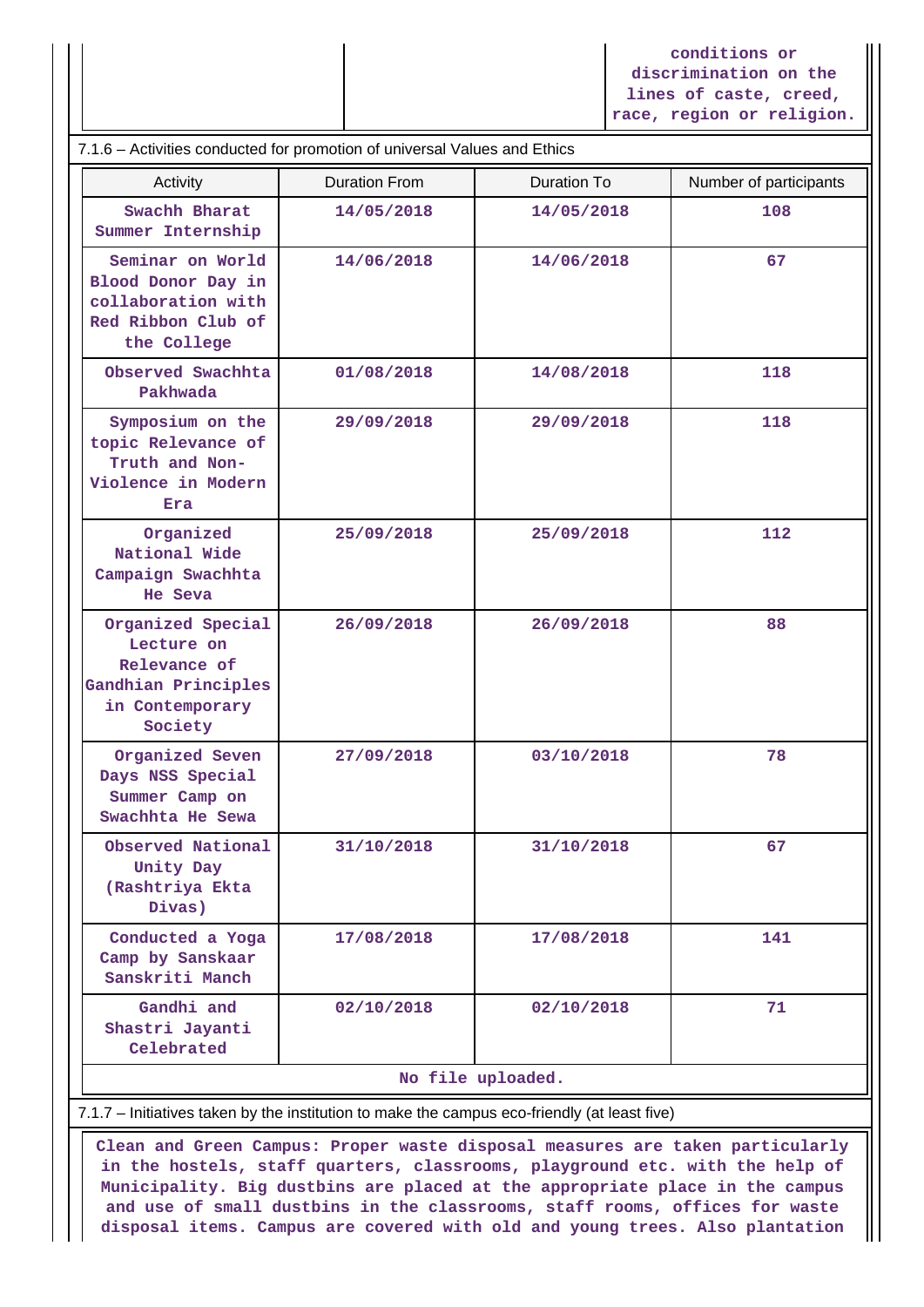**derives are also conducted throught the years with help of NSS/NCC students and different local organizations. Regular cleanliness drives are undertaken by the NSS/NCC students. Also various porgarmmes related to Swachh Bharat Abhiyan are organized in the Campus. The College has installed green generator for alternative and uniterrupted source of power and has taken decision to use of LEDs and CFLs only. Energy Conservation: All the compact fluorescent lamps 9CFLs ) imercury and sodium vapour (250 watt: 1250 watt) street light have been changed to energy efficient Light Emitting Diodes (LEDs) bulbs and sets (40 watt) in the campus. The faculty members, administrative staff and students are sensitized to use electric power judiciously. Minimum use of Plastic: The institution conducted serveral awareness camps through NSS and NCC students and general lectures/Seminars for enlightening the students for working the campus plastic and it is now minimum use of plastic in the campus. We try to make a plastic free campus in the coming years. Rain Water Harvesting: Rain Water harvesting system are in operation in most of the building of the College. As such roof water and rain waters are harvested for various uses and rechanging the ground water. Parking Area: A standard parking space of the College is just near the main gate of the College. All staff / students parked their vehicles in teh designated parking lot( staff parking and student parking). Entry beyong that point is strictly prohibited.**

### **7.2 – Best Practices**

#### 7.2.1 – Describe at least two institutional best practices

 **Virtual class room for initiating innovation in teaching with the digital revolution so as to provide the best available knowledge and information to the students for technology based 'intuitive learning'. Besides, the lush green splendid campus of the College equipped with all basic amenities (with a back drop of the Gangeda Hills) provides ample reasons of attraction and a conducive environment for optimum learning to the students. To conserve every drop of water and give back to Mother Nature, the college has recently built up a Rain harvesting system in its botanical garden as water conservative measure. To cater to the transport needs, the college has two dedicated buses for the girl students. On 17th – 19th December, 2015, a three member NAAC Peer Team visited the College for Re-Accreditation Cycle-2. The mandate of the team was to review performance of the College on different parameters of quality. On their recommendations, the College was accredited with CGPA of 2.73 at 'B' Grade. This accreditation is valid up to January 18, 2021. The alumni of the college are spreading its hue and fragrance in various fields of nation's service and across the globe including education, administration, entrepreneurship, politics etc. The prominent alumni are Sh. Pawan K. Gupta, Former MLA Udhampur, Sh. B.S Mankotia, former MLA Udhampur , Padam Shree Prof.(Dr.) R.N.K Bamezai, former VC SMVDU, Lt. General P.S Mehta, Sh. Farooq Khan**

 Upload details of two best practices successfully implemented by the institution as per NAAC format in your institution website, provide the link

#### <http://gdcudhampur.in/bestpr>

#### **7.3 – Institutional Distinctiveness**

 7.3.1 – Provide the details of the performance of the institution in one area distinctive to its vision, priority and thrust in not more than 500 words

 **As the college caters the academic needs of the students belonging to rural and semi-urban areas, focus is, therefore, on regular revision of academic curriculum of all the courses as per the requirements of the subjects will be prioritized. The Head of departments will be instructed accordingly to regularly attend Board of studies meetings of their respective subjects for updating the academic curriculum as required. Also there is a concept of**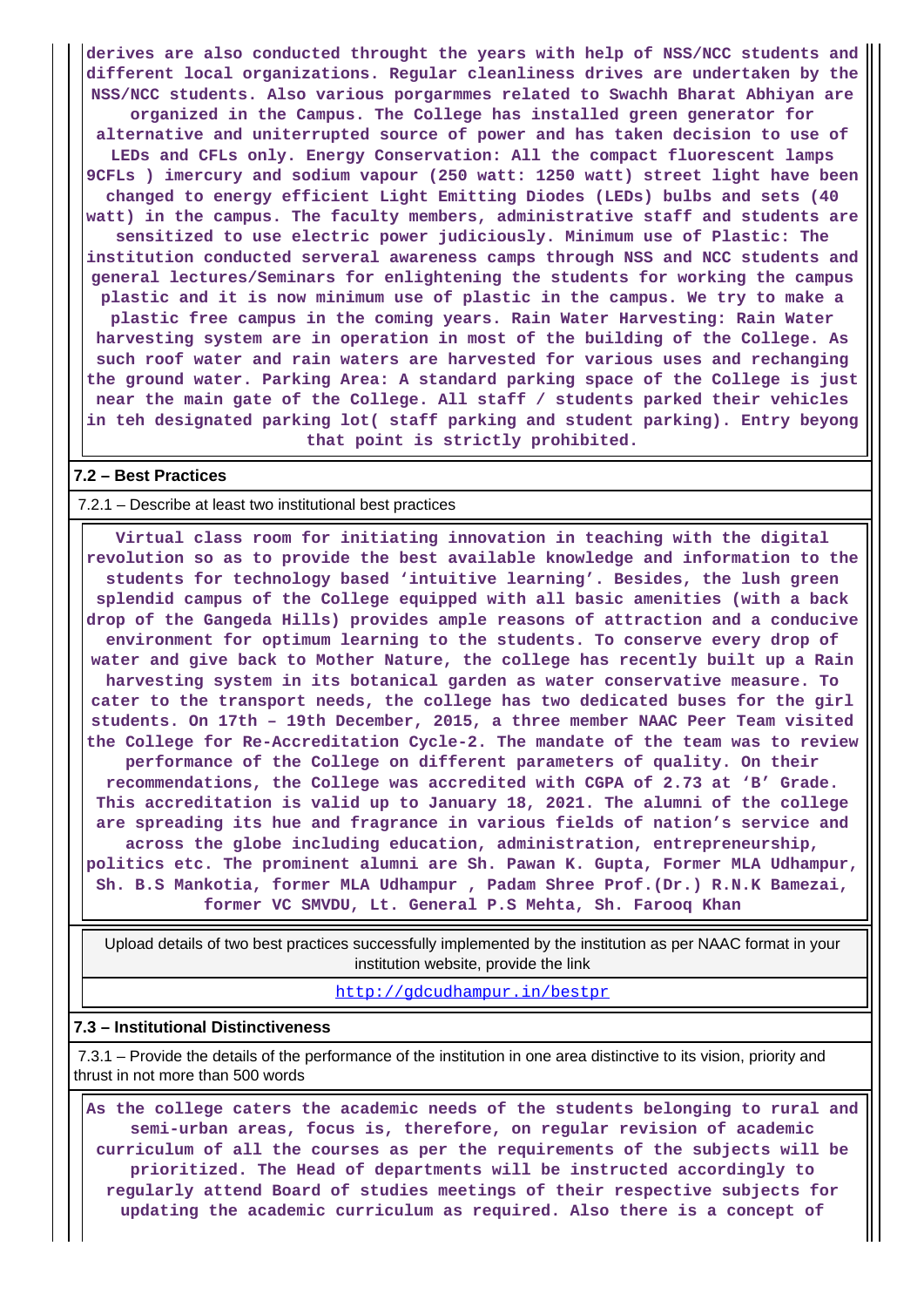**building up skillful resources along with purely academic learning. In order to polish the entrepreneurial skill of students, college will conduct training programme in association with the organizations who are technically sound to provide and motivate students for setting up their own units and also broaden their thinking towards entrepreneurial fields. For the overall development of students, the NCC, the NSS units of the college and also the departments of Botany, Zoology, Biotechnology, Sericulture and Geography will conduct different extension activities by organizing various programmes, subject tours and field visits as a part of their academic requirements. There is always a requirement of updating the knowledge level of faculty for latest delivery to its stakeholders. Teaching faculty will be motivated to undergo orientation, refreshers courses, Faculty Development Programme and also will be encouraged to attend International, national, state level and local workshops, seminars, symposium etc. In order to make college as a learning centre and benefitting students and staff with learned resource persons, the college intents to organize national and international level workshops and seminars. The focus area will be on water conservation, Personality development and communication skill. The college will invite the resource persons of world fame and those who have attained success by virtue of their putting hard work in industry, agriculture and other allied fields. Library is a learning resource for the students as well as for teachers, the college will focus on to improve library functions such as circulation, cataloguing, Acquisitions, Serials Controls by shifting from manual to automation in phased manner. Every year the arrivals of new edition books will be cataloged so that these will be easily accessed to users. Automation process will be continued for improving the smooth functioning of library with modern techniques. The college being one of the oldest college, has build up and added the infrastructure facilities for students such as a big playground where there is a pitch for cricket, three courts for volleyball playing is there, 150 capacity conference hall for organizing programmes, Multipurpose Hall for indoor sports, Annual Day function/conferences with a seating capacity of 500 audience, Canteens, parking area for around 100 vehicles, Well equipped upgraded science laboratories, a enriched library with more than 50000 books, virtual class rooms and more than 28 well ventilated class rooms to cater the teaching requirement of 3000 students. In the next year the college will identify the resources available in the college and will draft a policy for maximum mobilization of these resources. Areas identification process will be initiated for preparing resource mobilization policy and its maximum utilization.**

Provide the weblink of the institution

<http://gdcudhampur.in>

# **8.Future Plans of Actions for Next Academic Year**

 **As the college caters the academic needs of the students belonging to rural and semi-urban areas, focus is, therefore, on regular revision of academic curriculum of all the courses as per the requirements of the subjects will be prioritized. The Head of departments will be instructed accordingly to regularly attend Board of studies meetings of their respective subjects for updating the academic curriculum as required. Also there is a concept of building up skillful resources along with purely academic learning. In order to polish the entrepreneurial skill of students, college will conduct training programme in association with the organizations who are technically sound to provide and motivate students for setting up their own units and also broaden their thinking towards entrepreneurial fields. For the overall development of students, the NCC, the NSS units of the college and also the departments of Botany, Zoology, Biotechnology, Sericulture and Geography will conduct different extension activities by organizing various programmes, subject tours and field visits as a part of their academic requirements. There is always a requirement of updating the knowledge**